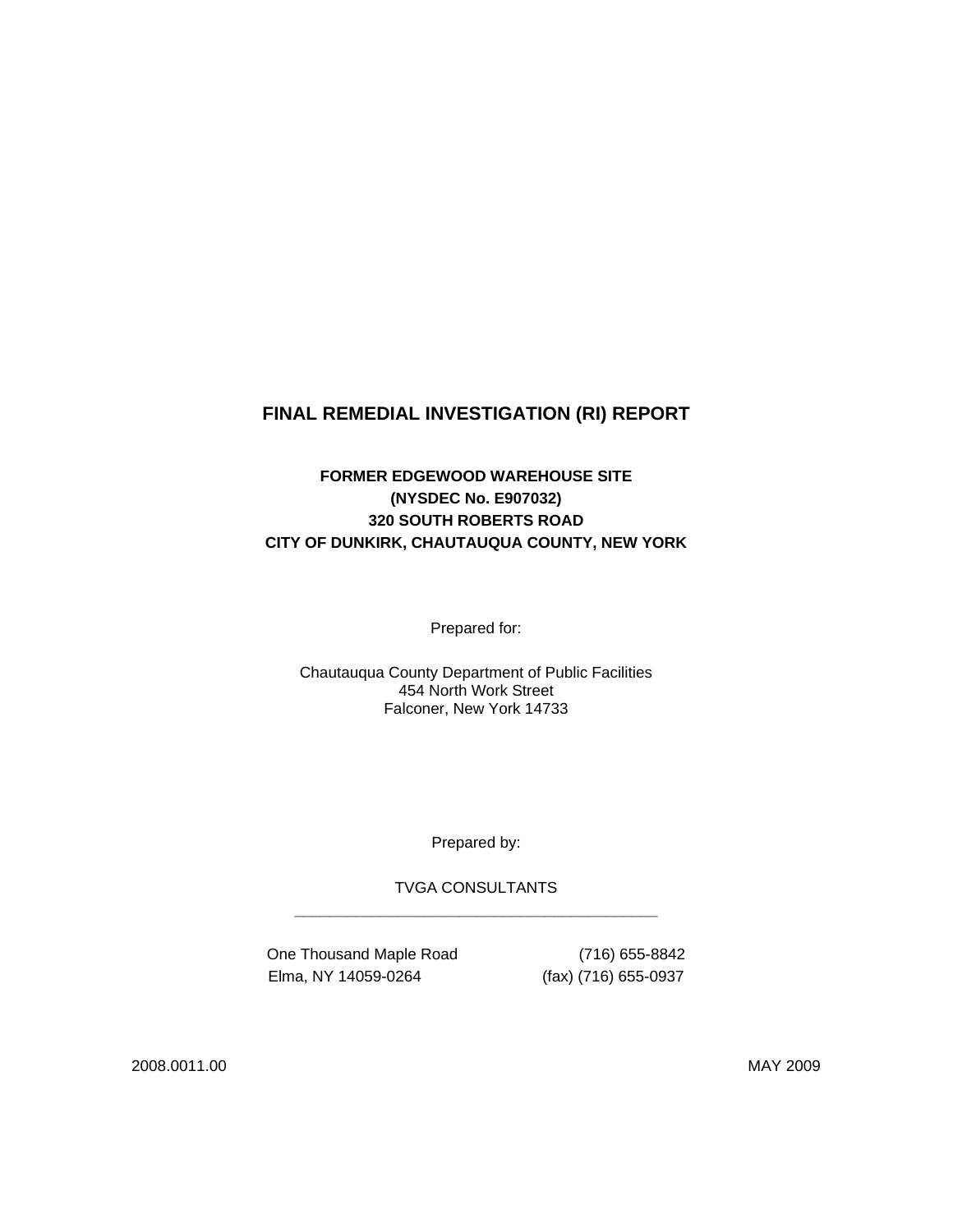## **FINAL REMEDIAL INVESTIGATION OF FORMER EDGEWOOD WAREHOUSE SITE (NYSDEC No. E907032) 320 SOUTH ROBERTS STREET CITY OF DUNKIRK, CHAUTAUQUA COUNTY, NEW YORK**

#### **TABLE OF CONTENTS**

| 1.0 | <b>INTRODUCTION</b> | 1                                          |                                                                                  |                         |  |  |
|-----|---------------------|--------------------------------------------|----------------------------------------------------------------------------------|-------------------------|--|--|
|     | 1.1                 | $\mathbf 1$<br>$\mathbf 1$                 |                                                                                  |                         |  |  |
|     | 1.2                 |                                            | Site Background                                                                  |                         |  |  |
|     |                     | 1.2.1                                      | Site Description                                                                 | $\mathbf 1$             |  |  |
|     |                     | 1.2.2                                      | Site History                                                                     | $\mathbf 1$             |  |  |
|     |                     | 1.2.3                                      | Previous Environmental Investigations                                            | $\overline{\mathbf{c}}$ |  |  |
|     |                     |                                            | 1.2.3.1 Phase I ESA                                                              | $\overline{c}$          |  |  |
|     |                     |                                            | 1.2.3.2 Phase II ESA<br>1.2.3.2.1<br><b>Electrical Equipment</b>                 | 4<br>5                  |  |  |
|     |                     |                                            | 1.2.3.2.2<br><b>Drainage Features</b>                                            | 5                       |  |  |
|     |                     |                                            | 1.2.3.2.3<br><b>Field Observations</b>                                           | 5                       |  |  |
|     |                     |                                            | 1.2.3.2.4<br><b>Analytical Results</b>                                           | 6                       |  |  |
|     |                     | 1.2.4                                      | Phase II ESA Discussion<br>1.2.3.2.5<br>Areas of Potential Environmental Concern | $\overline{7}$<br>8     |  |  |
|     |                     |                                            |                                                                                  |                         |  |  |
| 2.0 |                     |                                            | <b>METHODS OF INVESTIGATION</b>                                                  | 9                       |  |  |
|     | 2.1                 | 2.1.1                                      | Field Investigation<br><b>Site Survey</b>                                        | 10<br>10                |  |  |
|     |                     | 2.1.2                                      | <b>Geophysical Survey</b>                                                        | 10                      |  |  |
|     |                     | 2.1.3                                      | <b>Radiological Survey</b>                                                       | 11                      |  |  |
|     |                     | 2.1.4                                      | <b>Container Inventory</b>                                                       | 11                      |  |  |
|     |                     | 2.1.5                                      | <b>Surface Soil/Fill Sampling</b>                                                | 11                      |  |  |
|     |                     | 2.1.6                                      | <b>Test Pit Excavations</b>                                                      | 11                      |  |  |
|     |                     | 2.1.7                                      | Soil Probes                                                                      | 12                      |  |  |
|     |                     | 2.1.8                                      | Test Borings and Monitoring Well Installation                                    | 13                      |  |  |
|     |                     | 2.1.9                                      | <b>Groundwater Sampling</b>                                                      | 13                      |  |  |
|     |                     |                                            | 2.1.10 Sediment Sampling                                                         | 14                      |  |  |
|     |                     |                                            | 2.1.11 Interior Wood Flooring Investigation                                      | 14                      |  |  |
|     |                     |                                            | 2.1.12 Pre-Demolition Asbestos Survey                                            | 14                      |  |  |
|     | 2.2                 | Sample Analysis/Validation                 | 15                                                                               |                         |  |  |
|     |                     | 2.2.1                                      | Laboratory Analysis                                                              | 15                      |  |  |
|     |                     | 2.2.2                                      | Quality Assurance/Quality Control Samples                                        | 15                      |  |  |
|     |                     | 2.2.3                                      | Data Validation                                                                  | 15                      |  |  |
| 3.0 |                     | PHYSICAL CHARACTERISTICS OF THE STUDY AREA |                                                                                  |                         |  |  |
|     | 3.1                 |                                            | <b>Site Structures</b>                                                           | 16                      |  |  |
|     | 3.2                 |                                            | Site Geology and Hydrology                                                       | 16                      |  |  |
|     | 3.3                 | Geology<br>3.3.1                           | Soil/Fill Material                                                               | 16<br>17                |  |  |
|     |                     | 3.3.2                                      | <b>Reworked Native Material</b>                                                  | 18                      |  |  |
|     |                     | 3.3.3                                      | <b>Lacustrine Native Material</b>                                                | 18                      |  |  |
|     |                     | 3.3.4                                      | Shale Bedrock                                                                    | 18                      |  |  |
|     | 3.4                 |                                            | Hydrogeology                                                                     | 18                      |  |  |
|     |                     |                                            |                                                                                  |                         |  |  |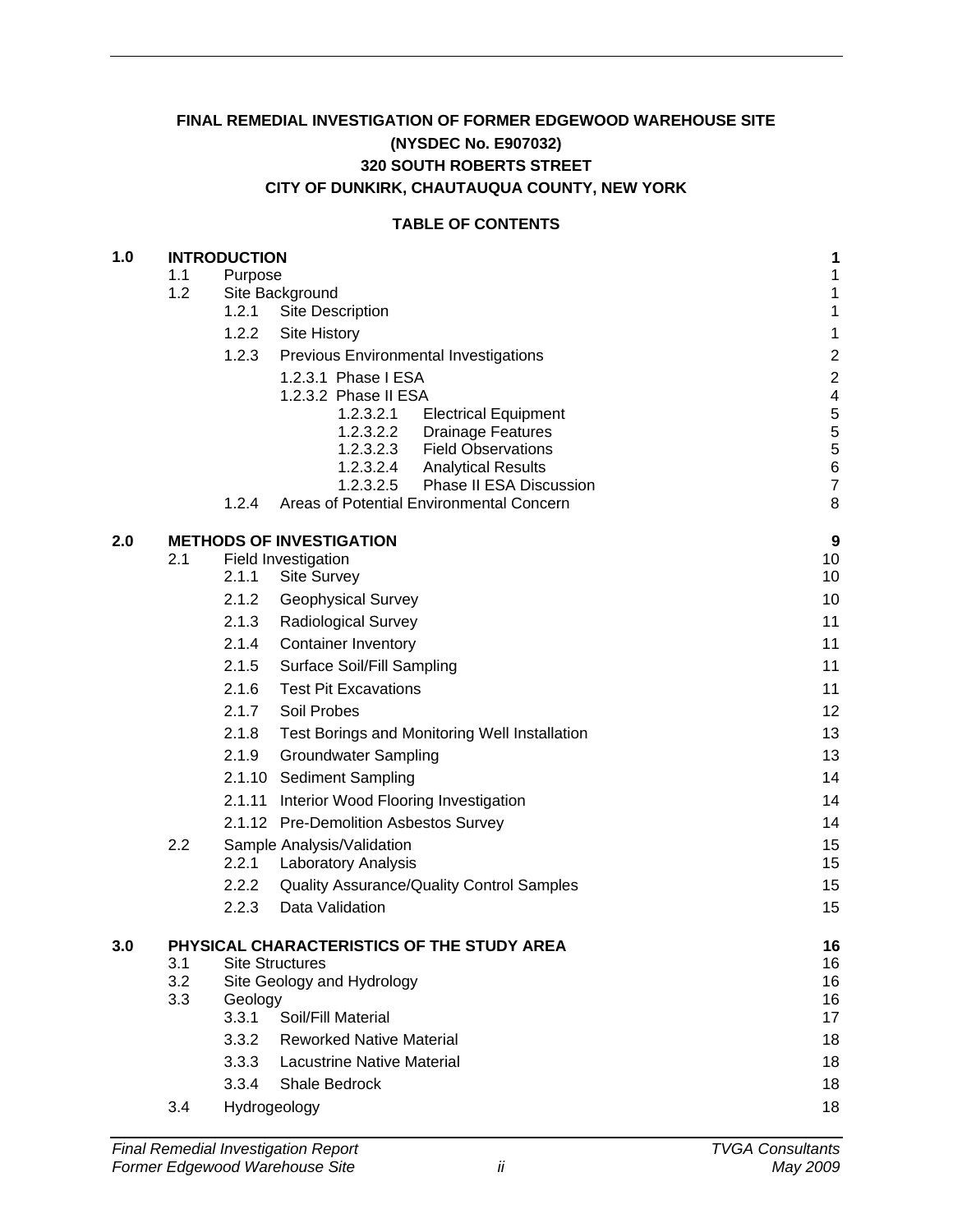| 4.0 | 4.1<br>4.2<br>4.3<br>4.4<br>4.5<br>4.6<br>4.7 | Groundwater<br>Sediment                                     | NATURE AND EXTENT OF CONTAMINATION<br>Surface Soil/Fill<br>Subsurface Soil/Fill<br>Interior Wood Flooring<br><b>Pre-Demolition Asbestos Survey</b><br><b>Container Inventory</b>                                                                                                                       | 19<br>20<br>20<br>21<br>22<br>23<br>23<br>24                         |
|-----|-----------------------------------------------|-------------------------------------------------------------|--------------------------------------------------------------------------------------------------------------------------------------------------------------------------------------------------------------------------------------------------------------------------------------------------------|----------------------------------------------------------------------|
| 5.0 | 5.1                                           | 5.1.1<br>5.1.2                                              | <b>CONTAMINATION ASSESSMENT</b><br><b>Contaminant Fate and Transport</b><br>Surface Soil/Fill<br>Subsurface Soil/Fill<br>5.1.2.1 Area A<br>5.1.2.2 Area B<br>5.1.2.3 Area C<br>5.1.2.4 Area D<br>5.1.2.5 Area E<br>5.1.2.6 Area F<br>5.1.2.7 Area G<br>5.1.2.8 Area H                                  | 25<br>25<br>25<br>26<br>26<br>26<br>27<br>27<br>27<br>27<br>27<br>28 |
|     |                                               | 5.1.3<br>5.1.4<br>5.1.5<br>5.1.6<br>5.1.7                   | 5.1.2.9 Area I<br>5.1.2.10 Area J<br>Groundwater<br>Sediments in the Trench Drains, Sumps, Pits and Incinerator<br>Interior Wood Flooring<br>5.1.5.1 Non-Hazardous Wood Block Flooring<br>5.1.5.2 Hazardous Wood Block Flooring<br>Asbestos<br>Containers                                              | 28<br>28<br>28<br>29<br>30<br>31<br>31<br>31<br>32                   |
|     | 5.2<br>5.3                                    | 5.3.1<br>5.3.2<br>5.3.3<br>5.3.4<br>5.3.5<br>5.3.6<br>5.3.7 | <b>Evaluation of Potential Receptors</b><br><b>Potential Exposure Pathways</b><br>Surface Soil/Fill<br>Subsurface Soil/Fill<br>Groundwater<br>Sediments<br>Interior Wood Block Flooring<br>Asbestos<br>Containers                                                                                      | 32<br>33<br>33<br>33<br>34<br>34<br>35<br>35<br>36                   |
| 6.0 | 6.1<br>6.2<br>6.3<br>6.4<br>6.5               | 6.5.1<br>6.5.2<br>6.5.3<br>6.5.4<br>6.5.5                   | <b>SUMMARY AND CONCLUSIONS</b><br><b>Site Conditions</b><br><b>Investigation Approach</b><br><b>Site Structures</b><br><b>Physical Setting</b><br>Nature and Extent of Contamination<br>Surface Soil/Fill<br>Subsurface Soil/Fill Material<br>Groundwater<br>Sediments<br>Interior Wood Block Flooring | 37<br>37<br>38<br>38<br>38<br>39<br>39<br>39<br>39<br>39<br>39       |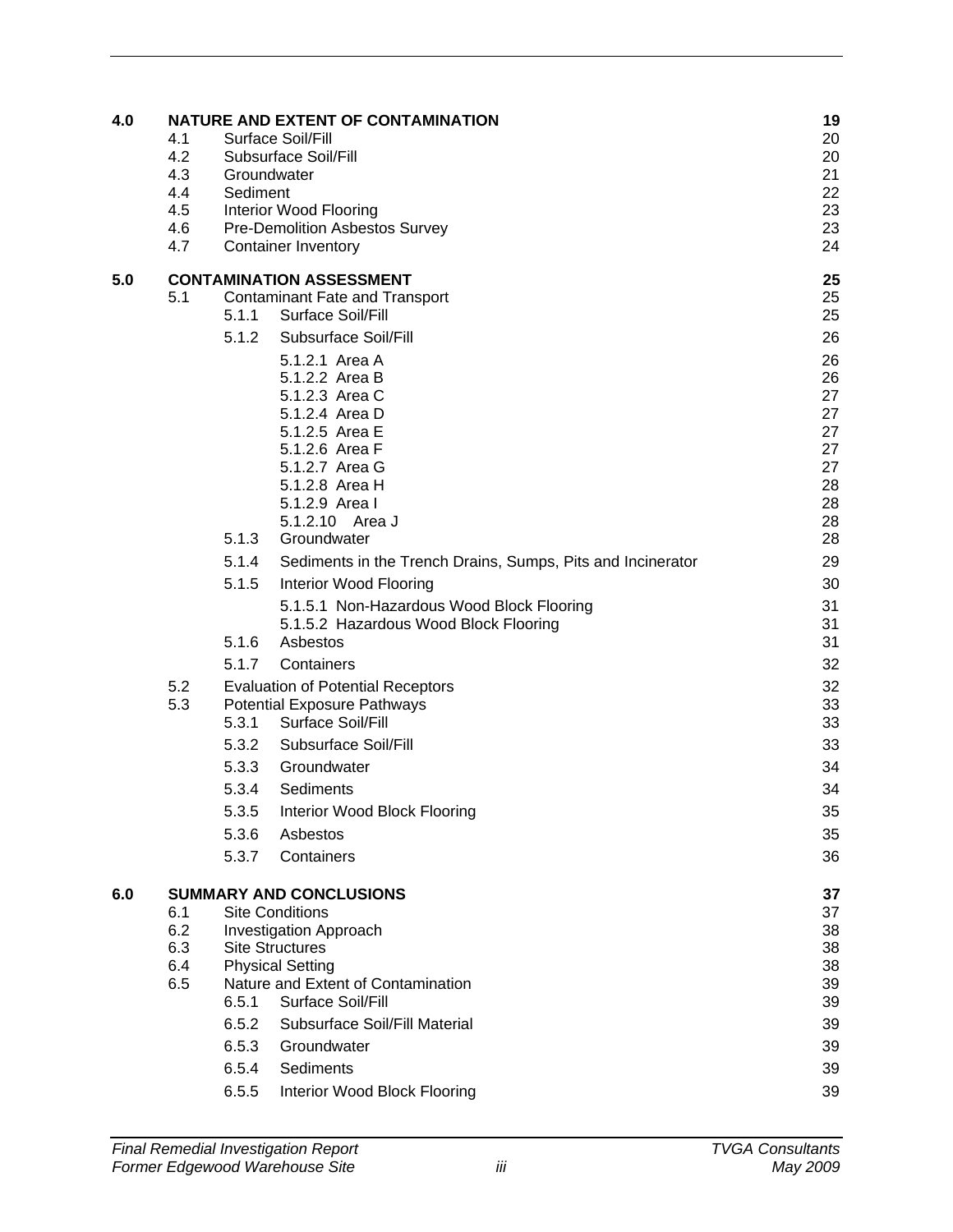| 6.6 | 6.5.6                           | Asbestos                  | 40 |  |
|-----|---------------------------------|---------------------------|----|--|
|     |                                 | 6.5.7 Containers          | 40 |  |
|     | <b>Contamination Assessment</b> |                           |    |  |
|     |                                 | 6.6.1 Potential Receptors | 40 |  |
|     | 6.6.2                           | Exposure Pathways         | 40 |  |

#### **LIST OF FIGURES**

- 1 Site Location Map
- 2 Tax Map
- 3 Site Plan<br>4 Surface S
- Surface Soil/Fill Sample Location Map
- 5 Subsurface Soil/Fill Investigation Location Map
- 6 Groundwater Contour Map
- 7 Sediment and Building Component Sample Location Map
- 8 Historical Facility Map
- 9 Surface Soil/Fill Exceeding SCOs
- 10 Subsurface Soil/Fill Exceeding Industrial SCOs-Aerial Extents
- 11 Subsurface Soil/Fill Exceeding Commercial Use SCOs Aerial Extents
- Subsurface Soil/Fill Exceeding Residential Use SCOs Aerial Extents
- 13 Groundwater Exceeding SCGs Aerial Extents

### **LIST OF TABLES**

- 1 Sampling/Analysis Summary<br>2 Groundwater Elevation Sumn
- **Groundwater Elevation Summary**
- 3 Summary of Analytical Results- Surface Soil/Fill Samples
- 4 Summary of Analytical Results- Subsurface Soil/Fill Samples
- 5 Summary of Analytical Results- Groundwater Samples
- 6 Summary of Analytical Results- Sediment Samples
- 7 Summary of Analytical Results- Interior Wood Block Flooring Samples
- 8 Summary of Data Qualifiers

### **APPENDICES**

- A Boundary Survey and Metes and Bounds Description
- B Topographical Survey<br>C Temporary Incidence o
- C Temporary Incidence of Ownership Document<br>D Geophysical Survey Report
- D Geophysical Survey Report<br>E Container Inventory
- E Container Inventory<br>F Field Logs
- F Field Logs<br>G Pre-Demoli
- Pre-Demolition Asbestos Survey Report
- H Data Usability Summary Report

### **ATTACHMENTS**

A Analytical Results Reports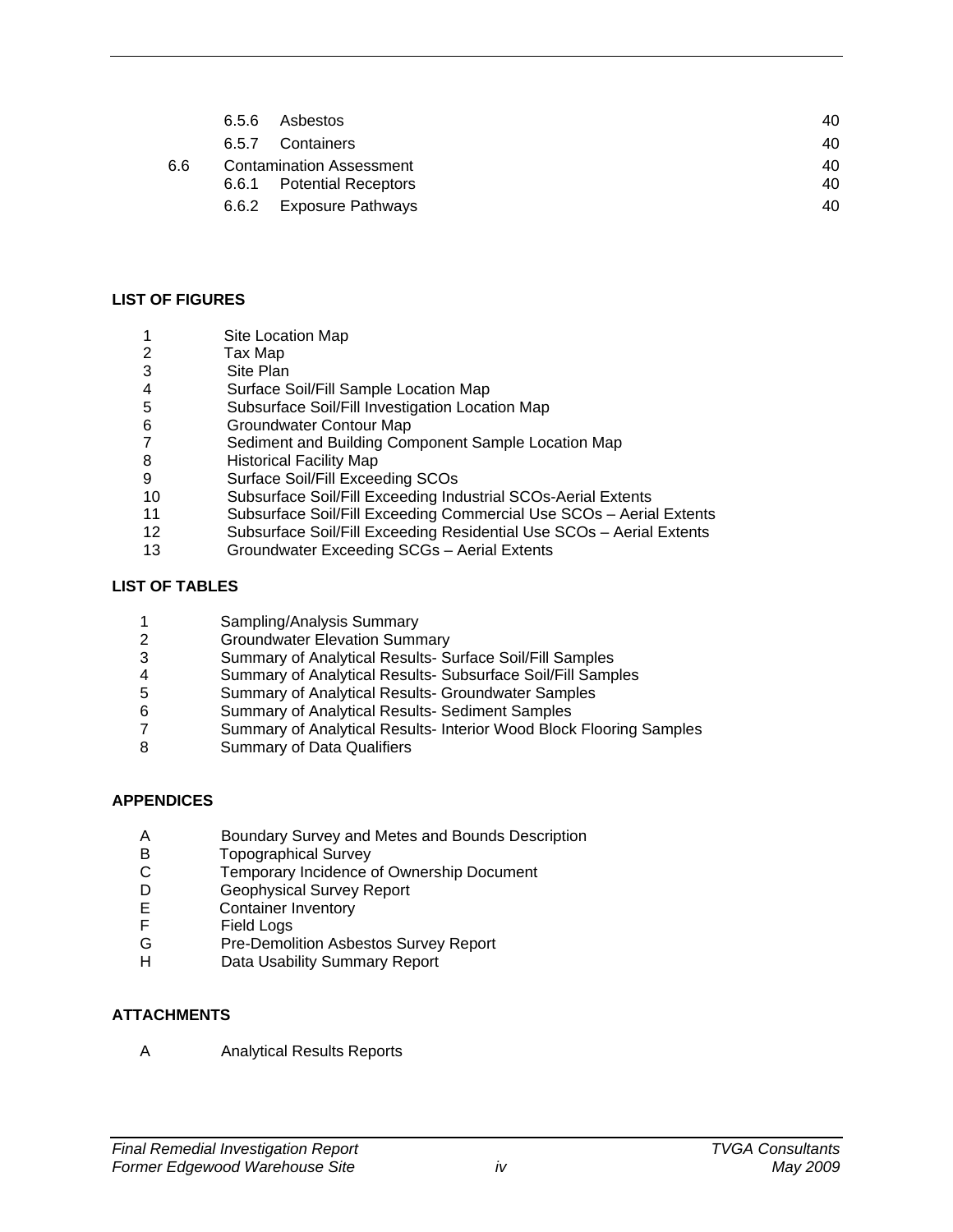## **1.0 INTRODUCTION**

## 1.1 Purpose

The Chautauqua County Department of Public Facilities (County) entered into a State Assistance Contract with the New York State Department of Environmental Conservation (NYSDEC) to complete a Remedial Investigation (RI) program at the Former Edgewood Site located at located at 320 South Roberts Road, Dunkirk, New York (project site). The location and layout of the project site is shown on Figure 1. The RI was completed pursuant to the Environmental Restoration, or Brownfield, Program component of Title 5 of the Clean Water/Clean Air Bond Act of 1996, which is administered by the NYSDEC. The purpose of the RI program described herein was to characterize the nature and extent of contamination occurring on, and emanating from, the project site. Following the completion of the Final RI Report, an Alternatives Analysis (AA) Report will be developed to evaluate remedial alternatives, as appropriate.

TVGA Consultants (TVGA) has prepared this report on behalf of the County to provide a detailed description of the RI program implemented at the Former Edgewood site. In addition to summarizing and documenting the methods used to investigate the project site, this RI Report describes the physical characteristics of the site; defines the nature, magnitude and extent of contamination encountered; and assesses the contamination with respect to fate, transport and exposure.

## 1.2 Site Background

## 1.2.1 Site Description

The project site consists of three parcels (SBL 79.16-2-2, 79.16-2-77 and 79.12-4-32) that equal approximately 7.0 acres located in the City of Dunkirk, as shown on Figure 2. Figure 3 shows the layout of the project site, including the on-site structures. The project site is occupied by two structures that include a large warehouse building occupying approximately 167,400 square feet and a building that is believed to have been a scale house that occupies approximately 830 square feet. The remaining portions of the property generally consist of aged asphalt, concrete and gravel parking areas.

# 1.2.2 Site History

The project site, formerly part of a larger complex, was owned and operated by the American Locomotive Company (ALCO), which first developed the site in 1910. ALCO manufactured locomotives at this complex until 1930, at which time operations were converted to manufacturing process equipment, primarily consisting of heat exchangers, feed water heaters, tunnel shields, pressure vessels and steel pipe, fittings and conduits. During and after World War II, manufacturing operations at the plant were expanded to include military equipment. This equipment included gun carriages, fragmentation bombs, thrust shafts and king posts for navel vessels, missile housings, nozzles, boosters and other components. Following the war, ALCO was contracted by the Atomic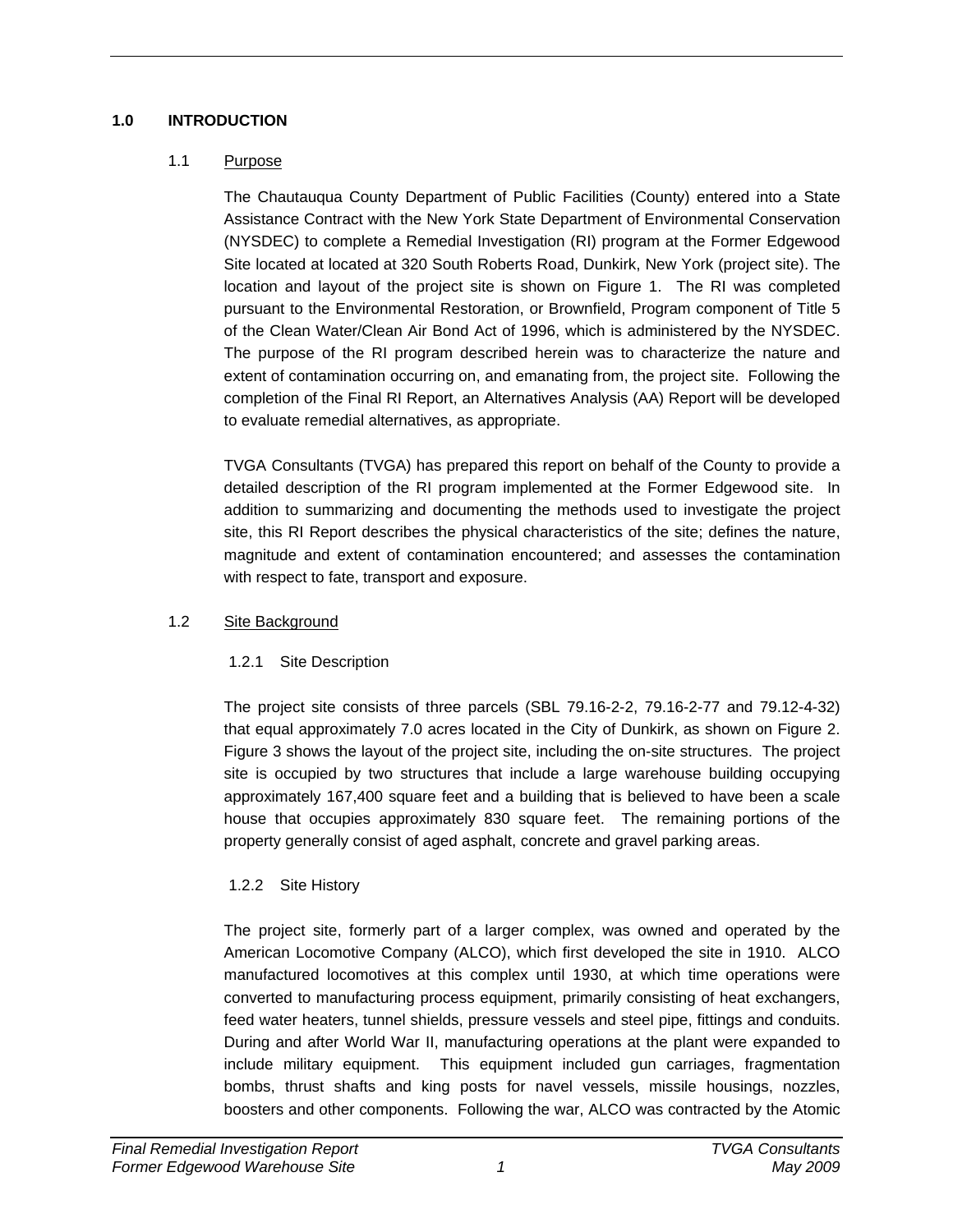Energy Commission to manufacture nuclear reactor components and packaged reactor units. Work on nuclear reactors at the Dunkirk plant included the development, production, and testing of a skid-mounted, portable nuclear reactor, built to power a remote Army base on the Greenland icecap. In addition to nuclear reactors, ALCO manufactured components for the crawler for the Apollo/Saturn V space rocket. ALCO closed the Dunkirk plant in 1963 due to a combination of labor, union and management problems. From 1963 until 1966, the project site was owned by Progress Park, Inc., whose mission was to facilitate the re-occupation of the shuttered industrial complex containing the project site.

Following Progress Park Inc., the site was occupied by the Plymouth Tube Company, which began operations in the existing main building in 1967 but went out of business in 1982. The Plymouth Tube Company manufactured stainless steel feed water heater tubes for heat exchangers. During this time period, Cenedella Wood Products also occupied a 4-story building that was formerly located on the project site that was demolished in 1988. Cenedella Wood Products manufactured wooden pallets, crates and boxes that were utilized by the Plymouth Tube Company to ship their final products.

The project site was owned by Edgewood Investments, Inc., which operated a warehouse within the existing main building from 1982 until recent years. The warehouse was used for the storage of packaging supplies, operational supplies and equipment from the former Dunkirk Ice Cream and current Fieldbrook Farms Dairy facility. Since approximately 1997, the warehouse also accommodated a few small businesses: a limousine company utilized the southern annex portion of the building; a spray-on truck bed liner company utilized a room midway along the southern wall of the warehouse; and a home improvement company operated out of the eastern end of the warehouse. The buildings are currently vacant and owned by Chautauqua County.

In the past, the project site also contained another building that housed the facility power plant, a repair shop, a development area for experimental equipment, and the plant hospital. That building was demolished in 1988. A second building, presently vacant, is located near the northeastern corner of the property, and appears to be a former scale house associated with the rail access to the industrial complex.

### 1.2.3 Previous Environmental Investigations

### 1.2.3.1 Phase I ESA

In 1997, a Phase I Environmental Site Assessment (ESA) Report was prepared to identify potential environmental conditions in connection with the property. The following conclusions were developed during the Phase I ESA:

An asbestos survey identified the presence of asbestos containing materials (ACMs) in the warehouse building which included pipe insulation, exterior siding, piping, and boiler insulation. Interviews with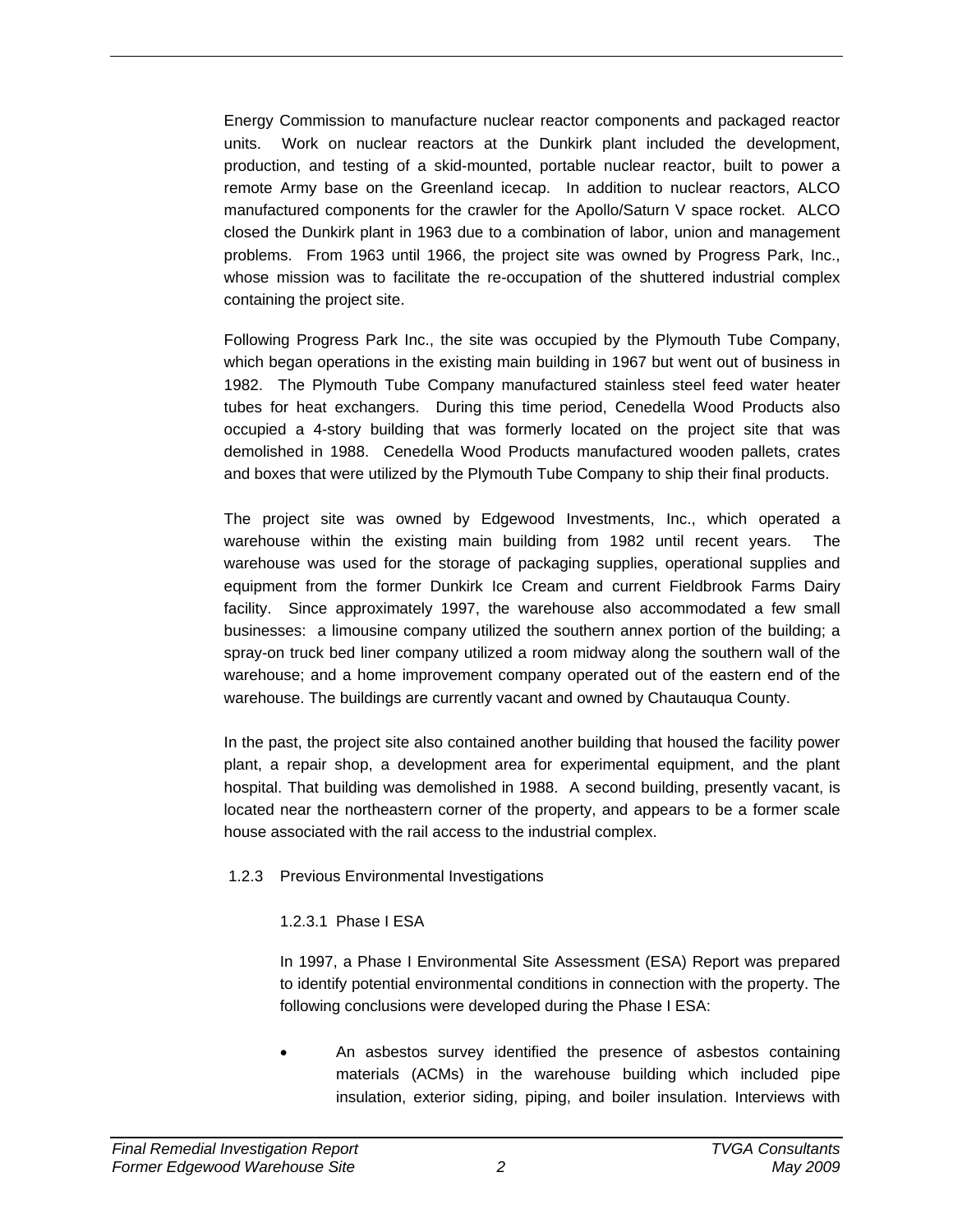local residents also indicated that asbestos waste from within the former power plant building was potentially buried onsite during the building demolition activities.

- Information obtained from interviews indicated that a 350,000-gallon underground brick cistern originally utilized to store water for fire protection at the ALCO complex is located on the southern portion of the site. The cistern was reportedly filled in with gravel.
- A site plan contained within a report summarizing a 1973 appraisal of the Plymouth Tube Company facility indicated the presence of an x-ray building to the east of the warehouse building. This building may have contained radiological sources.
- Local record sources indicate that a petroleum spill occurred onsite in connection with the demolition of the former power plant and Cenedella Wood Products building in 1988. According to those records, the suspected source of that spill, which entered the storm sewer extending beneath South Roberts Road via a floor drain in the basement, was one or more tanks damaged during demolition activities. The spill was not suspected to have impacted soil or groundwater on the site.
- Three uncovered drums containing a solid material resembling ash were noted on the eastern portion of the property in 1997.
- Several small piles of debris were noted on the eastern side of the project site in the vicinity of the former scale house. The piles appeared to consist of demolition debris; however, one pile consisted of potential ACM debris.
- Several areas of surface staining were noted on the site in the area between the former warehouse and the scale house. Vegetation generally present in this vicinity was not present within the limits of the spill areas, the largest of which measured approximately ten feet by ten feet.
- Staining of the concrete surface along the southern exterior of the warehouse building was noted during the Phase I ESA. Minor staining of the floor surface was also observed throughout the inside of the warehouse. Historical engineering drawings indicated that the affected areas may have been associated with process areas in the building's manufacturing past.
- A number of what appeared to be former pits / vaults filled with concrete were noted along the eastern and southern side of the former warehouse exterior. The pits may have been used in the pickling operations, lime storage area, and neutralizing room of the former ALCO facility.
- Numerous pipes were observed to be protruding through the northern exterior wall of the former warehouse. These structures may represent potential discharge points for storm water, interior drains and / or process water.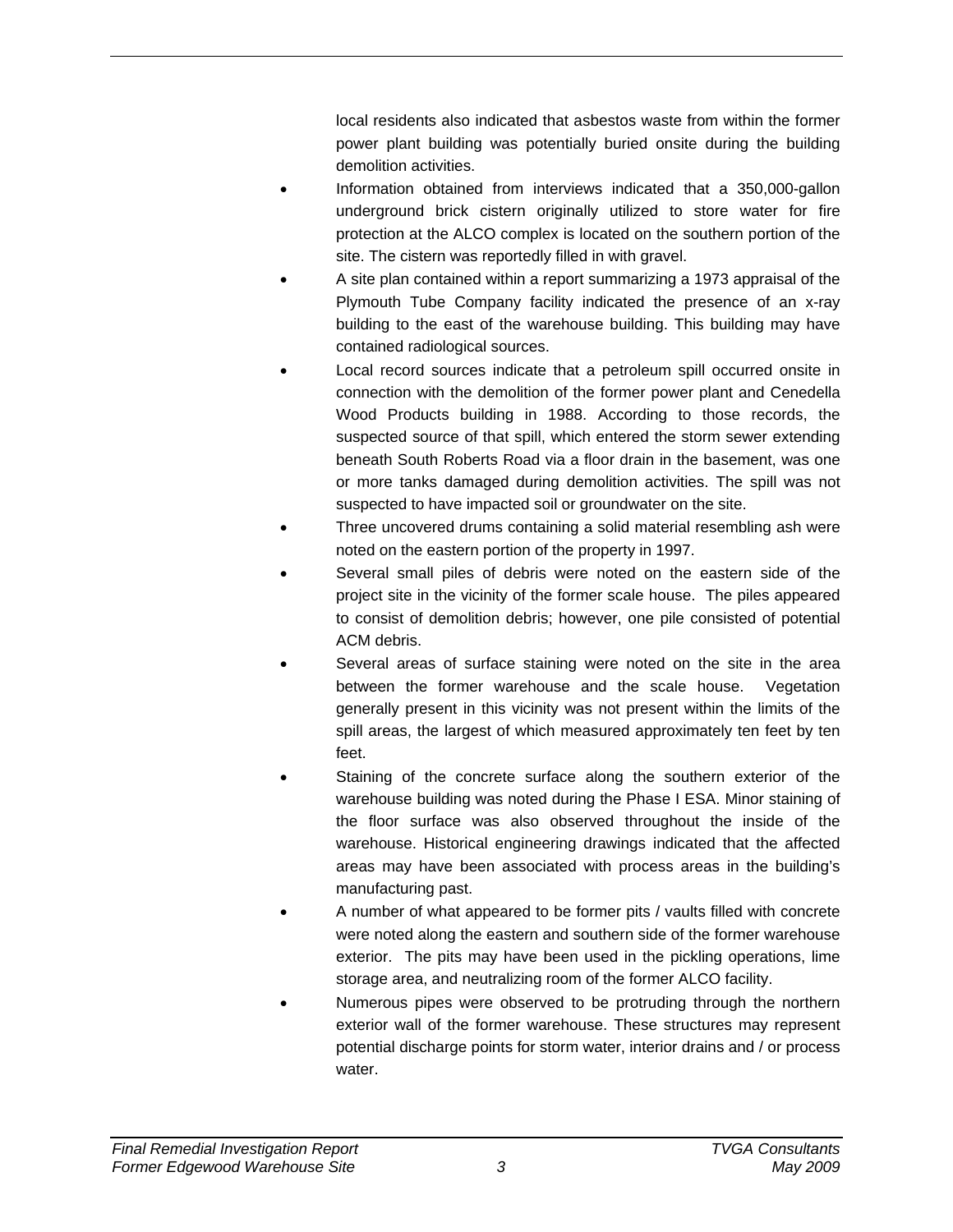- Two capacitor assemblies labeled as containing polychlorinated biphenyls (PCBs), along with other potential PCB-containing transformers and equipment, were stored within the warehouse building. Some of the fluorescent and high intensity discharge (HID) light fixtures within the building are also likely to be equipped with PCB-containing ballasts.
- A small brick incinerator associated with the operation of the former ALCO plant was observed along the north side of the warehouse building. The types of material burned in the incinerator and the location of the ash disposal is unknown.
- Numerous storm water drains were observed along the perimeter of the warehouse building, while one storm water catch basin was noted in the parking lot on the southeastern portion of the property. Significant quantities of sediment were noted in all of the drains.
- Several floor drains and one covered pit or vault was observed inside the warehouse building and three other covered pits were noted on the exterior northern side of the building. Solid steel plates covered these pits, preventing their inspection.

## 1.2.3.2 Phase II ESA

In May 1999, a Phase II ESA was performed on the project to identify PCBcontaining electrical equipment and investigate potential sediment, soil and groundwater contamination. The scope of the field investigation included the following major tasks:

- Examination of installed and stored electrical equipment within the onsite structures to define those items that contain or have the potential to contain PCBs.
- Collection and chemical analysis of surface soil samples. Surface soil sample locations are shown on Figure 4.
- Drilling of 16 test borings across the site and in areas of potential concern to collect, screen, and classify on-site soil/fill. The locations of the borings are shown on Figure 5.
- Installation of eight groundwater monitoring wells to determine groundwater flow direction and facilitate the collection of representative groundwater samples. The well locations are shown on Figure 6.
- Inspection of pits, drains, and sumps located on the project site to identify and sample potentially contaminated sediments, and to determine the function of these structures, if possible. The locations of the inspected structures are shown on Figure 7.
- Chemical analysis of sediment samples. Sampling locations are shown on Figure 4.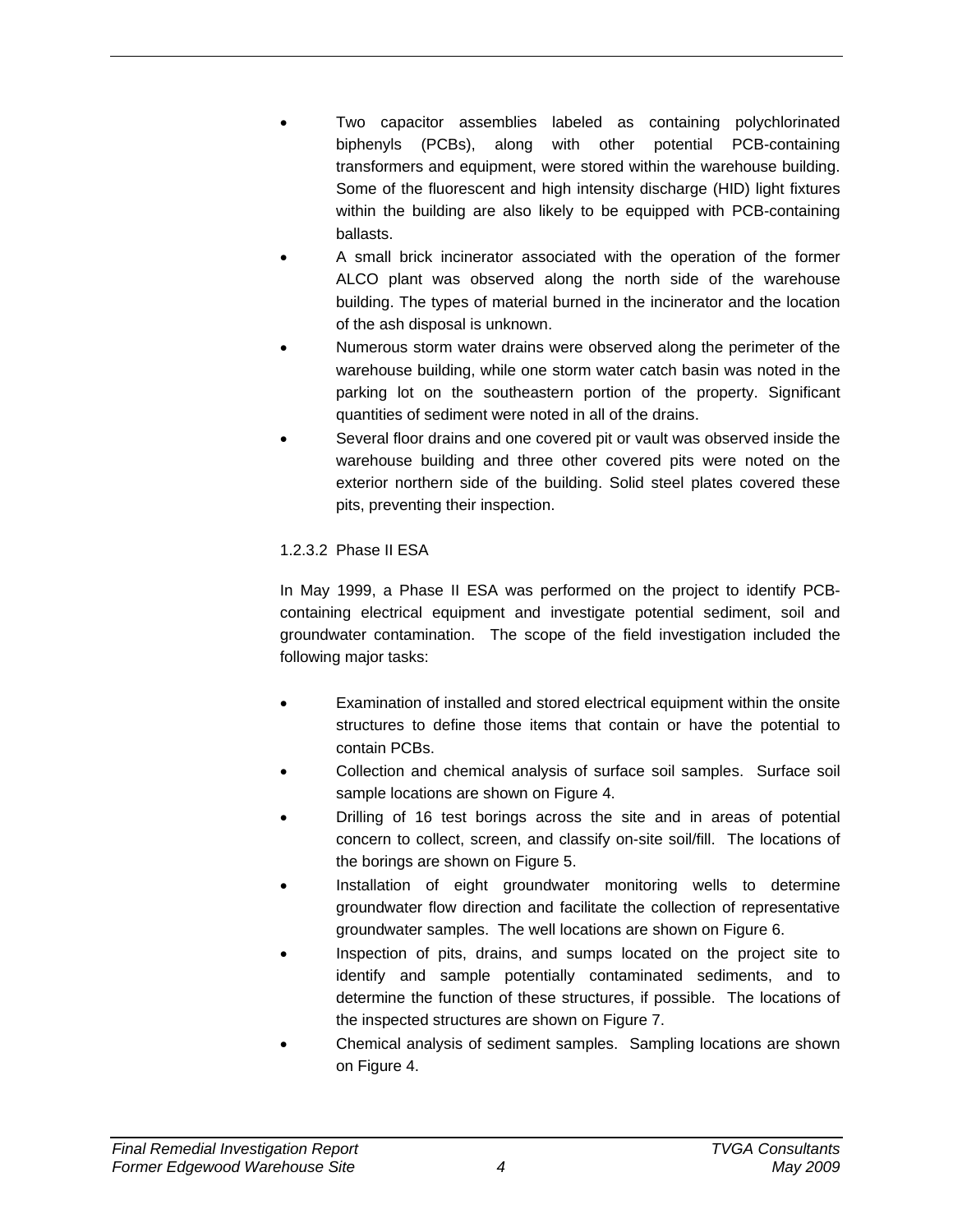### 1.2.3.2.1 Electrical Equipment

The results of the survey of potential PCB-containing electrical equipment indicated that the eight on-site step-down transformers are air cooled units that do not contain PCBs. No potentially PCB-containing electrical equipment was observed to be in storage within the warehouse at the time of the inspection. However, approximately 72 fluorescent lighting fixtures and 37 HID lighting fixtures equipped with ballasts that likely contain PCBs were identified in the two buildings. Federal regulations require that PCB ballasts are properly transported to, and disposed of in, a Toxic Substance and Control Act (TSCA) approved disposal facility upon removal from service.

## 1.2.3.2.2 Drainage Features

The investigation of known and suspected vaults, sumps and drains resulted in the identification of several interior floor drains and a number of exterior trench drains and catch basins containing suspect sediment. Suspect sediment was also identified in a potential waste water separator and a drain/sump that are situated along the north side of the warehouse. Although the specific function of these structures was not determined, the former appeared to be designed to separate floating chemicals from an aqueous solution. Sediment samples were collected from both structures and from interior and exterior drains for chemical analysis.

Additionally, two other structures were identified to the east of the warehouse. The first was identified along the eastern perimeter of the warehouse, in the vicinity of the former pickling house, and consisted of a rectangular steel cover equipped with drain or ventilation slots installed in a circular pattern with a diameter of three feet. Because the cover could not be removed, the internal configuration, function or contents of this structure were not determined. The second structure was identified in the gravel area directly east of the warehouse, and was demarcated by a round, steel manhole cover. This structure was estimated to be approximately nine feet deep and was filled to the ground surface with water, which could not be evacuated sufficiently for inspection. Although originally suspected to be related to the on-site sewer system, the RI investigation determined that the structure was an electrical conduit through markings on the manhole cover.

## 1.2.3.2.3 Field Observations

Field observations and geologic samples collected during the performance of the drilling program at the project site indicated the presence of a relatively thin layer (0 to 5 feet) of industrial fill containing foundry sand, slag and other debris across the site. This material overlies fine-grained glacial deposits, which are underlain by shale bedrock at approximate depths ranging from 12 to 20 feet across the site.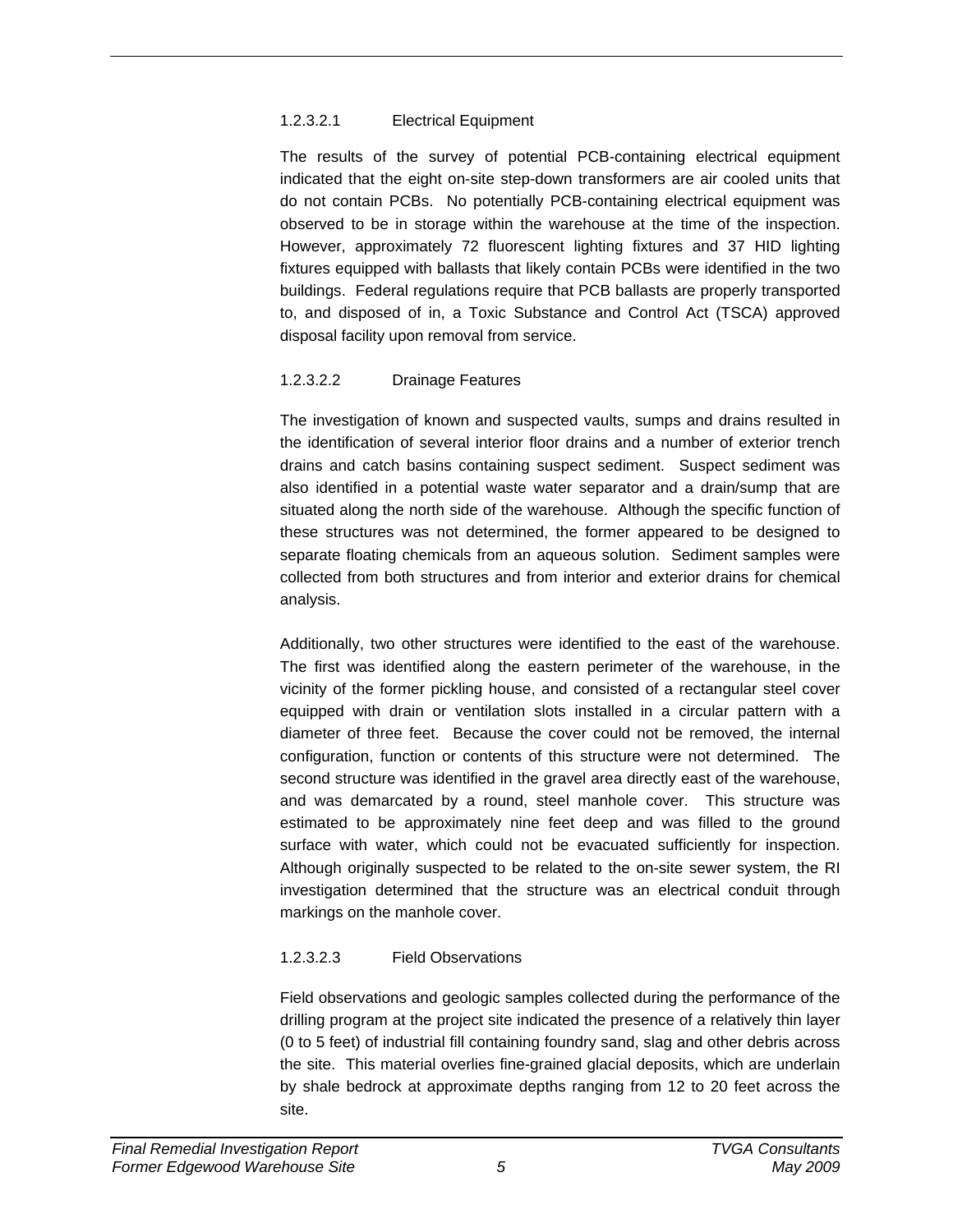With the exception of the industrial fill material, evidence of potential contamination was noted during the drilling of only two of the sixteen test borings. A moderately strong petroleum odor and a slight sheen on fill and soil samples obtained from one to six feet below the ground surface were noted during the drilling of PH II-MW-5, which is located in the center of the warehouse. However, total organic vapor (TOV) measurements were only slightly above background levels in this boring. Petroleum odors were also noted in soil samples obtained from 14 to 16 feet below the ground surface at PH II-MW-6, as were elevated TOV concentrations. This monitoring well was drilled down gradient from the former power plant building, wherein a basement petroleum spill occurred during the late 1980s.

### 1.2.3.2.4 Analytical Results

Tables 3 through 7 summarize the analytical results from the Phase II ESA and compare the results to the Residential Use, Commercial Use and Industrial Use Soil Cleanup Objectives (SCOs) presented in 6 NYCRR Part 375 or the applicable ambient water quality standards and guidance values from NYSDEC Division of Water Technical and Operational Guidance Series (TOGS) 1.1.1 (1998), as appropriate. A prefix of PH II (Phase II) has been added to the sample names for those samples collected during the Phase II investigation to distinguish these samples from those collected during the RI.

Analytical data resulting from this investigation confirmed the presence of soil, groundwater, and sediment contamination on the project site. Soil and sediment contaminants detected at concentrations that exceeded the Commercial Use and/or Industrial Use Soil Cleanup Objectives (SCOs) include aromatic and chlorinated hydrocarbons, polycyclic aromatic hydrocarbons (PAHs), PCBs and metals. Additionally, groundwater contaminants included chlorinated hydrocarbons and metals. The probable sources of these compounds include new and used petroleum products, solvents, dielectric fluid, and pickling fluids that were used in connection with historic industrial operations on the property and adjoining industrial complex.

PAHs and metals were the primary contaminants detected in the surface soil samples collected from the project site. Many of the PAHs detected were also detected in the background soil samples at similar concentrations. Only the metal arsenic and a few PAHs were detected at concentrations exceeding Part 375 Commercial Use SCOs.

Although a few VOCs were detected in nearly all of the subsurface soil samples, all of the concentrations were below the Part 375 Commercial Use SCOs. A limited number of PAHs were detected at concentrations that exceeded the Part 375 Commercial Use SCOs in three of the ten subsurface soil samples. These results appear to reflect the presence of the slag and foundry sand contained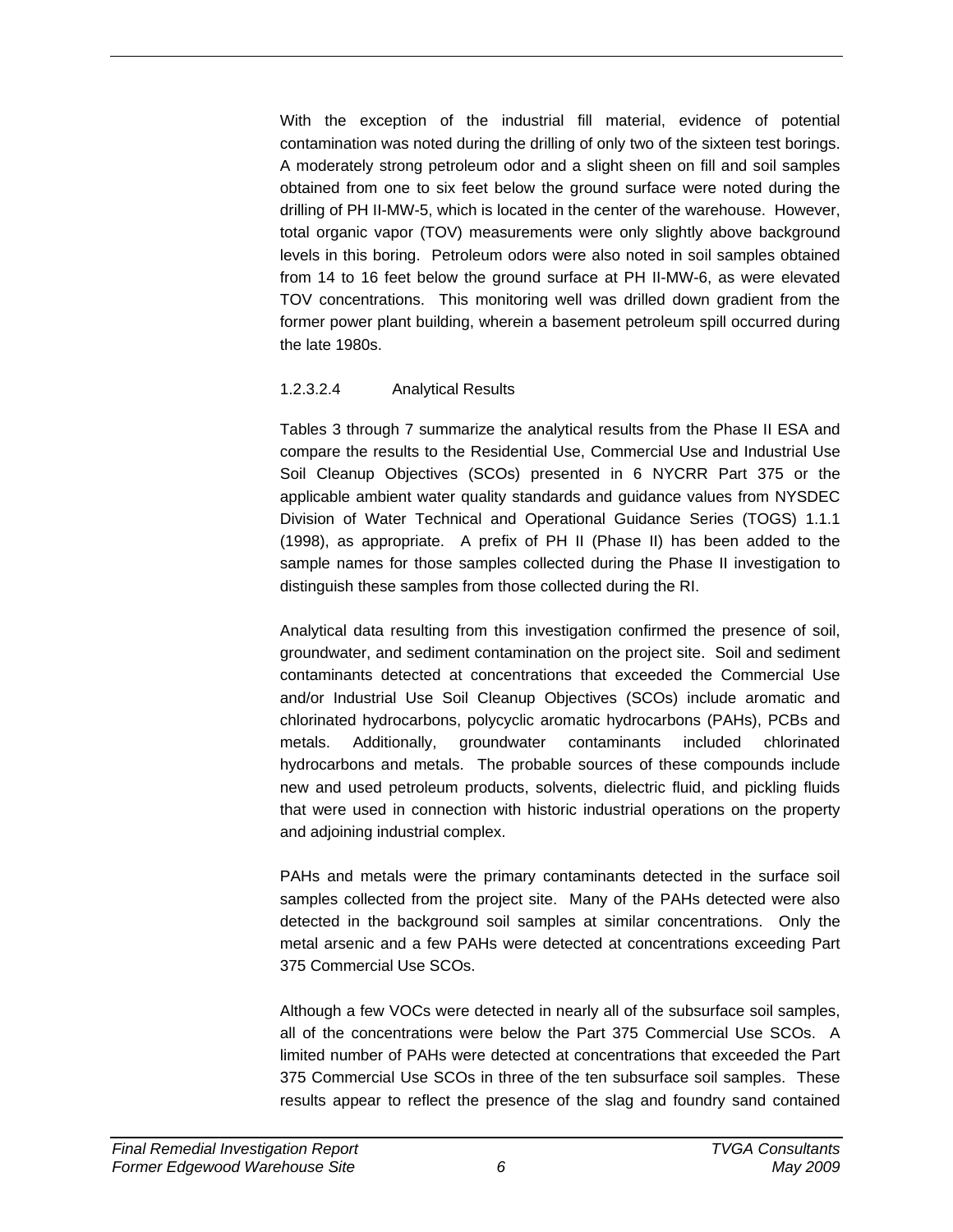within the samples. Concentrations of metals that significantly exceeded the Part 375 Commercial Use SCOs were detected in the samples.

Chlorinated hydrocarbons were detected at concentrations that exceeded the groundwater standards in two monitoring wells (PH II-MW-2 and PH II-MW-4) installed along the downgradient site boundary. The compounds detected included trichloroethene (TCE) and its daughter products. These compounds were detected in the subsurface soil samples collected during the drilling of these wells, and have also been documented in groundwater on the former Roblin Steel and Alumax sites. Considering the relatively high solubility of these compounds in water and their high mobility in the subsurface, these contaminants may have originated from an on-site source, such as the industrial fill or past chemical discharges to the ground surface, or may have migrated onsite.

The concentrations of inorganic parameters in groundwater samples collected from the site were relatively uniform across the site, and were generally below the groundwater standards. Exceptions to this include iron and manganese, which were detected in all of the wells at concentrations above groundwater standards. Additionally, elevated concentrations of numerous metals were detected in the samples from two (PH II-MW-5 and PH II-MW-6) of the eight wells. However, elevated turbidity levels in these wells may have contributed to the high concentrations.

Lastly, the sediments in drainage features contained the greatest number and highest concentrations of contaminants found in any of the environmental media analyzed. Although concentrations of VOCs were detected in each of the sediment samples, none of the concentrations exceeded the Part 375 Commercial Use SCOs. One PCB Aroclor was detected at the concentration of 40,000 parts per billion (ppb) in the trench drain located along the eastern perimeter of the warehouse (PH II-SED-4), which exceeds the Industrial Use SCOs. The high PCB concentration is likely related to leakage from electrical equipment formerly located near the southwestern corner of the building. Additionally, PCBs were detected in four sediment locations at concentrations exceeding the Commercial Use SCOs. Elevated concentrations of several PAHs and metals were also noted, and the concentrations exceeded the Part 375 Commercial Use and/or Industrial SCOs many of the samples.

## 1.2.3.2.5 Phase II ESA Discussion

The data collected during the course of the Phase II ESA indicated the presence of contamination in soil, groundwater, and sediments occurring on the project site. The types of contaminants detected are reflective of the past usage of the project site and adjacent properties for heavy industrial purposes for nearly 100 years. With the exception of the contamination detected in the sediments in the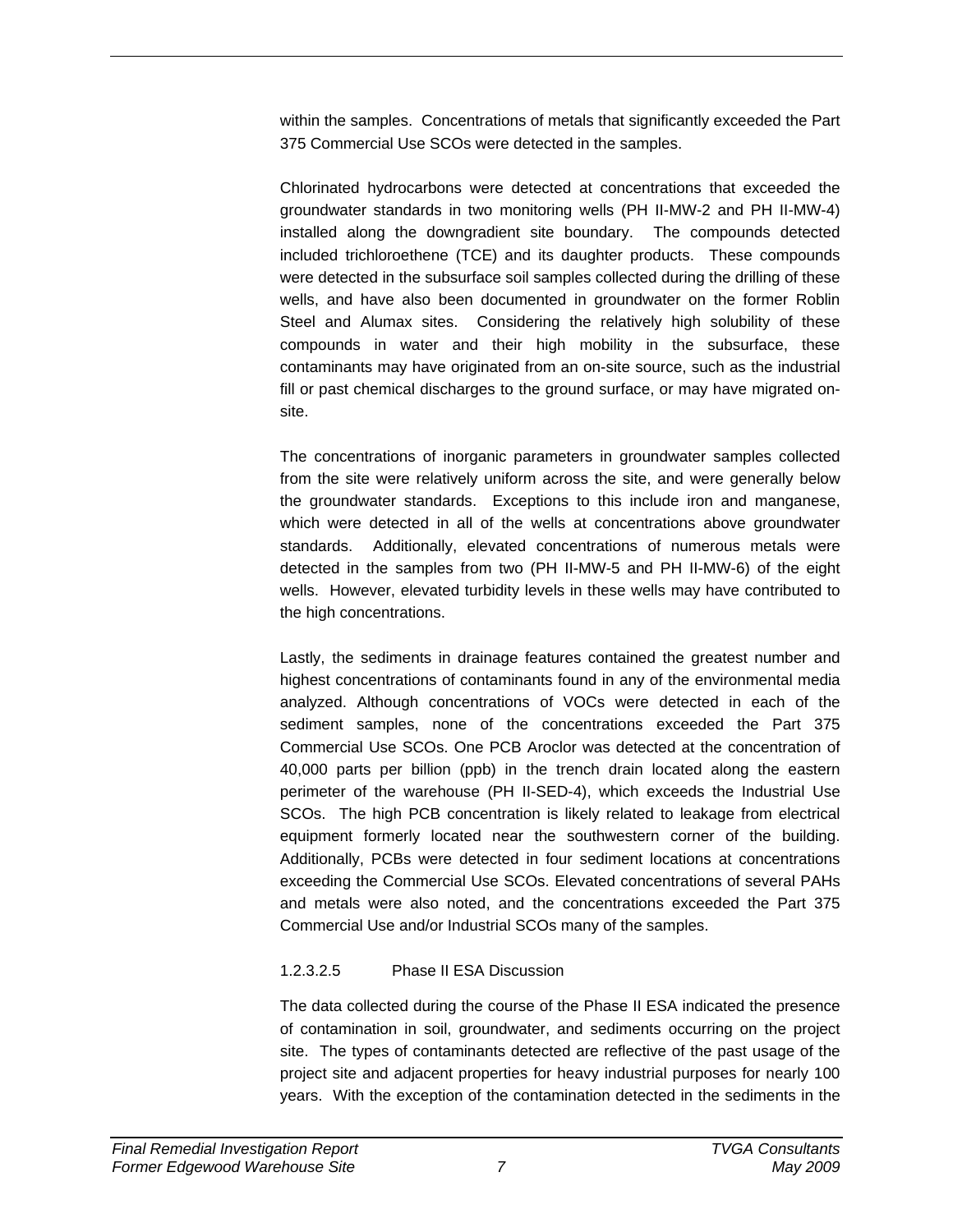drainage features, the levels of contamination identified in soil and groundwater samples appear to be consistent with levels typically found in industrialized areas.

Potential mechanisms for the release of these contaminants to environmental media include chemical spills or leaks, discharges of process waste waters (e.g., rinsates containing pickling fluid residues), and storm water that was in contact with raw or waste materials. However, no existing or former confirmed point sources of contamination (e.g., leaking storage tanks, drums, or transformers; process discharges; etc.) were identified during the course of this investigation. Other potential sources of these contaminants include air emissions containing PAHs from the power plant formerly located on the project site and the industrial fill deposited on the site. Because the types of contaminants detected on the property site are very similar to those that have been documented on the adjacent former Roblin Steel and Alumax sites, which are situated directly upgradient from the project site, contaminant migration from adjacent properties onto the project site is another potential source of the on-site soil and groundwater contamination.

### 1.2.4 Areas of Potential Environmental Concern

Based upon previous documentation, including the results of the Phase I and II ESAs, the following environmental concerns were identified in connection with the project site:

- Asbestos containing materials (ACMs) were present in the warehouse building and asbestos waste from previous building renovation and demolition activities may be buried on the site. The condition, location and quantity of ACM need to be verified.
- Contaminated soil/fill and groundwater has been documented on the property.
- Electrical lighting equipment containing polychlorinated biphenyls (PCBs) is likely to be present within the on-site buildings.
- As radiological sources were historically utilized on-site, there is the potential for the presence of radioactive materials.
- Contaminated sediment and/or sludge were documented in on-site pits, drains, and vaults.
- The project site is hydrogeologically downgradient from the adjacent Roblin Steel and Alumax sites, where historic soil and groundwater contamination has been documented.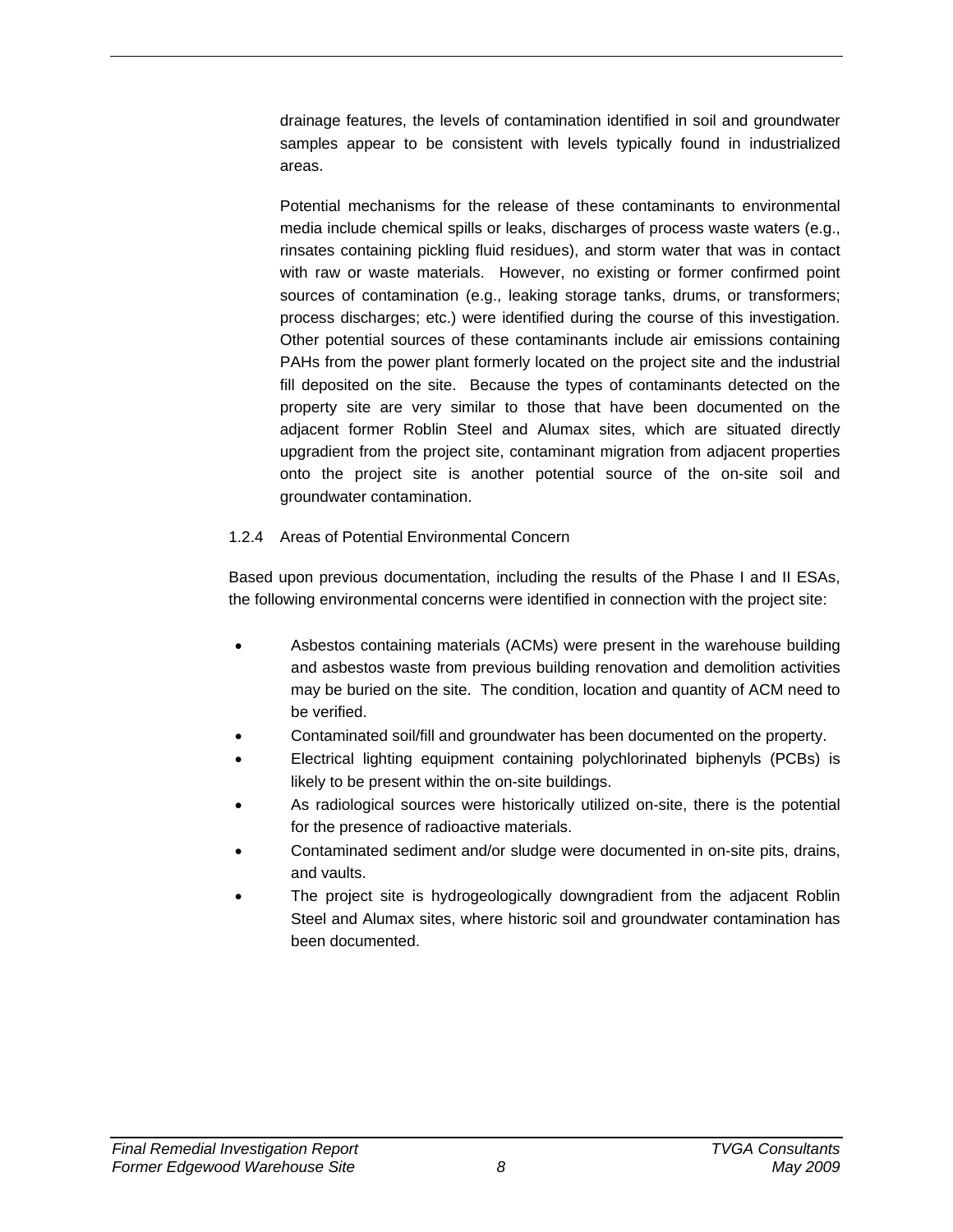## **2.0 METHODS OF INVESTIGATION**

The scope of the Remedial Investigation program was generally consistent with that outlined in the NYSDEC-approved April 2008 Remedial Investigation/Alternatives Analysis Work Plan (Work Plan). Modifications made to the Work Plan during the completion of the RI were approved by NYSDEC and the County and are discussed within this report.

The purpose of the Remedial Investigation program was to determine the nature and extent of contamination associated with the areas of environmental concern discussed in Section 1.2.4. To accomplish these goals, the following tasks were completed during the field investigation:

- Completion of a boundary and topographic survey of the project site to establish the boundaries of the project site and to locate on-site structures with respect to site boundaries. The surveying work also included the surface soil sample locations, test pit locations, soil probe locations, monitoring well locations and the sediment sample locations.
- Completion of a geophysical survey to investigate density anomalies (e.g., potential buried tanks, cisterns, tunnels, underground utilities) present in suspect areas identified during the historical review and site reconnaissance.
- Completion of a radiological survey over the interior and exterior ground surfaces and during the subsurface investigation to locate any areas of elevated radiation.
- Completion of a container inventory that included the marking of each container with a reference number and determining contents, if sufficient information was available.
- Collection and analysis of on-site surface soil/fill samples to classify and characterize surface soil/fill.
- Completion of test pits, test borings and soil probes to enable the classification, screening, sampling and chemical characterization of subsurface soil/fill.
- Installation, development and sampling of groundwater monitoring wells to enable the determination of groundwater flow direction and gradient, as well as the collection and chemical analysis of groundwater samples.
- Evaluation of sumps, vaults and pits that were not investigated during previous assessments to determine their probable functions and characterization of the contents of the drainage features.
- Evaluation of the resulting data and preparation of a report to:
	- o Summarize and document the activities performed during the RI
	- o Describe the physical characteristics of the project site
	- o Describe the nature, magnitude and extent of contamination
	- o Compare the analytical data to applicable regulatory levels
	- o Assess the implications of the conditions encountered
	- o Provide recommendations relative to future work requirements and remedial action objectives.

The following section describes the field tasks in detail.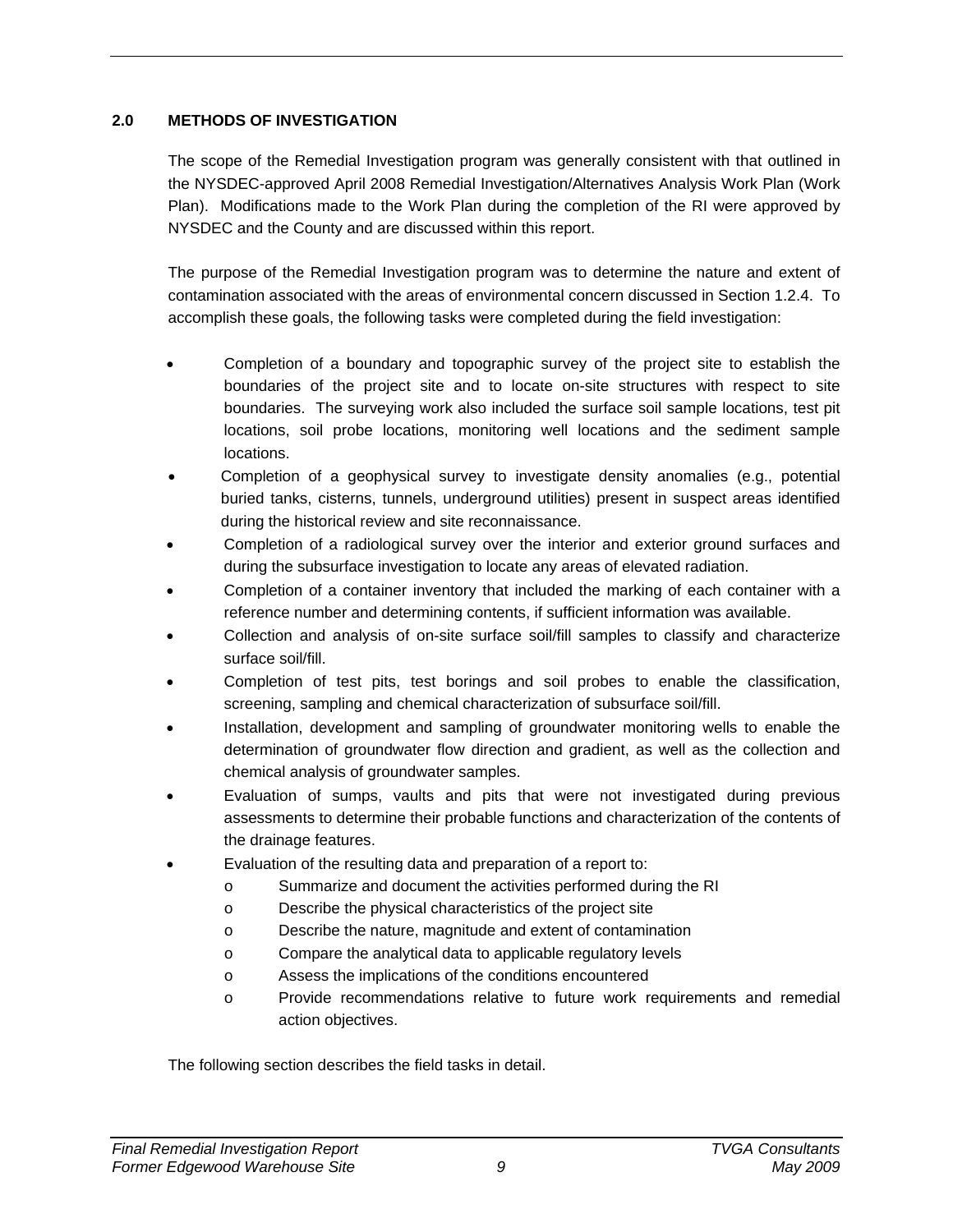### 2.1 Field Investigation

The following subsections describe the scope of field activities implemented during the remedial investigation program. This scope reflects minor deviations and/or additions from the initial scope, as some minor modifications were necessary to account for information obtained during the field investigation. The methods employed during the execution of the field tasks were detailed in the Field Sampling Plan (FSP), while the procedures implemented to ensure the quality of the resulting field and laboratory data were in accordance with the Quality Assurance/Quality Control (QA/QC) Plan. Table 1 summarizes the number of samples collected during both the RI and Phase II ESA investigative tasks, including QA/QC samples, and target analytes. Figures 4 through 7 show the sampling locations.

## 2.1.1 Site Survey

Abate Engineering Associates, P.C. completed a boundary survey of the project site. TVGA performed a topographic survey of the project site and located the surface soil sample, test pit, soil probe, monitoring well and the sediment sample locations. Elevations of the monitoring wells are based on the NAVD 88 datum of 608.82 obtained from the north bolt of a fire hydrant located at the northwest corner of Talcott Street and South Roberts Road. A copy of the boundary survey and metes and bounds description is included as Appendix A and a copy of the topographic survey is included as Appendix B. Appendix C includes a copy of the documentation of the County's temporary incidents of ownership for the property.

# 2.1.2 Geophysical Survey

A frequency domain geophysical survey was performed on June 4, 2008 across the project site to determine if underground storage tanks (USTs) and/or other metallic anomalies existed in the subsurface. A subcontractor to TVGA Consultants, Geomatrix Consultants, Inc. (Geomatrix), employed a Geonic EM31 Terrain Conductivity meter to measure and record the ground conductivity along the survey lines. The survey was conducted utilizing a spacing of ten feet over all exterior portions of the property that were not obstructed by the buildings or dense vegetation to locate major anomalies. Based on the results of the EM31 survey as well as historical information, five areas measuring 50 feet by 100 feet were selected for a more focused survey. Geomatrix completed a timedomain terrain conductivity geophysical survey on June 12, 2008 across the project site to further characterize metallic anomalies in the subsurface. A GEONICS EM61 High Sensitivity Metal Detector (EM61) and solid-state data logger were utilized for the focused geophysical survey. The survey was conducted utilizing a spacing of three feet over the selected areas. The Geomatrix letter report, presented in Appendix D, includes a map that illustrates the location of identified anomalies.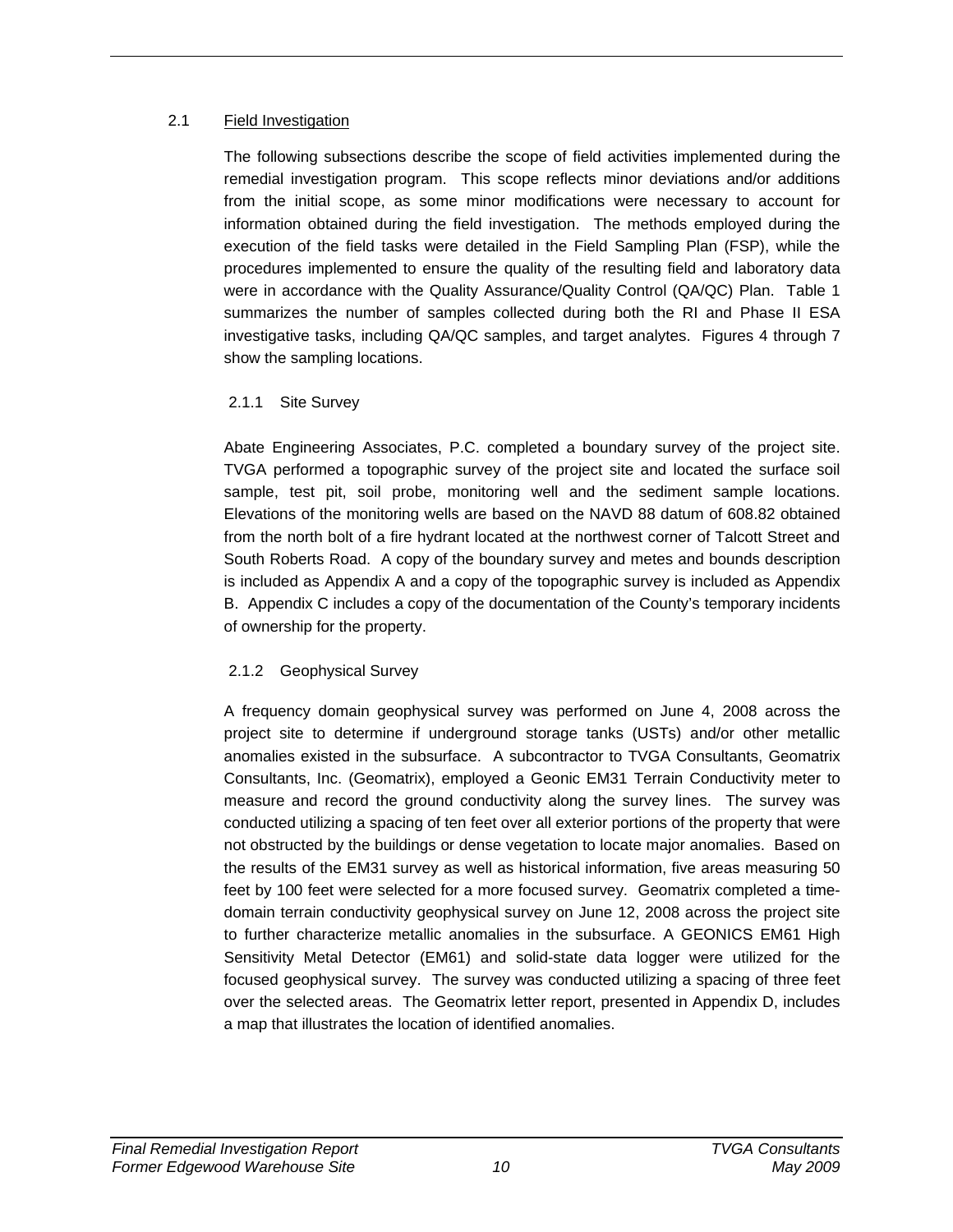## 2.1.3 Radiological Survey

A radiological survey of the interior and exterior ground surfaces was completed for the project site using a Ludlum 3 Radiation Meter which detects radiation in counts per minute (CPM). CMP is a measure of radioactivity and is the number of atoms in a given quantity of radioactive material that is detected to have decayed in one minute. The fluctuations detected by the meter were within background ranges. Radiation measurements were generally recorded in 20 foot increments in the exterior and interior portions of the site. Additionally, a Victoreen ASM 990 radiological meter was utilized during the test pit portion of the investigation. CPM measurements were recorded on the field logs.

# 2.1.4 Container Inventory

A container inventory was completed in July 2008 to determine the number of containers on-site; the contents of the containers, if readily available; and approximate volume of each container. Each container was labeled with a reference number and the general location of the container was noted on a site map. The majority of the containers were either empty or contained expired food grade materials. A few of the containers contained petroleum products (i.e., used oil, hydraulic fluid, or transmission fluid). The container inventory is included in Appendix E.

## 2.1.5 Surface Soil/Fill Sampling

Fourteen surface soil samples (SS-7 through SS-20) were collected on June 5, 2008 to further characterize surface soil/fill contaminants identified during the Phase II investigation as well as to evaluate areas that were not previously characterized. Each of these samples was analyzed for TCL SVOCs, PCBs and TAL metals. Table 1 identifies the analysis performed on each of the surface soil/fill samples, and Figure 4 shows the locations of the samples.

The surface soil/fill samples were collected from zero to two inches below the vegetative layer in accordance with Section 13.2 of the FSP. If a vegetative layer was not present (i.e., gravel/dirt parking areas) samples were collected two to four inches below grade, immediately below the gravel layer at the surface.

# 2.1.6 Test Pit Excavations

Twenty-two test pits were excavated on June 30 through July 2, 2008 in accordance with the FSP. The test pit locations are shown on Figure 5. The purposes of the test pits were to characterize the near-surface geology across the project site; investigate the potential presence of underground tunnels; investigate the area of the former ALCO power plant building; investigate magnetic anomalies identified during the geophysical survey; investigate areas potentially containing fuel tanks or cisterns; and identify and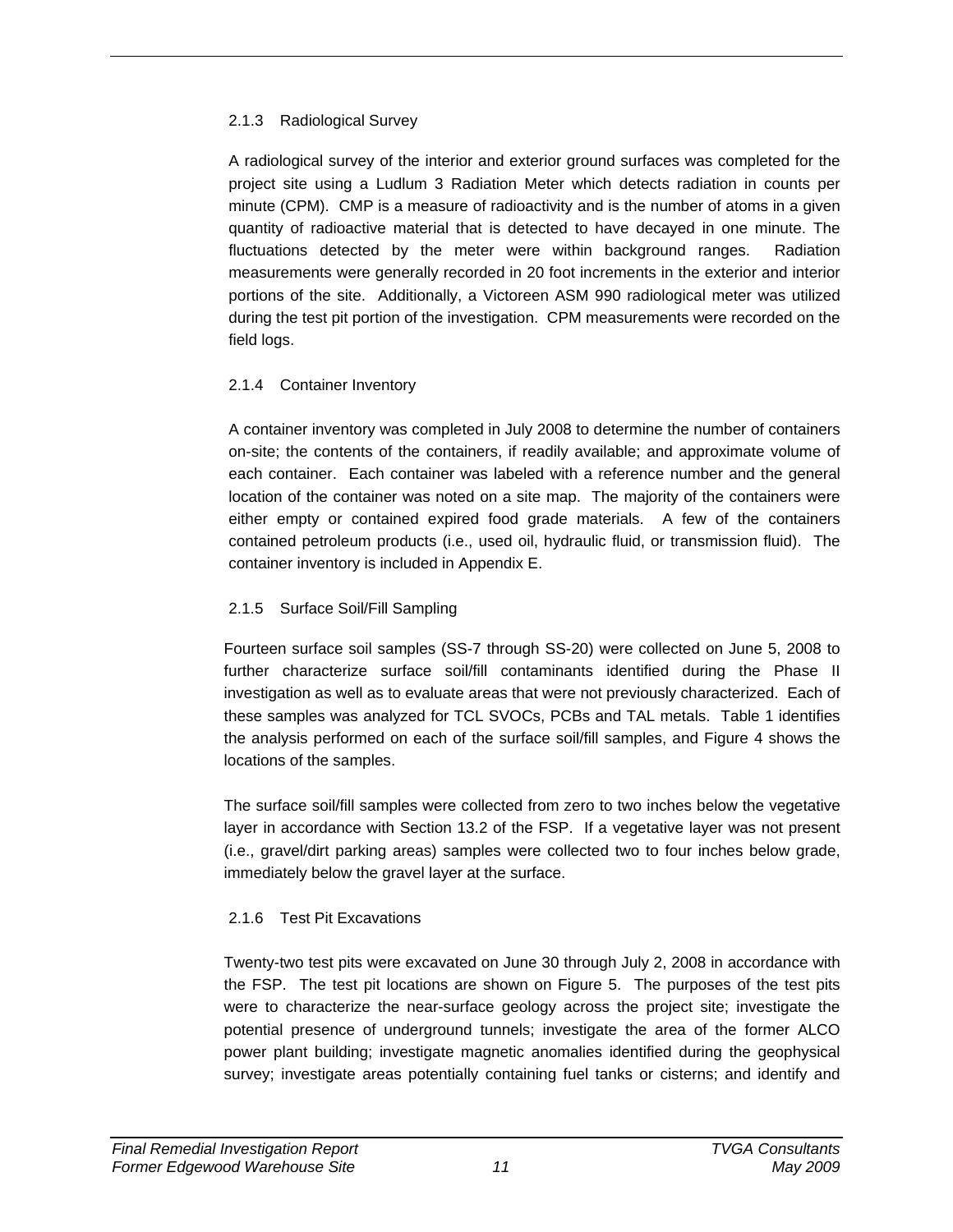delineate areas of subsurface contamination via the field screening and chemical analysis of soil/fill samples.

Chautauqua County Department of Public Works provided an excavator and operator for the excavation of the test pits, while TVGA personnel completed field oversight, sample collection, and screening. Excavation occurred in one- to two-foot increments until a subsurface feature such as piping, sheet metal or a concrete floor was encountered, or until native soils were encountered. Excavated material was staged directly adjacent to the test pit. Visual characterization was performed for all test pits and the soil was screened for total organic vapors (TOVs) using a photoionization detector (PID). Additionally, soils from the test pits were screened for radiation. Measurements were recorded on the field sheets. Following characterization and sample collection, the excavated soil/fill was returned to the test pit from which it originated. Logs that detail the observations made during the test pit activities are included in Appendix F.

A total of sixteen soil/fill samples were collected from thirteen test pits for chemical analysis. The samples were collected from excavated soil/fill with building demolition debris, fill material, metal slag; areas with elevated TOV measurements; and/or soil/fill that exhibited visual and olfactory evidence of contamination. The test pit samples were analyzed for TCL VOCs, SVOCs and PCBs and TAL metals. Additionally, eight samples were analyzed for bulk asbestos using polarized light microscopy (PLM).

## 2.1.7 Soil Probes

A total of eighteen soil probes were advanced on July 29 and 30, 2008 to characterize the near-surface geology under the flooring in the warehouse and to define the extent of subsurface contamination, if any. Additionally, two soil probes were advanced in the parking lot along South Roberts Road to investigate potential vapor pathways, if any, from the warehouse to residences across South Roberts Road. The soil probes were advanced at the locations shown on Figure 5 using direct-push soil sampling equipment to collect continuous samples. The soil probe activities were conducted in accordance with Section 8.1 of the FSP. A subcontractor to TVGA, Nature's Way Environmental Consultants Inc., provided and operated the direct-push drilling rig. The County provided a jackhammer and operators to remove the flooring to facilitate the drilling activities. The depths of the soil probes ranged from 1 to 12 feet below grade. In the warehouse, the flooring generally consisted asphalt with concrete underlying the asphalt. In some areas, wood block flooring was identified between the asphalt and concrete, and is further discussed in Section 2.1.11. Additionally, some areas contained a second concrete layer below the asphalt, concrete and a soil/fill layer.

Soil samples from each probe were screened with a PID upon retrieval by separating the soil column with a decontaminated stainless steel spoon and placing the PID probe tip near the void. This was recorded as a "direct" TOV reading. The direct TOV measurement and soil descriptions were recorded on Soil Probe Logs, which are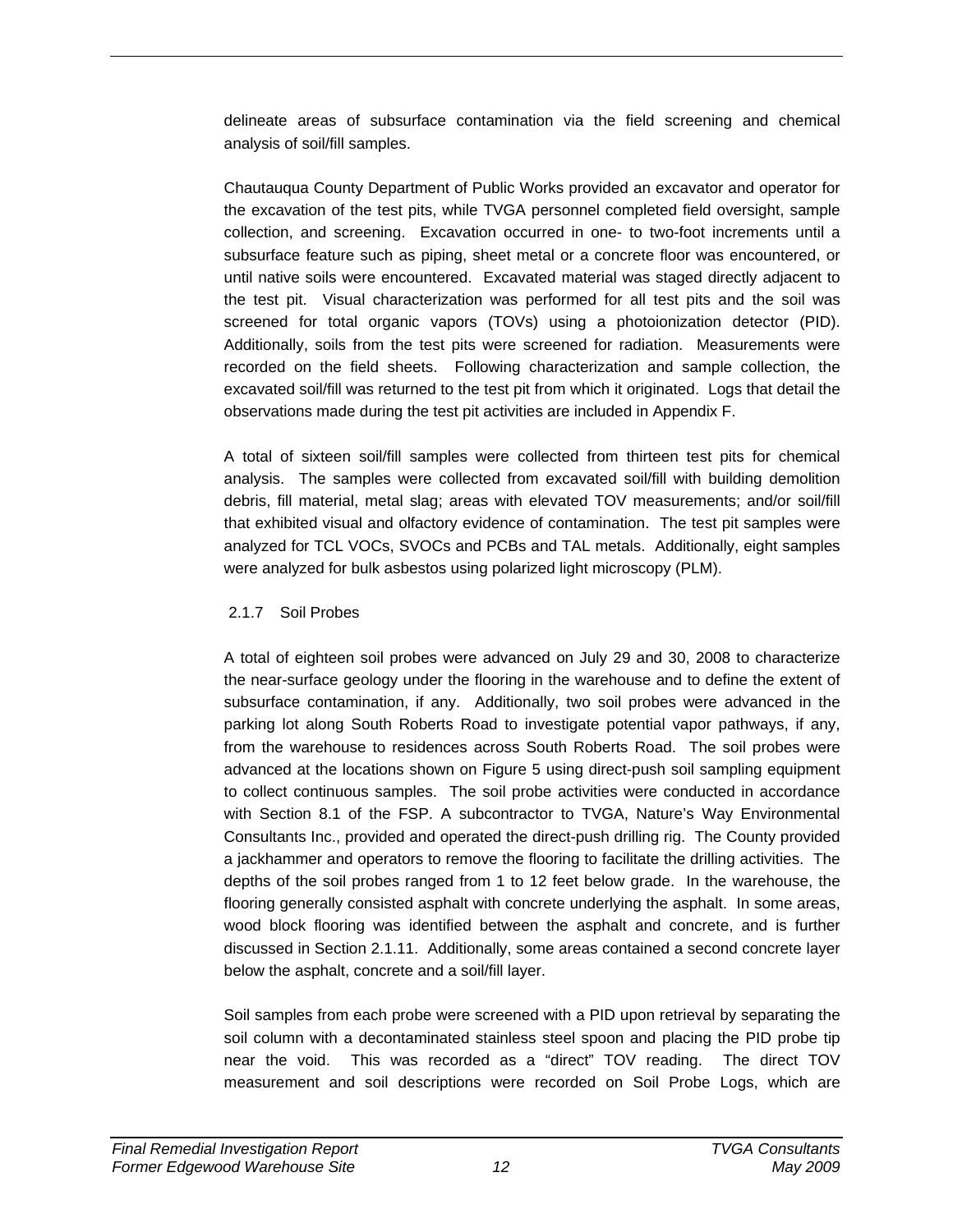included in Appendix F. Following characterization and sample collection, the excess soil/fill was placed back into the probe hole from which it originated.

Twenty-one soil/fill samples were collected from the soil probes for chemical analysis, which included TCL VOCs, SVOCs, PCBs and/or TAL metals. The selected analyses, which are listed in Table 1, were based on visual and olfactory observations.

## 2.1.8 Test Borings and Monitoring Well Installation

A total of six test borings were advanced on the project site on September 3 through 5, 2008 to characterize the subsurface soil/fill and facilitate the installation of groundwater monitoring wells and the collection of groundwater samples. Samples were collected to further delineate VOC and metal groundwater contamination identified during the Phase II investigation as well as to characterize the groundwater quality at the project site. The test boring/monitoring well locations and resulting groundwater contours are shown on Figure 6.

The drilling, split-spoon sampling, and monitoring well installation procedures were completed in accordance with Section 9.0 of the FSP. A track-mounted rotary drilling rig equipped with hollow-stem augers was used to advance the test borings into the overburden materials. The depths of the monitoring wells ranged from 12.3 to 22.4 feet below grade and the wells were screened in the uppermost water-bearing zone within the overburden.

Retrieved soil samples from each test boring were screened for TOVs using a PID. The TOV values and soil descriptions are recorded on Test Boring Logs. These logs and Monitoring Well Completion Reports are included in Appendix F.

# 2.1.9 Groundwater Sampling

The six new groundwater monitoring wells and two wells from the Phase II ESA (MW-3 and MW-5) were developed and sampled in accordance with the procedures detailed in Section 13.4 of the FSP. The remaining six wells from the Phase II ESA were either severely damaged or could not be located. Prior to the initiation of groundwater sampling, each well was screened for TOVs using a PID and the TOV values were recorded on the development/sampling field logs. Additionally, groundwater levels were measured to determine the groundwater flow direction and gradient using an electronic oil/water interface indicator. Light non-aqueous phase liquids (LNAPL) and dense nonaqueous phase liquids (DNAPL) layers were not identified in any of the monitoring wells. Groundwater development consisted of the evacuation of a minimum of five well volumes from each of the wells using a peristaltic pump and dedicated polyethylene tubing or a bailer. After the completion of development, the monitoring wells were allowed to recharge. The samples were collected within 24 hours of completion of well development using dedicated polyethylene bailers in accordance with the SMP. Well Development and Sampling Logs are included in Appendix F.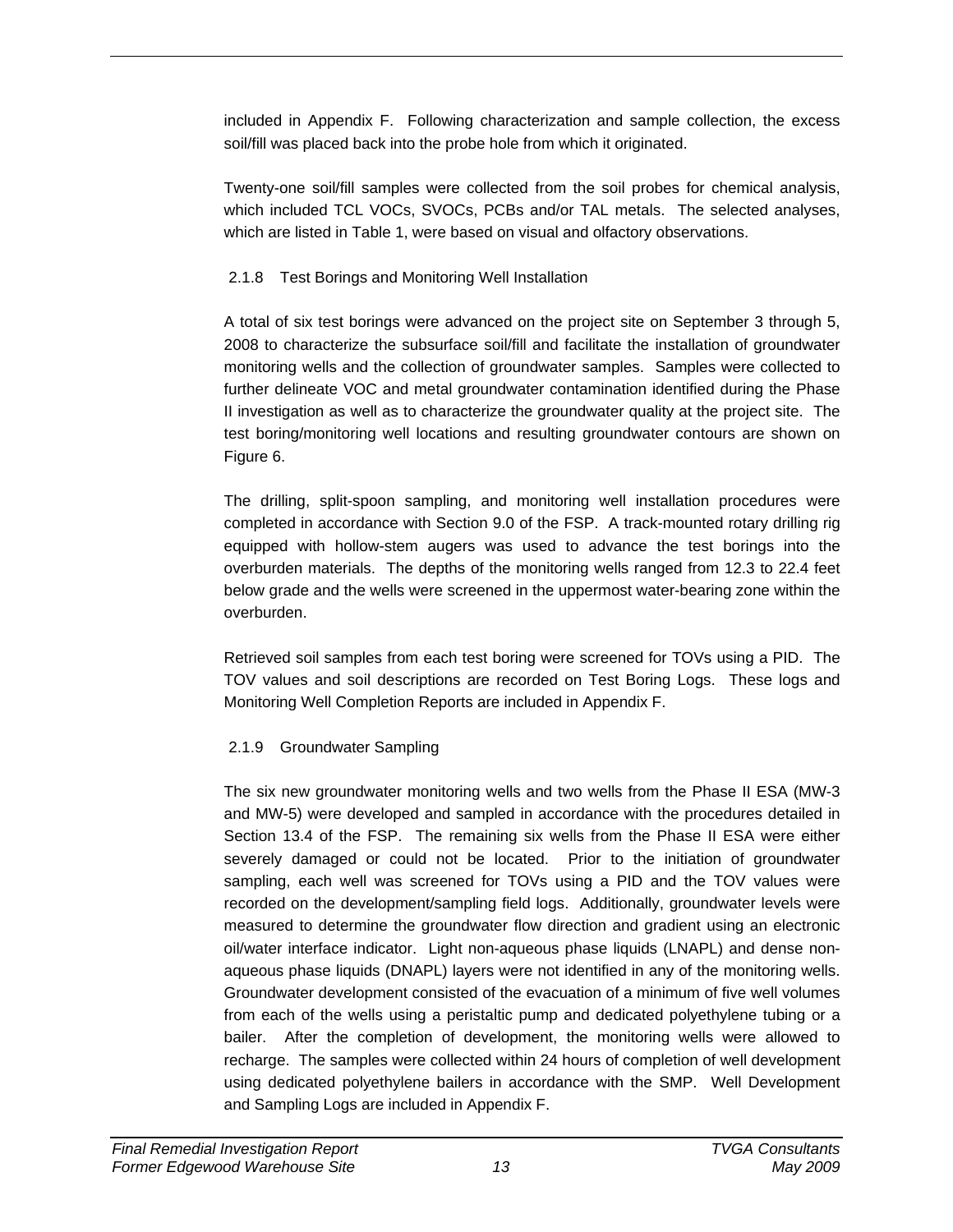The groundwater samples collected from each well were submitted for analysis of TCL VOCs and SVOCs and TAL metals. Additionally, groundwater samples collected from MW-5, MW-9, MW-10, and MW-11 were also submitted for analysis of PCBs. Due to the elevated turbidity of the sample collected from MW-12, a field filtered metals sample was also collected from this location.

## 2.1.10 Sediment Sampling

Six sediment samples were collected during the Phase II ESA and an additional nine sediment samples were collected during the RI in order to characterize the level of contamination in trenches, drains, sumps, pits, and the brick incinerator. Each of the samples was analyzed for TCL VOCs, SVOCs and PCBs and TAL metals and was collected in accordance with Section 13.3 of the FSP.

## 2.1.11 Interior Wood Flooring Investigation

A sampling and analysis program was implemented to characterize the wood block flooring located beneath the asphalt in two portions of the warehouse. The wood block flooring contained a tar coating, likely used as an adhesive, on the bottom portion of the flooring. Some of the tar has been absorbed into the wood blocks. One wood flooring sample (FLOOR) was collected from an area where the wood flooring and asphalt had buckled and was analyzed for TCL SVOCs and PCBs. To determine the extent of the wood flooring in the building, a backhoe was utilized to remove the asphalt overlying the flooring in small test pit areas.

Based on the results of these analyses, two additional wood floor samples (FLOOR-2 and FLOOR-3) were collected from other areas in the warehouse. Each of these samples was analyzed for toxicity characteristic leaching procedure (TCLP) VOCs, SVOCs, PCBs and metals for disposal profiling purposes. Due to the high TCLP lead results in the sample FLOOR-3, two additional samples (FLOOR-4 and FLOOR-5) were collected and analyzed for TCLP lead. An additional sample from the FLOOR-3 location (FLOOR-3RE) was also collected and analyzed for TCLP lead to confirm the initial result. Additional samples (FLOOR-6 through FLOOR-11) were collected and analyzed for TCLP lead to determine the approximate extent of the wood block flooring that was determine to contain hazardous levels of lead. The locations of the samples and the estimated extent of the wood flooring are illustrated in Figure 7.

# 2.1.12 Pre-Demolition Asbestos Survey

A pre-demolition survey for asbestos-containing material (ACM) was completed by Stohl Environmental, LLC (Stohl) to evaluate the potential presence of ACM on and within the two on-site structures. A New York State Department of Labor (NYSDOL) certified asbestos inspector completed an inspection of accessible portions of the on-site structures to visually identify, quantify and assess the condition of potential ACMs, including surface treatments, thermal system insulation, roofing and siding, and other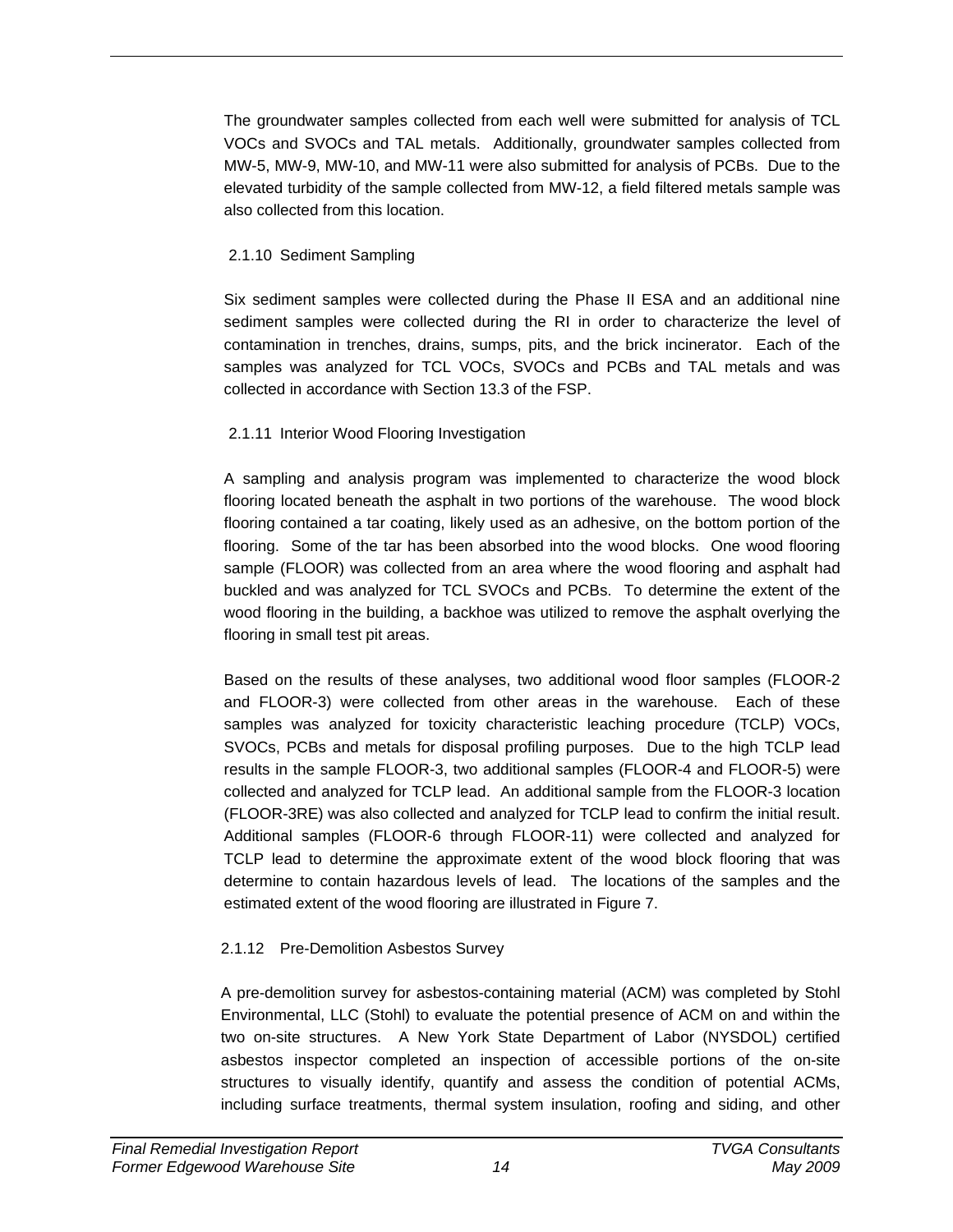miscellaneous materials (e.g., floor and ceiling tiles, etc.). A total of 79 bulk samples of potential ACM were collected using standard protocols and submitted for asbestos analysis.

Stohl provided a July 2008 report, which is included as Appendix G, detailing the findings of the survey. The report includes a description of the samples collected and figures and tables indicating sample locations. The report also describes the location of and details the estimated volume of ACMs identified during the survey. The report includes all laboratory reports and Chain-of-Custody documents.

## 2.2 Sample Analysis/Validation

## 2.2.1 Laboratory Analysis

Mitkem Laboratories (Mitkem) performed the chemical analyses of all samples collected during the RI. Mitkem is accredited under the New York State Environmental Laboratory Approval Program (ELAP) Contract Laboratory Program (CLP). All samples collected during the RI were analyzed using the applicable methods prescribed by the NYSDEC Analytical Services Protocol (ASP), June 2000. Category B deliverables were generated for these samples. The target analytes for the project are identified and summarized in Table 1.

## 2.2.2 Quality Assurance/Quality Control Samples

In addition to field samples, Quality Assurance/Quality Control (QA/QC) samples were collected to evaluate the effectiveness of the QA/QC procedures implemented during the field and laboratory activities associated with the project. These QA/QC samples were collected and analyzed in accordance with the April 2008 QA/QC Plan developed for the project site. As reflected by Table 1, QA/QC samples included matrix spike (MS), matrix spike duplicate (MSD) and matrix duplicate (MD) samples, trip blanks, blind field duplicates and rinsate (i.e. equipment) blank samples.

## 2.2.3 Data Validation

A subcontractor to TVGA, Data Validation Services (DVS), performed the validation of the laboratory data in accordance with the *NYSDEC Guidance for the Development of Data Usability Summary Reports* (DUSRs). The data packages were first reviewed for completeness and compliance relative to the criteria specified in the aforementioned NYSDEC document. DVS then conducted a detailed comparison of the reported data with the raw data submitted as part of the supporting documentation package, and applied protocol-defined procedures for the identification and quantitation of the individual analytes to determine the validity of the data. The DUSR includes a narrative summary discussing all quality issues and their impact on the reported results. The DUSR is included in Appendix H.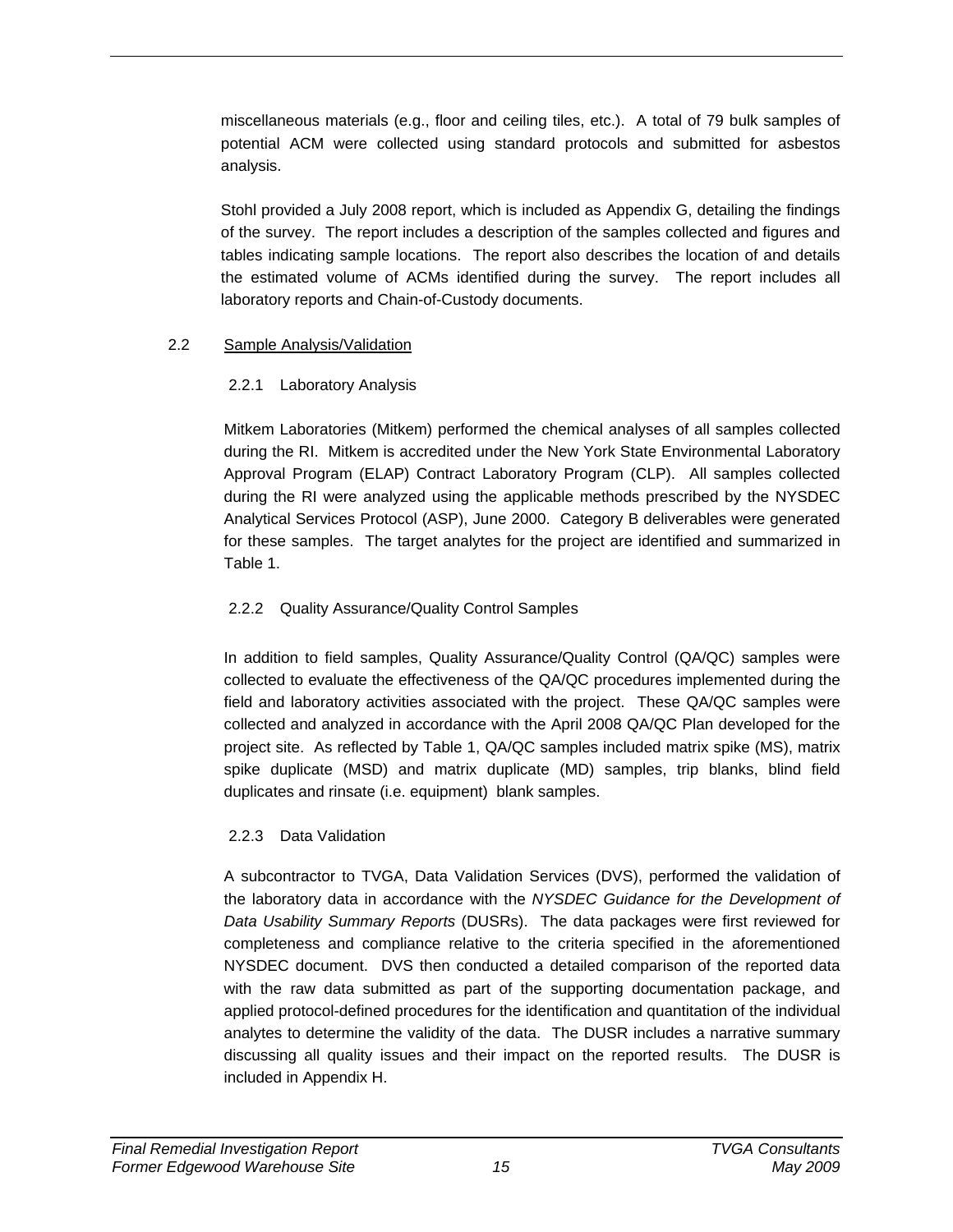## **3.0 PHYSICAL CHARACTERISTICS OF THE STUDY AREA**

### 3.1 Site Structures

The project site includes two separate structures, including a large warehouse occupying approximately 167,400 square feet and a single-story former scale house that is approximately 830 square feet. Each of the two buildings contains ACMs. Remnants of railroad tracks were observed during the surface and subsurface investigation performed throughout the site, including inside the warehouse.

### 3.2 Site Geology and Hydrology

Based upon a review of the Soil Survey of Chautauqua County, New York, the predominant soil unit occurring on the site is the Niagara silt loam (NgA). The Niagara soils are nearly level, very deep and somewhat poorly drained. The permeability of the Niagara silt loam is categorized as moderate to moderately slow, and the erosion hazard is characterized as slight. The *Surficial Geologic Map of New York – Niagara Sheet (1988)* indicates that the overburden underlying the site consists of lacustrine silt and clay deposits. The site is located within the Erie-Ontario Plain physiographic province and is underlain by bedrock consisting of Upper Devonian shale belonging to the Canadaway Group, according to the Geologic Map of New York – Niagara Sheet (1970).

A Flood Insurance Rate Map of the area indicates that the site is not within the boundaries of the 100- and/or 500-year floodplains.

Stormwater drainage on the site primarily occurs by overland flow and infiltration to the subsurface. The on-site drainage and wastewater systems are abandoned and not well understood. Limited site utility maps and historical information are available, and interviews with former employees provided little information on the drainage systems. A City of Dunkirk representative provided a historical facility map that depicted a cistern to the south of the eastern portion of the warehouse. This historical map is included as Figure 8. The cistern was not identified during test pit activities.

The New York State Department of Environmental Conservation (NYSDEC) Freshwater Wetland Map and the U.S. Department of Interior Fish and Wildlife Service National Wetlands Inventory Map for Dunkirk, New York Quadrangle were reviewed. These maps indicate that no state or federally designated wetland areas are located on or adjoining the site.

## 3.3 Geology

An evaluation of the subsurface stratigraphy of the project site was completed by integrating the data collected during the subsurface investigation with existing published information on the geology and hydrogeology of the project area.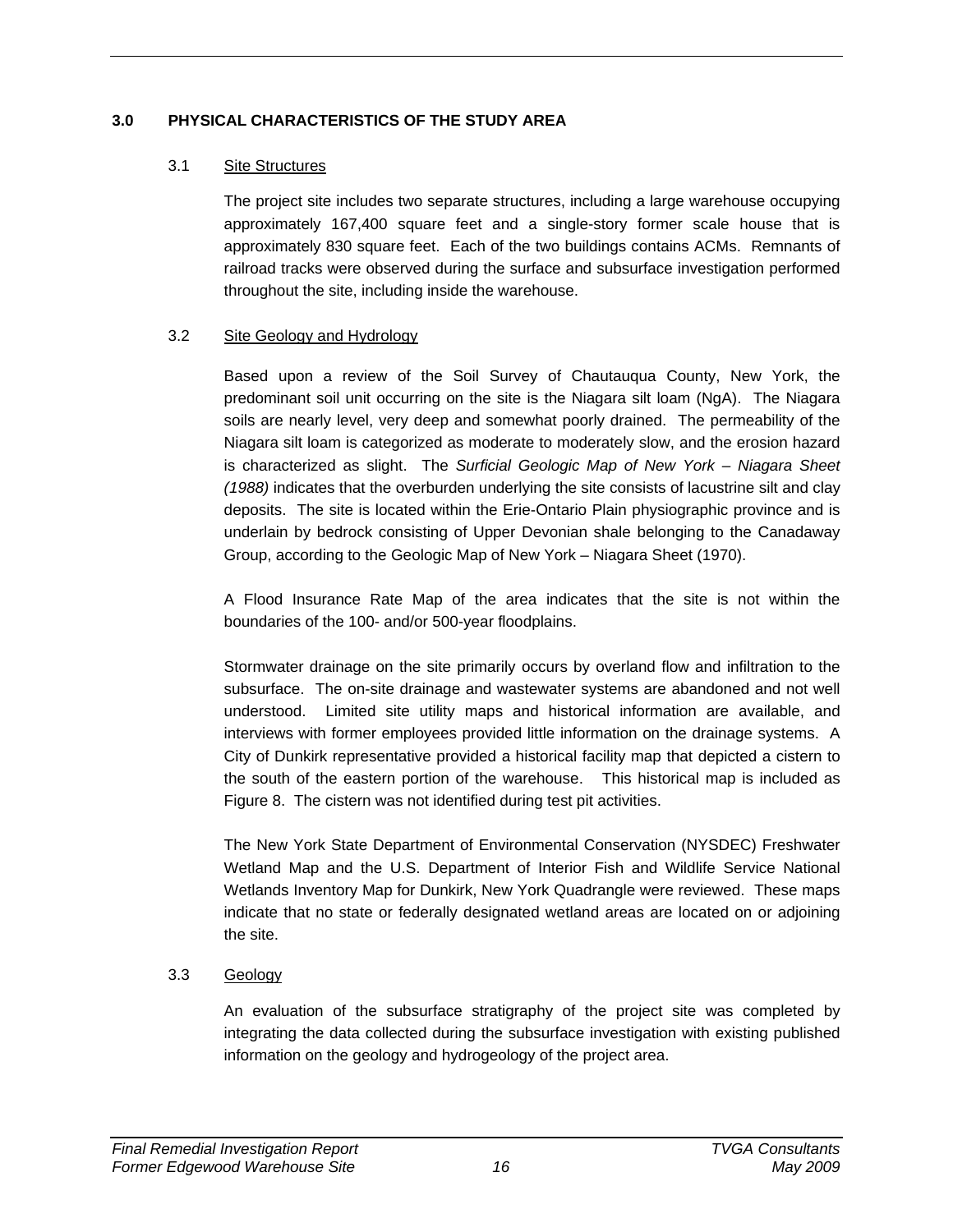The subsurface stratigraphy can be divided into four significant units, which are described in descending order as follows:

- Soil/fill material
- Reworked native material
- Lacustrine native material
- Shale bedrock

## 3.3.1 Soil/Fill Material

The soil/fill material on the project site is present as the uppermost unit at the site and varies in thickness from zero to seven feet. The composition of this material reflects the various historical operations conducted on the project site. In general, the uppermost soil/fill material primarily consists of five types of material that included topsoil; clay and sandy soils; brick; railroad materials (i.e. buried railroad ties); slag, construction and demolition debris; and a mixture of soil/fill materials. Topsoil was typically encountered to the north of the warehouse and consisted of dark brown to black silty sand with various amounts of gravel and organic material. In areas not overlain with topsoil, the uppermost soil/fill material consisted of dark brown to light brown silty sands soils with varying amounts of gravel and brick fragments. Some areas contained remnants of old brick roads and railroad beds that have been partially covered with brown silty sand soils. In the former ALCO Power Plant area, demolition debris, concrete footers and brick basement walls were encountered to approximately seven feet below grade, at which depth refusal was generally encountered. Former pits and low areas were typically filled with various demolition type materials including pipes, bricks and slag mixed with sand, gravel and soil.

In addition to these five common layers of soil/fill material, several other types of soil/fill were encountered. These soil/fill types as well include:

- Gray gravel with petroleum odors and staining was encountered in TP-15 from 5 to 5.2 feet below grade.
- Gray, stained sandy soils and angular gravel with a solvent odor was encountered in TP-8 and TP-22 from 2 to 4.5 feet below grade.
- Stained soils and petroleum odors were observed in soil probes SP-6, SP-7 and SP-8 from four to five feet below grade.
- Gray, stained saturated gravel with a solvent odor was encountered in soil probe SP-15 from 5 to 5.5 feet below grade. Additionally, an oily residue and gray stained soils were encountered in SP-15 from 9.5 to 11 feet below grade.

A summary of contaminant impacts associated with soil/fill identified in the bullets above is presented in Section 4.2.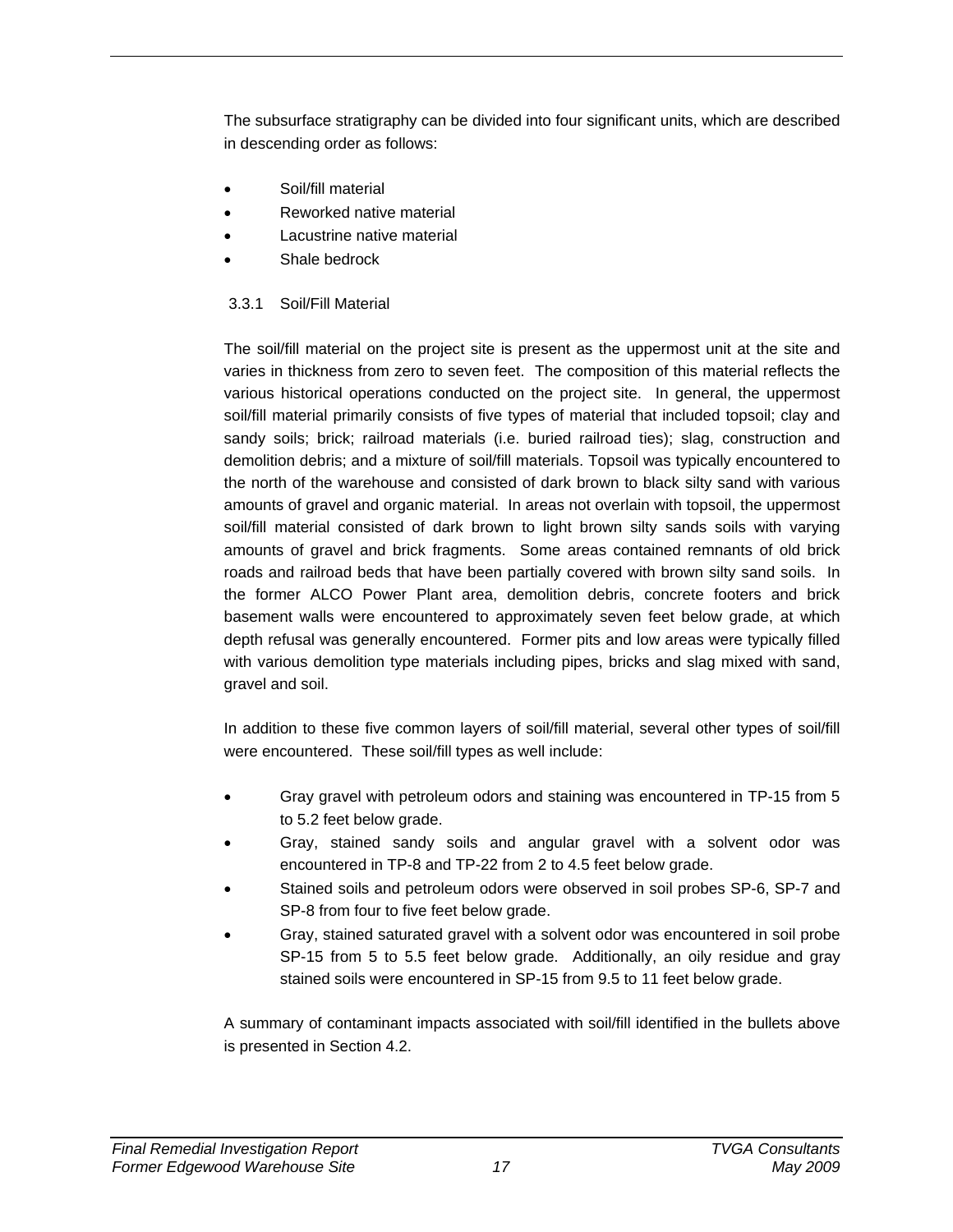## 3.3.2 Reworked Native Material

A layer of reworked native material was sporadically encountered immediately below the soil/fill material in test pits and geoprobe holes throughout the site. This material was identified as native material based on comparisons to subsurface soil encountered at greater depths and was determined to be reworked based on chaotic layering and the presence of anthropogenic materials (viz., brick, slag, pipes, plastic and metal). This material ranges in thickness from 0.2 to 8 feet and consists of the clay native soils that were encountered at greater depths throughout the site.

### 3.3.3 Lacustrine Native Material

A layer of lacustrine deposits, consisting of clayey silts and silty clay, was observed across the entire site during the subsurface investigation. This layer typically ranged in thickness from one to fourteen feet. The thickest areas of native materials were encountered north of the warehouse building. Some of the locations contained mottled silty clay and a thin layer (less than two inches) of saturated sand and/or gravel overlying lightly to heavily mottled silty clay. The silty clays were typically gray to tan in color and contained trace shale fragments.

## 3.3.4 Shale Bedrock

Weathered shale was encountered in several subsurface investigation points across the site. The weathered shale is part of the upper Dunkirk Shale, which is the uppermost bedrock layer that underlies the entire project site. This layer is friable and ranges in color from gray to dark gray. Below the shale bedrock is competent shale bedrock that is also part of the Dunkirk Shale.

## 3.4 Hydrogeology

Hydrogeologic conditions across the project site were evaluated through the installation of six new wells (MW-9 through MW-14), review of Phase II ESA results, and re-sampling the two remaining Phase II ESA wells. The Monitoring Well Construction Reports completed as part of this investigation as well as Development and Sampling Logs are included in Appendix E. Each of the wells was screened in the upper-most water-bearing zone in the overburden soil/fill.

Groundwater was present in both the soil/fill and native materials. Static water levels were measured on October 9, 2008, and Table 2 summarizes the groundwater elevation measurements. These measurements and resulting groundwater contours are shown on Figure 6. The depths to groundwater generally ranged from 3 to 12 feet below grade. The groundwater contour map indicates that the groundwater flow direction is generally to the west and northwest.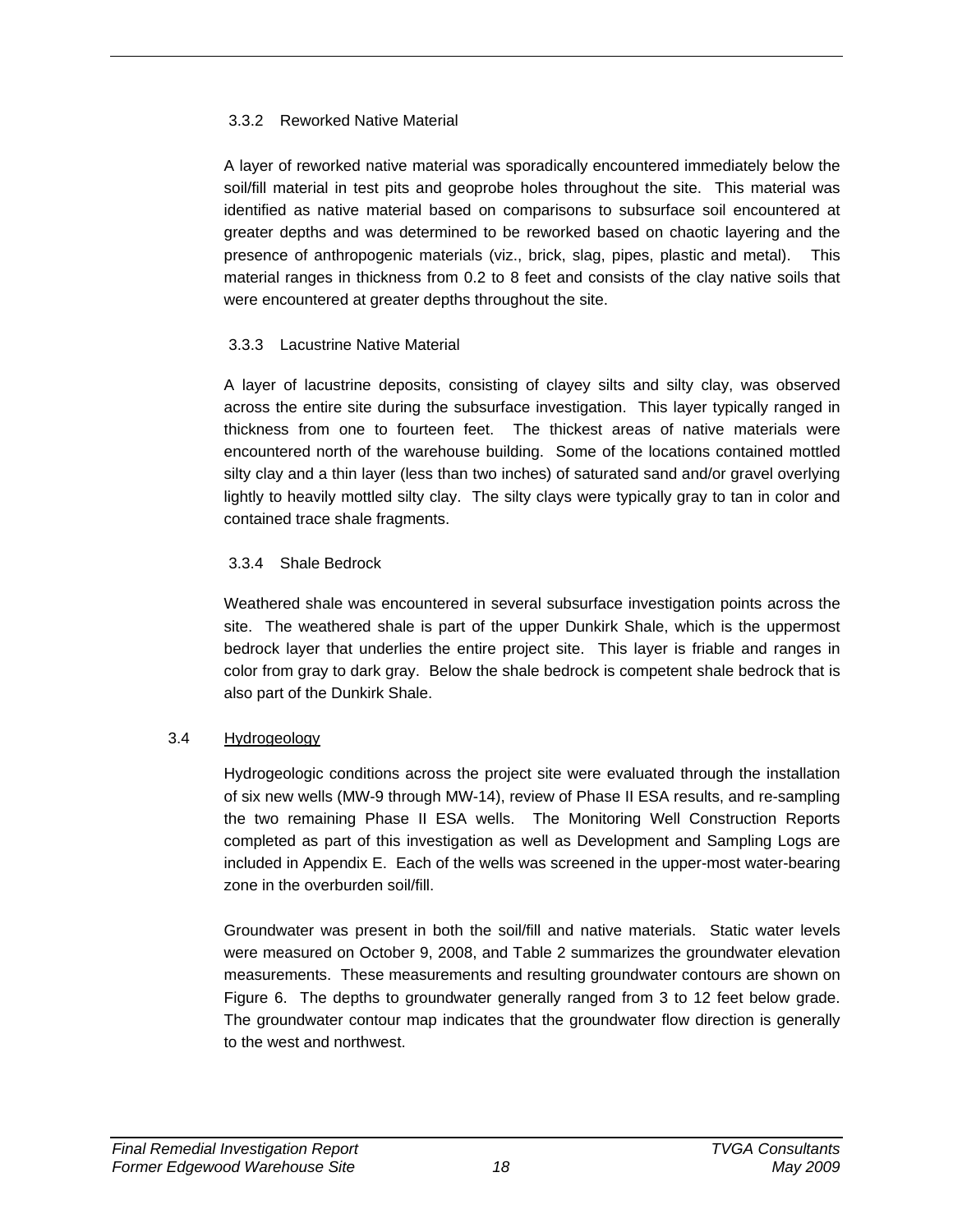## **4.0 NATURE AND EXTENT OF CONTAMINATION**

The following sections summarize and discuss the analytical results generated during the RI. Surface and subsurface soil/fill, groundwater, sediment, and building material and component samples were collected for chemical analysis to determine the magnitude and extent of potential contamination occurring in various media at the site. A summary of the RI sampling program, including the number and type of QA/QC samples is presented in Table 1. Additionally, the following discussions include the results of the Phase II ESA to facilitate a more thorough characterization of the various media.

For discussion purposes, this data is compared with the Standards Criteria and Guidance values (SCGs) applicable to each medium sampled, and include:

- Soil/Fill/Sediment/Wood Flooring: NYSDEC's 6NYCRR Part 375 Environmental Remediation Programs: Part 375-6.8: Residential, Commercial and Industrial Use Soil Cleanup Objectives
- Groundwater: NYSDEC's June 1998 Ambient Water Quality Standards and Guidance Values and Groundwater Effluent Limitations in the Technical and Operational Guidance Series (TOGS) 1.1.1
- Wood Flooring analyzed by TCLP: 40 CFR Part 261.24: Maximum Contaminant Levels for Toxicity Characteristics

A series of summary tables (Tables 3 through 7) comparing the data to the applicable SCGs has been integrated into the following discussions. Table 8 includes the list of qualifiers used in Tables 3 through 7. The analytical laboratory reports are included in Attachment A.

The laboratory analytical packages for the RI samples prepared by Mitkem were reviewed by an independent validator, Data Validation Services (DVS), to assess compliance with the analytical method protocols described in the NYSDEC ASP. A DUSR was prepared by DVS that compares the quality of the performance of the laboratory analyses to that described in the ASP. The DUSR has been included in Appendix G. All analytical results from the remedial investigation have been validated and the analytical results summary tables incorporate the results of the data validation efforts.

The validation of the analytical results for samples collected from the project site indicate that the samples were processed in general compliance with applicable protocols, and the majority of results are usable as reported, or usable with minor edits or qualification as estimated or edits to non-detection. None of results were rejected. However, many of the soil and sediment samples showed matrix interferences which resulted in the qualification of detected and non-detected results for many analytes reported in those samples as quantitatively estimated in value. The remaining samples generally showed good accuracy and precision.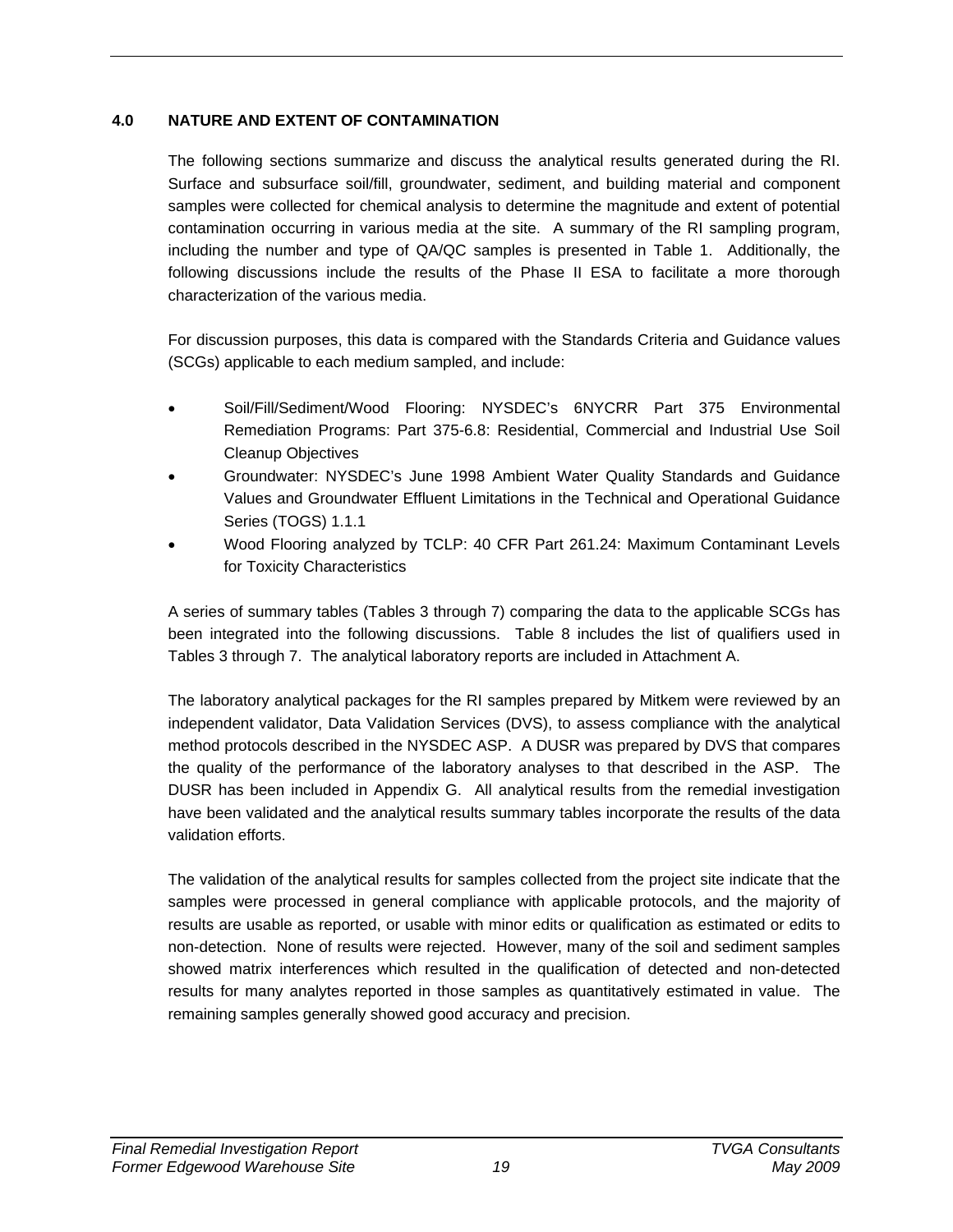### 4.1 Surface Soil/Fill

Six soil/fill samples were collected during the Phase II ESA (PH II-SS-1 through PH II-SS-6) and fourteen surface soil/fill samples were collected during this investigation (PH II-SS-7 through PH II-SS-20). Each of the surface soil/fill samples collected from the project site were analyzed for TCL SVOCs and PCBs and TAL metals. Additionally, the surface soil/fill samples collected during the Phase II ESA were analyzed for TCL VOCs. The analytical results are summarized in Table 3, and Figure 4 shows the sampling locations.

SVOCs, primarily polycyclic aromatic hydrocarbons (PAHs), were detected in each of the surface soil/fill samples, and one or more of the compounds exceeded Industrial Use SCOs in each surface soil/fill sample.

PCBs were detected in nine of the surface soil/fill samples. None of the detected concentrations exceeded the Industrial Use SCOs. However, detected concentrations of PCBs in SS-7, SS-10 and SS-20 exceeded the Commercial Use SCOs. The remaining detected concentrations were below the Residential Use SCOs.

Arsenic was detected at concentrations that exceeded the Industrial Use SCOs in seven samples. No other inorganic analytes were detected at concentrations exceeding the Industrial Use SCOs. In addition to arsenic in the seven samples identified above, concentrations exceeding the Commercial Use SCOs were limited to barium in SS-14 and cadmium in SS-17. Additionally, cadmium, chromium, lead and manganese were detected at concentrations that exceeded the Residential Use SCOs in at least one surface soil/fill sample.

Figure 9 shows the approximate surface soil/fill areas with concentrations which exceed SCOs.

## 4.2 Subsurface Soil/Fill

Forty-eight subsurface soil/fill samples were collected from test pits and soil probes from across the project site to characterize the subsurface soil/fill material. The subsurface soil/fill samples collected from the site were analyzed for one or more of the following: TCL VOCs, SVOCs, and PCBs, and TAL metals. Additionally, eight samples were also analyzed for asbestos. Because asbestos was not detected in any of the eight samples, asbestos is not discussed in the following paragraphs. The analytical results for the subsurface soil/fill samples are summarized in Table 4, and the locations of subsurface investigation points are depicted on Figure 5.

Staining and solvent odors were observed in TP-22, SP-6, SP-7, SP-8 and SP-15 and staining and petroleum odors were observed in TP-15, SP-1, SP-14, and SP-15. Although VOCs were detected in most of the subsurface soil/fill samples, none of the samples contained VOCs at concentrations exceeding the Residential Use SCOs.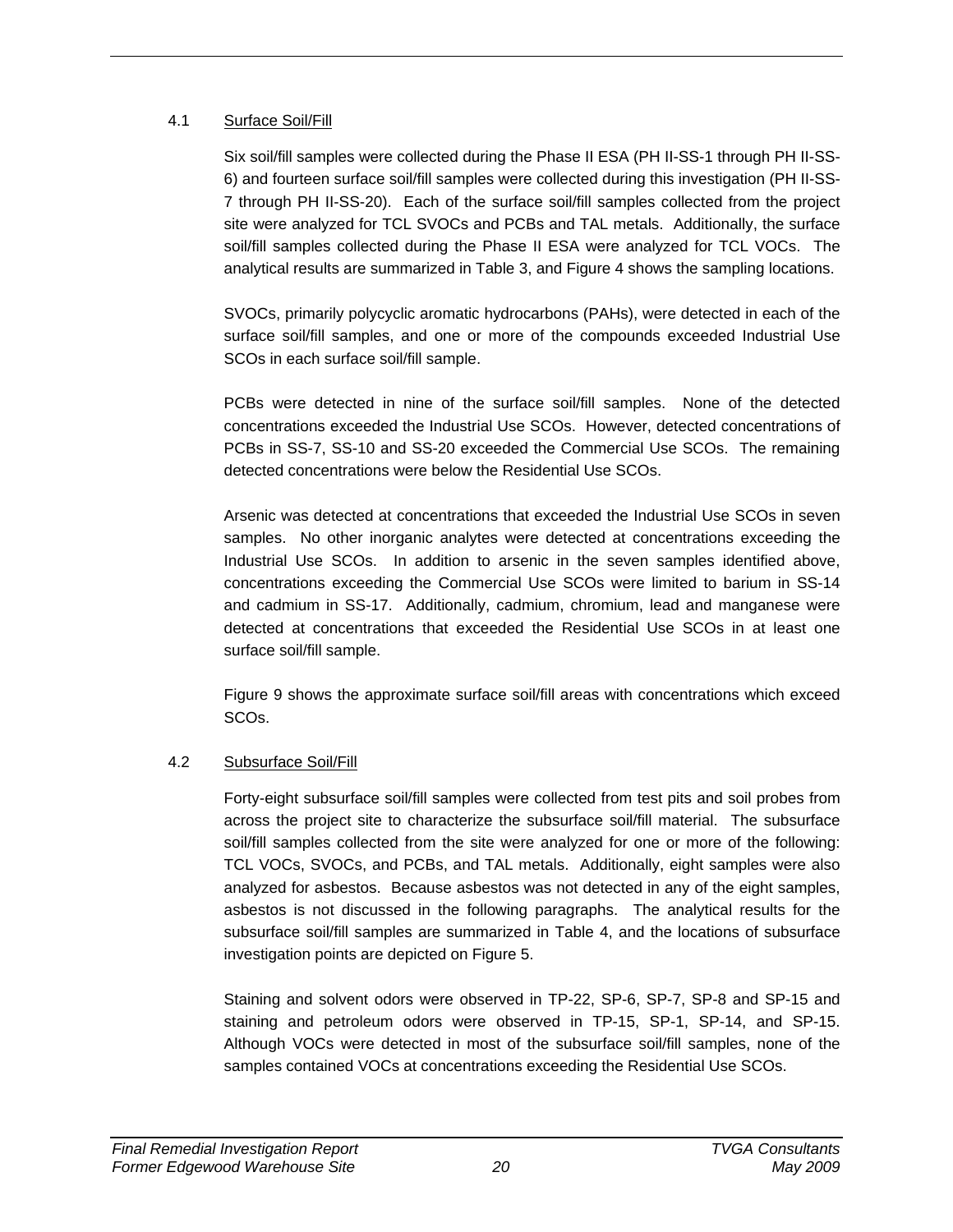SVOCs were detected in each of the subsurface soil/fill samples. Although the concentrations of SVOCs in the subsurface soil/fill samples were typically lower than in the surface soil/fill samples. Six samples (PH II-MW-4, PH II-MW-8, TP-2, TP-5, TP-22 and SP-9) contained SVOCs at concentrations exceeding the Industrial Use SCOs. One sample (PH II-MW-6) also contained a SVOC concentration that exceeded the Commercial Use SCO and two samples (TP-2 and TP-11) contained SVOC concentrations that exceeded the Residential Use SCOs. Remaining locations contained concentrations below the Residential Use SCOs.

Arsenic and mercury were detected at concentrations exceeding the Industrial Use SCOs in at least one subsurface soil/fill sample No other metals concentrations exceeded Industrial Use SCOs in the subsurface soil/fill samples. Concentrations exceeding the Commercial Use SCO included barium in TP-4, TP-12, TP-17 and SP-12 and chromium in TP-10 and TP-11. Additionally, concentrations of barium, chromium, lead and manganese in one or more location exceeded Residential Use SCOs.

As indicated in Section 3.3.1, petroleum and/or solvent odors and staining were identified in SP-6, SP-7, SP-8, TP-8, TP-15 and TP-22 in the subsurface soil/fill. These intervals were sampled, and the detected concentrations of VOCs in these samples were all below the Residential Use SCOs. With the exception of the soil/fill sample collected from TP-22, in which SVOCs were detected at concentrations above the Industrial Use SCOs, SVOCs concentrations were also all below the Residential Use SCOs. Although the concentrations of aluminum, calcium, iron and magnesium exceeded the Industrial Use SCOs in one or more of the samples collected from these locations, concentrations of the remaining metals were below the Residential Use SCOs. No PCBs were detected in any of the samples collected from these locations.

Figures 10, 11, and 12 show the approximate subsurface soil/fill areas with concentrations which exceed Industrial Use SCOs, Commercial Use SCOs, and Residential Use SCOs, respectively.

### 4.3 Groundwater

Groundwater samples were collected from the six newly installed monitoring wells and the two remaining wells from the Phase II ESA (PH II-MW-3 and PH II-MW-5). Based on the groundwater sampling results from the Phase II ESA and the analytical results of the soil/fill samples collected during the RI, the monitoring wells were analyzed for TCL VOCs and SVOCs and TAL metals. Additionally, samples collected from PH II-MW-5, MW-9, MW-10 and MW-11 were also analyzed for PCBs. The groundwater results from the Phase II ESA were also reviewed and are summarized in the following paragraphs. Analytical results for PH II-MW-3 and PH II-MW-5 are presented from both the Phase II and RI sampling events. The analytical results for the groundwater samples are summarized in Table 5 and the locations of monitoring wells are depicted on Figure 6.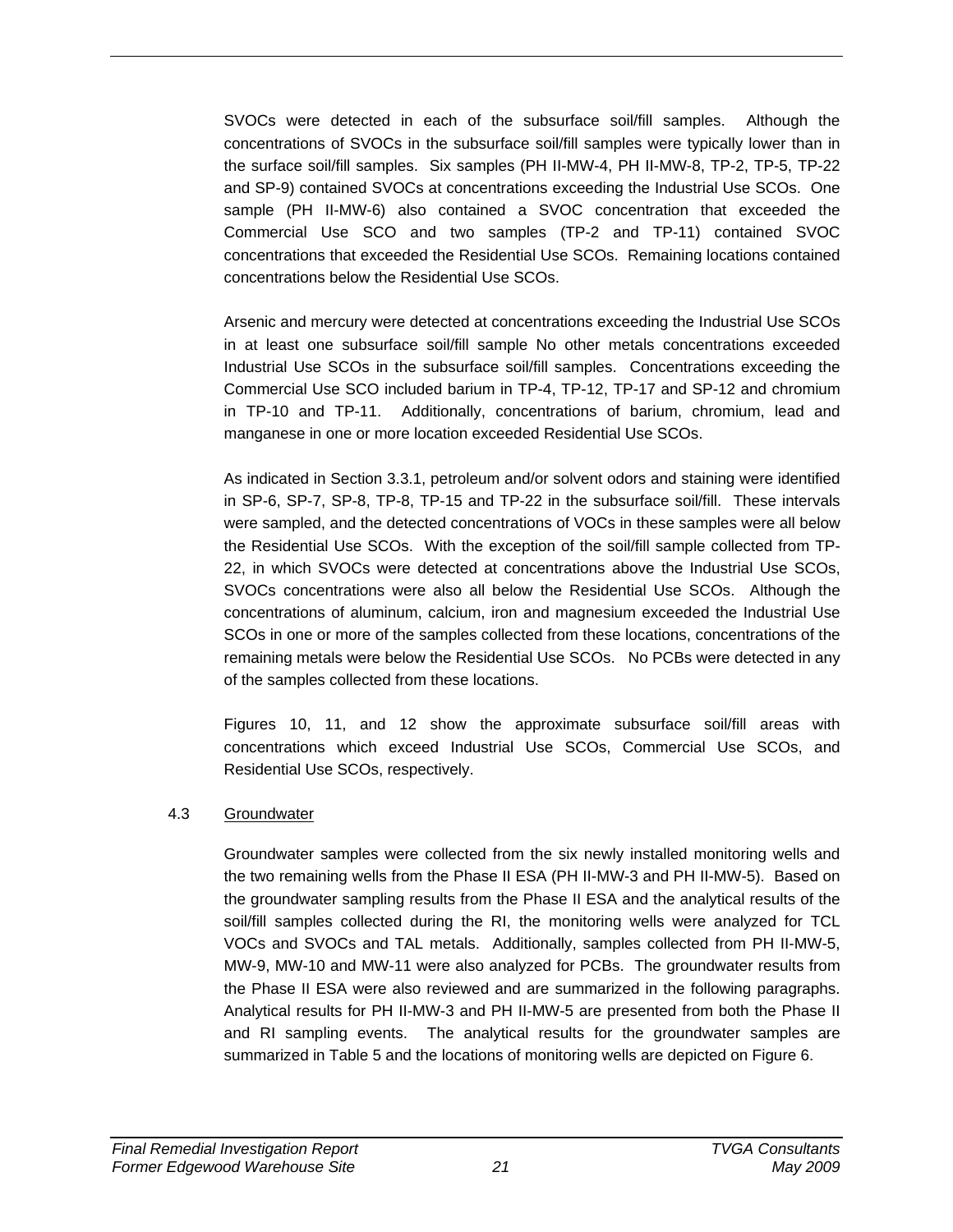Prior to the initiation of groundwater sampling an electronic oil/water interface probe was lowered into each monitoring well to evaluate for the presence of Light non-aqueous phase liquids (LNAPL) and dense non-aqueous phase liquids (DNAPL). LNAPL and DNAPL layers were not identified in any of the monitoring wells.

One or more VOCs were detected in eight of the sixteen groundwater samples. However, only five monitoring wells (PH II-MW-2, PH II-MW-4, MW-11, MW-12 and MW-13) contained VOC concentrations exceeding the SCGs. SVOCs were detected in five monitoring wells; however, none of the detected concentrations exceeded the SCGs.

One or more metals was detected in each of the sixteen groundwater samples at concentrations exceeding the SCGs. The highest concentrations of metals were detected in samples from PH II-MW-5 and PH II-MW-6, which were collected during the Phase II ESA. PH II-MW-5 was re-sampled during the RI and significantly lower concentrations were detected, indicating that the high metals concentrations detected during the Phase II ESA may have been related to the elevated turbidity levels. Iron, magnesium, manganese, and sodium were also detected in many of the groundwater samples at concentrations exceeding the SCGs. However, these parameters are commonly encountered in uncontaminated, natural environments and are associated more with the groundwater aesthetics than toxicity. Thallium was also detected in four of the groundwater at concentrations exceeding SCGs.

Figure 13 shows analytes that exceed groundwater standards and an estimated area of groundwater with elevated concentrations of VOCs.

### 4.4 Sediment

Six sediment samples were collected during the Phase II ESA and nine sediment samples were collected during the RI from drains, trenches, sumps, pits and the brick incinerator. Each sediment sample was analyzed for TCL VOCs, SVOCs and PCBs as well as TAL metals. The analytical results for the sediment samples are summarized in Table 6, while the locations of these samples are depicted on Figure 7.

With the exception of PH II-SED-6, at least one VOC was detected in each of the sediment locations. None of the detected concentrations of VOCs exceeded Commercial Use SCOs. VOC concentrations detected in three samples (PH II-SED-1, PH II-SED-2 and PH II-SED-3) exceeded the Residential Use SCOs.

SVOCs were detected in each of the sediment samples and the concentrations in ten sediment samples exceeded Industrial Use SCOs. Two samples contained concentrations exceeding Commercial Use SCOs and two sediment samples contained concentrations exceeding Residential Use SCOs. Only one of the sediment samples (PH II SED-5) contained SVOC concentrations below the Residential Use SCOs.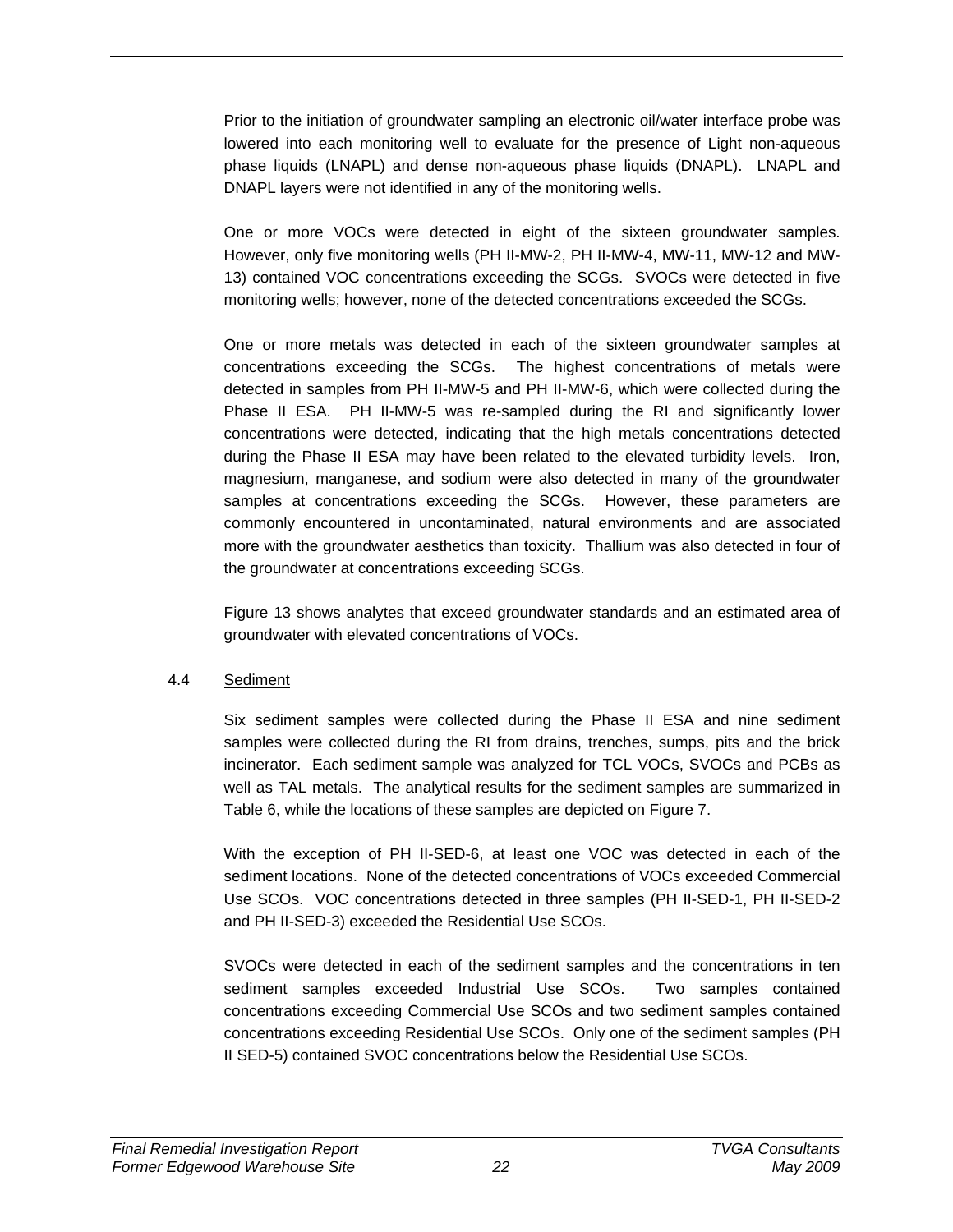PCBs were detected in eleven of the fifteen sediment samples. Only one of the sediment samples (PH II-SED-4) contained a concentration above the Industrial Use SCOs. Four other sediment samples (PH II-SED-1, PH II-SED-2, PH II-SED-3, and SED-6) contained concentrations above the Commercial Use SCOs. The remaining concentrations were below the Residential Use SCOs.

Metals that were detected at concentrations exceeding the Industrial Use SCOs in at least one sediment sample included aluminum, arsenic, barium, cadmium, calcium, chromium, copper, iron, lead, magnesium, manganese and zinc. In addition to the above listed metals, nickel was detected at concentrations exceeding the Commercial Use SCOs in four samples and mercury was detected at concentrations exceeding the Residential Use SCOs in four samples.

## 4.5 Interior Wood Flooring

A sample was collected from the wood block flooring (FLOOR) in the warehouse building to determine if the tar adhesive material and tar saturated wood flooring contained elevated SVOCs and/or PCBs. Although the wood block flooring is a building material and not technically a soil, the analytical results were compared to the Part 375 Soil Cleanup Objectives for evaluation purposes.

Several SVOCs were detected at concentrations exceeding the Industrial Use SCOs. One PCB Aroclor was detected; however, the concentration was below Residential Use SCOs. Based on these analytical results, two additional wood flooring samples (FLOOR-2 and FLOOR-3) were collected and analyzed for TCLP VOCs, SVOCs, PCBs and metals for disposal profiling purposes. The results from the FLOOR-3 sample indicated the wood block flooring was considered to be hazardous for lead. A second sample was collected from the FLOOR-3 location (FLOOR-3RE), confirming the hazardous characteristics concentration.

An additional eight samples (FLOOR-4 through FLOOR 11) were collected to determine the extents of lead hazardous wood block flooring. Four of these additional samples contained hazardous characteristic concentration of lead. The analytical results for these samples are summarized in Table 7, while the locations of these samples, approximate extents of the wood block flooring and the hazardous extent of wood block flooring areas are depicted on Figure 7.

# 4.6 Pre-Demolition Asbestos Survey

As described in the *Pre-Demolition Asbestos Inspection* report, included in Appendix F, substantial quantities of non-friable (approximately 32,045 square feet and 90 linear feet) and limited quantities of friable (approximately 820 linear feet) asbestos containing materials (ACM) were identified throughout the on-site structures. The friable ACM that were identified in the warehouse building consisted of pipe and duct flue insulation. The majority of the non-friable ACM consisted of exterior siding and roofing tar on the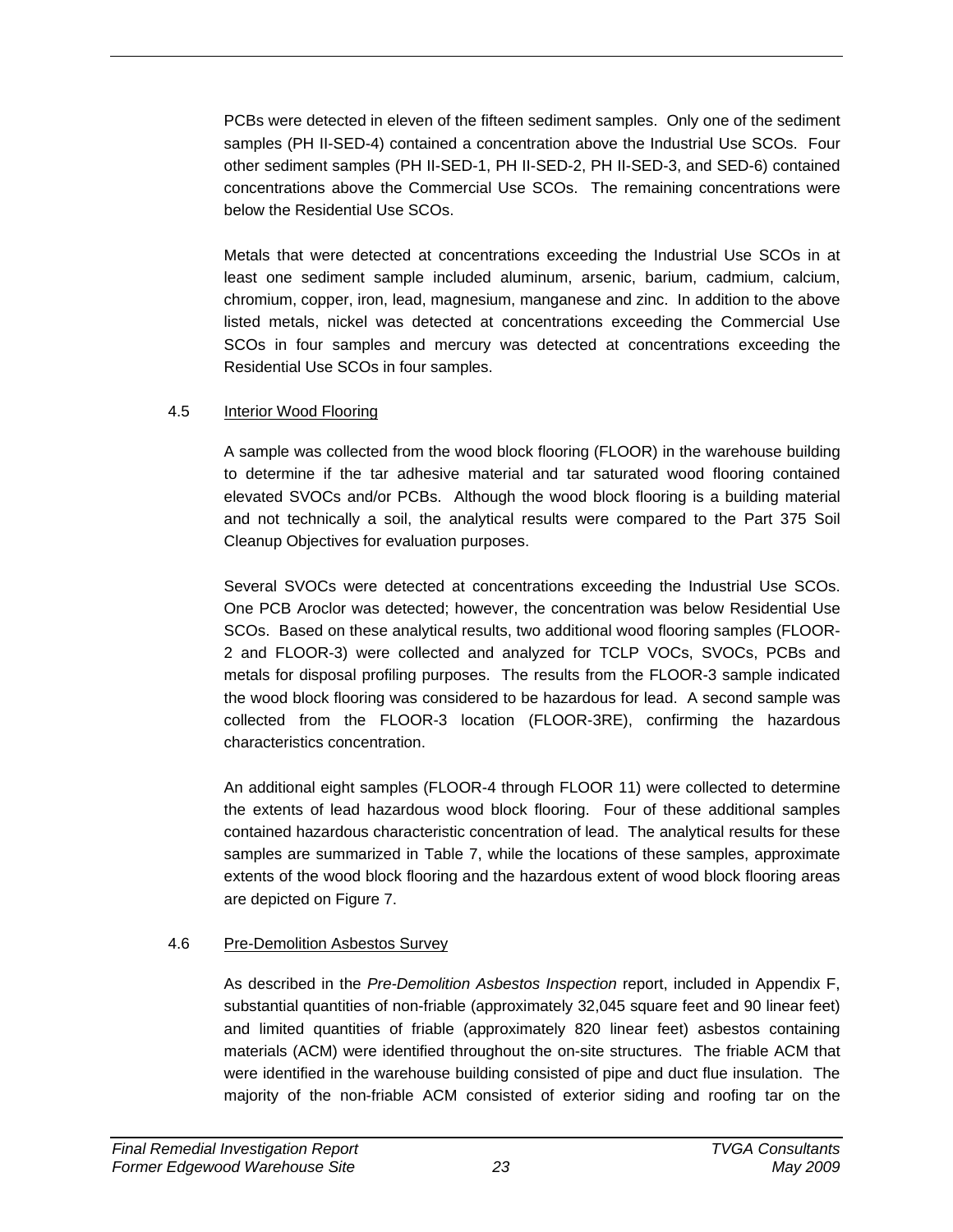warehouse. The remainder of non-friable ACM consisted of floor tile, piping, wire insulation and caulk.

## 4.7 Container Inventory

The container inventory identified 91 total containers, 16 of which contained a suspect liquid that would require analytical testing prior to disposal. The container inventory is included in Appendix E.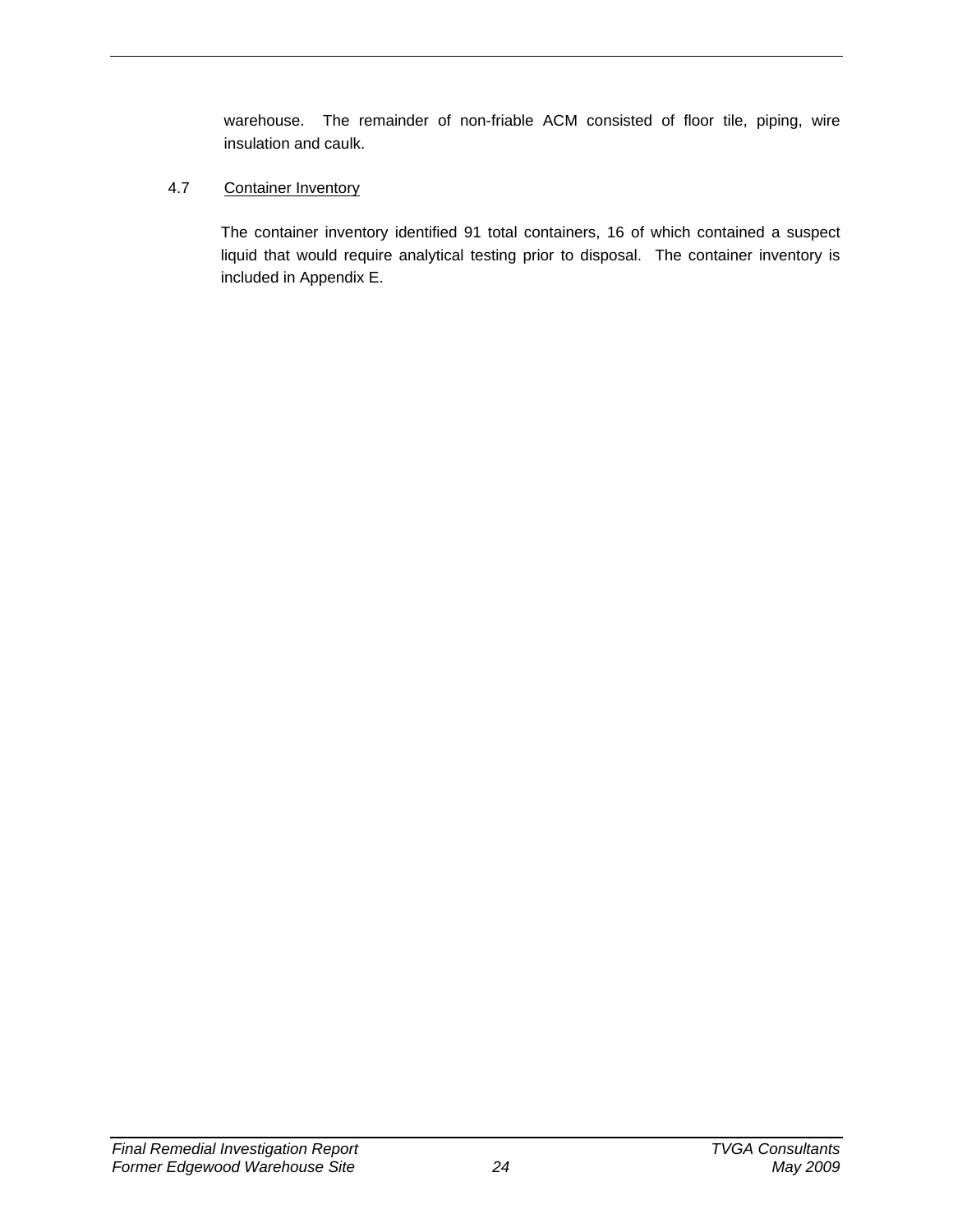### **5.0 CONTAMINATION ASSESSMENT**

### 5.1 Contaminant Fate and Transport

The probable fate and transport of contaminants detected on the project site is a function of the properties of the individual contaminants and available pathways for the contaminants to migrate. The project site is currently an unutilized industrial property, and the planned future use of the project site is for commercial or industrial development. The degree to which, as well as the route by which, contaminants migrate is dependent on the physical characteristics of the site and the type and distribution of contaminants. The following sections discuss the probable fate and transport of contaminants in the different types of media at the Former Edgewood Warehouse site.

## 5.1.1 Surface Soil/Fill

Contaminants of concern detected in the surface soil/fill primarily consist of SVOCs and metals. Figure 9 shows the approximate surface soil/fill areas with concentrations which exceed SCOs. The SVOCs detected include PAHs, seven of which are known carcinogens (cPAHs). The SVOCs are characterized by low solubilities and high octanolwater partition coefficients, and therefore, have a tendency to adsorb onto soil particles. In addition, the PAHs have relatively low vapor pressures and are expected to remain in a solid or liquid state and undergo degradation via naturally occurring microbes. Due to the low solubility, SVOCs are not expected to impact groundwater quality or migrate substantially into the subsurface. This is supported by the lack of or low concentrations of these compounds in the on-site groundwater.

Arsenic was detected in seven surface soil/fill samples at concentrations above Industrial Use SCOs. Arsenic has a low solubility and does not readily degrade under natural conditions. Due to the low solubility, arsenic is not expected to impact groundwater quality or migrate substantially in the subsurface. With the exception of the area around PH II-MW-6, this is supported by the absence of arsenic in the on-site groundwater.

The estimated area of impacted surface soil/fill is site-wide with the exception of areas with structures and/or concrete. While the surface soil/fill samples were collected from zero to two inches below the vegetative layer, for the purpose of evaluating remedial alternatives at the site, the depth of the impacted surface soil/fill was assumed to extend to one foot below grade. This depth was based upon field observations and analytical results from the test pits and soil probes. With this thickness over 170,000 square feet, the approximate volume of the impacted surface soil is 6,300 cubic yards. Assuming that one cubic yard weighs 1.6 tons, the weight of the contaminated soil/fill is 10,100 tons. Additionally, to address the surface soil/fill contamination to the north of the warehouse, clearing and grubbing will be required. The estimated area for clearing and grubbing is 0.5 acre.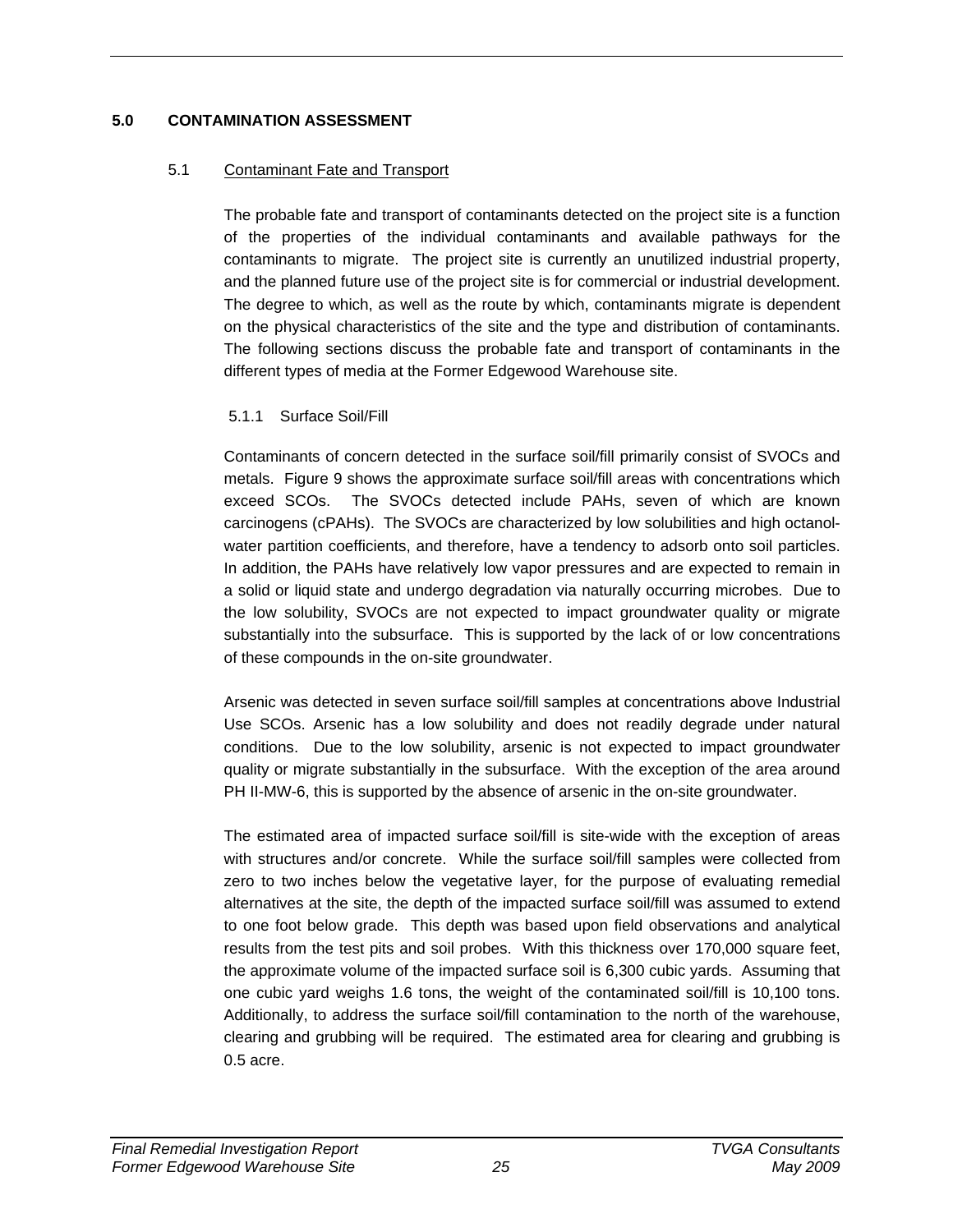## 5.1.2 Subsurface Soil/Fill

The analytical results indicate that the primary contaminants of concern in the subsurface soil/fill consist of SVOCs, primarily PAHs and metals. Due to low solubility, SVOCs are not expected to impact groundwater quality or migrate substantially into the subsurface. This is supported by the lack of or low concentrations of these compounds in the on-site groundwater.

Arsenic was detected in several subsurface soil/fill samples and mercury was detected in one subsurface soil/fill sample at concentrations above the Industrial Use SCOs. Due to the low solubility, arsenic is not expected to impact groundwater quality or migrate substantially in the subsurface. With the exception of the area around PH II-MW-6, this is supported by the absence of arsenic in the on-site groundwater. Mercury was detected in the groundwater in PH II-MW-6 at a concentration above SCGs but also appears to be limited to the area surrounding PH II-MW-6. Aluminum, calcium magnesium and iron were also detected several subsurface soil/fill samples at concentrations above Industrial Use SCOs. These metals were also detected in groundwater samples at concentrations exceeding groundwater standards.

The estimated areal extent of subsurface contamination exceeding Industrial Use SCOs were identified as Area A though Area F, which are depicted on Figure 10. The estimated areal extent of areas with subsurface contamination exceeding Commercial Use SCOs was identified as Area G and Area H, which are depicted on Figure 11. The areas with subsurface contamination exceeding Residential Use SCOs were identified as Area I and Area J, which are depicted on Figure 12. Because the uppermost one foot of soil/fill that exceeds the Industrial Use SCOs is addressed as surface soil/fill as described in Section 5.1.1, the volume estimates for these areas do not include this material. The areas of contamination in the subsurface soil/fill have not been fully delineated and postexcavation sampling will be used to confirm that the contaminated material has been addressed. Each area is discussed in detail below.

### 5.1.2.1 Area A

Contaminants of concern in Area A include SVOCs exceeding the Industrial Use SCOs. Based on analytical results and field observations, contaminants are estimated to extend to six feet below grade. With this thickness over 3,860 square feet, the approximate volume of the impacted soil/fill is 715 cubic yards. Assuming that one cubic yard weighs 1.6 tons, the weight of the contaminated soil is 1,145 tons.

### 5.1.2.2 Area B

Contaminants of concern in Area B include SVOCs and arsenic exceeding the Industrial Use SCOs. Based on analytical results and field observations contaminates are estimated to extend to six feet below grade. With this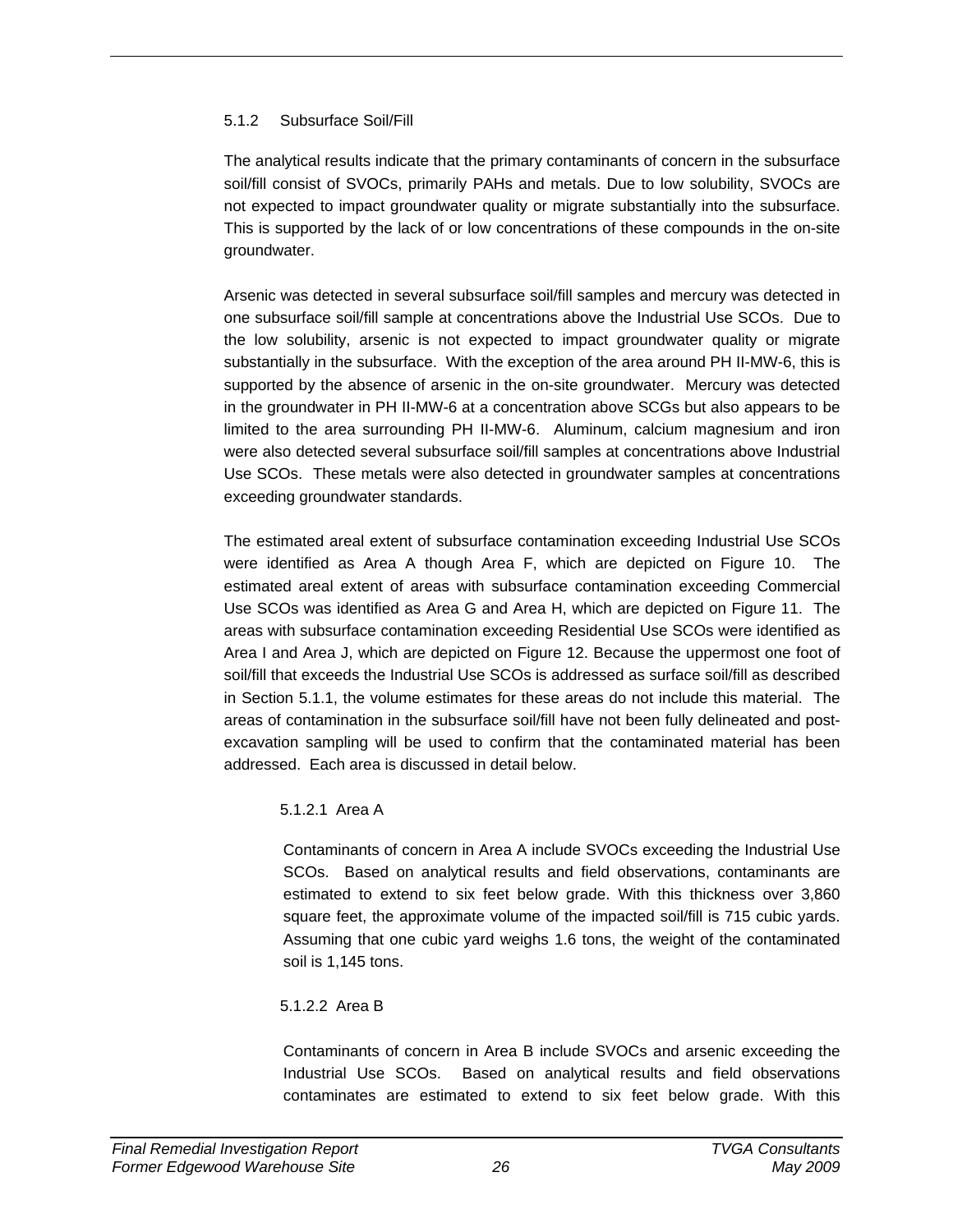thickness over 2,980 square feet, the approximate volume of the impacted soil/fill is 555 cubic yards. Assuming that one cubic yard weighs 1.6 tons, the weight of the contaminated soil is 890 tons.

### 5.1.2.3 Area C

Contaminants of concern in Area C include SVOCs and metals exceeding the Industrial Use SCOs. Based on analytical results and field observations, contaminants are estimated to extend to eight feet below grade. With this thickness over 63,135 square feet, the approximate volume of the impacted soil/fill is 16,370 cubic yards. Assuming that one cubic yard weighs 1.6 tons, the weight of the contaminated soil is 26,195 tons.

### 5.1.2.4 Area D

Contaminants of concern in Area D include SVOCs exceeding the Industrial Use SCOs. Based on analytical results and field observations, contaminants are estimated to extend to seven feet below grade. With this thickness over 4,955 square feet, the approximate volume of the impacted soil/fill is 1,105 cubic yards. Assuming that one cubic yard weighs 1.6 tons, the weight of the contaminated soil is 1,770 tons.

### 5.1.2.5 Area E

Contaminants of concern in Area E include SVOCs and arsenic exceeding the Industrial Use SCOs. Based on analytical results and field observations, contaminants are estimated to extend to four feet below grade. With this thickness over 940 square feet, the approximate volume of the impacted soil/fill is 105 cubic yards. Assuming that one cubic yard weighs 1.6 tons, the weight of the contaminated soil is 170 tons.

## 5.1.2.6 Area F

Contaminants of concern in Area F are limited to iron exceeding the Industrial Use SCO. Based on analytical results and field observations, contaminants are estimated to extend to five feet below grade. With this thickness over 635 square feet, the approximate volume of the impacted soil/fill is 95 cubic yards. Assuming that one cubic yard weighs 1.6 tons, the weight of the contaminated soil is 155 tons.

### 5.1.2.7 Area G

Contaminants of concern in Area G include metals exceeding the Commercial Use SCOs. Based on analytical results and field observations, contaminants are estimated to extend to seven feet below grade. With this thickness over 2,845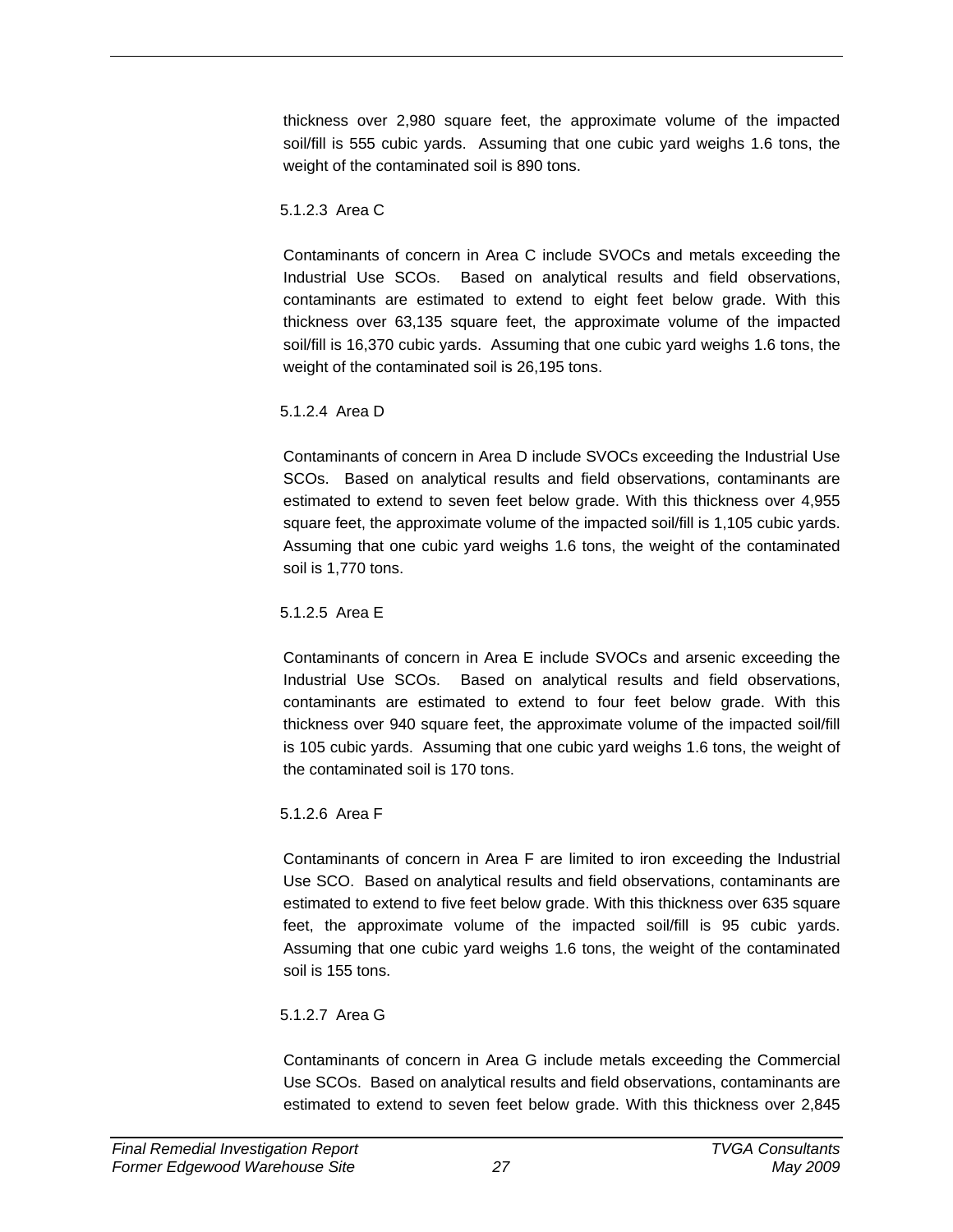square feet, the approximate volume of the impacted soil/fill is 635 cubic yards. Assuming that one cubic yard weighs 1.6 tons, the weight of the contaminated soil is 1,020 tons.

## 5.1.2.8 Area H

Contaminants of concern in Area H include metals exceeding Commercial Use SCOs. Based on analytical results and field observations, contaminants are estimated to extend to five feet below grade. With this thickness over 27,750 square feet, the approximate volume of the impacted soil/fill is 4,115 cubic yards. Assuming that one cubic yard weighs 1.6 tons, the weight of the contaminated soil is 6,585 tons.

5.1.2.9 Area I

Contaminants of concern in Area I include metals and SVOCs exceeding Residential Use SCOs. Based on analytical results and field observations, contaminants are estimated to extend to eight feet below grade. With this thickness throughout the 49,210-square-foot area, the approximate volume and weight of the impacted soil/fill are 12,760 cubic yards and 20,415 tons, respectively.

5.1.2.10 Area J

Contaminants of concern in Area J include metals exceeding Residential Use SCOs. Based on analytical results and field observations, contaminants are estimated to extend to five feet below grade. With this thickness throughout the 23,425-square-foot area, the approximate volume and weight of the impacted soil/fill are 4,800 cubic yards and 7,680 tons, respectively.

Contaminants of concern in the subsurface soil/fill include SVOCs and metals. Estimated extents of contamination are depicted in Figures 10 through 12. Based on the contaminant concentrations and field observations, an estimated 18,945 cubic yards (30,325 tons) of subsurface soil/fill contain contaminants of concern at concentrations exceeding the Industrial Use SCOs, 23,600 cubic yards (37,760 tons) exceeding the Commercial Use SCOs and 25,200 cubic yards (56,320 tons) exceeding the Residential Use SCOs.

# 5.1.3 Groundwater

The analytical results indicate that the primary contaminants of concern in the groundwater are VOCs and metals. VOCs were identified in the groundwater in PH II-MW-2, PH II-MW-4, MW-11, MW-12 and MW-13 at concentrations exceeding the SCGs. Although VOCs were not identified as contaminants of concern in the soil/fill, VOCs have high solubility in water. Additionally, 18 of the 23 analyzed metals were detected in at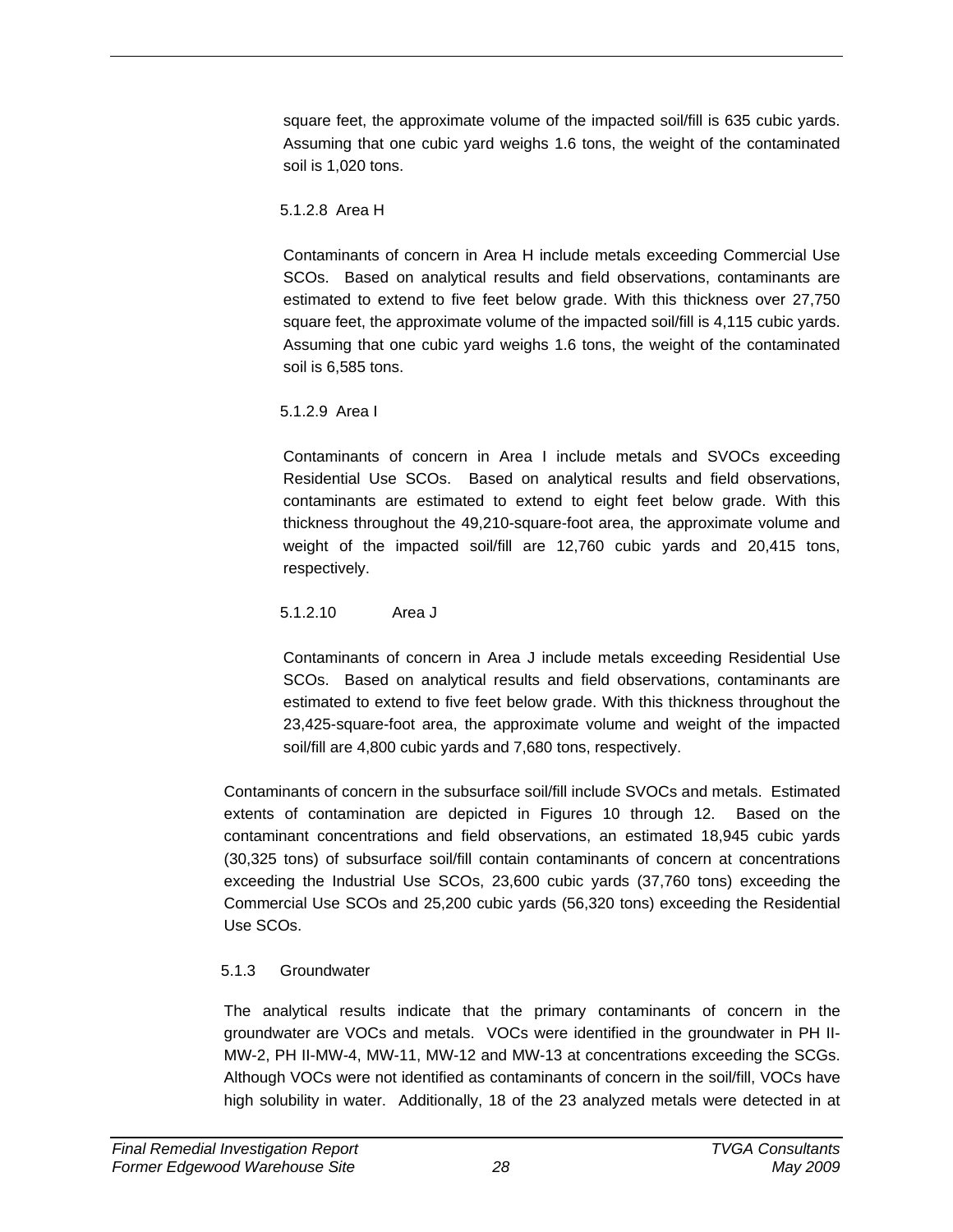least one location at concentrations exceeding SCGs. Concentrations of groundwater quality standards for each well are depicted on Figure 13. The lack of local reliance on groundwater as a source of potable water minimizes the potential for direct human exposure to groundwater contaminants. Residences and businesses surrounding the project site and within the City of Dunkirk are serviced by the municipal water supply system that relies upon water withdrawn from Lake Erie. In addition, the nearest body of water to which the groundwater at the site will discharge, Lake Erie, is 0.5 mile north of the project site, also limiting the potential for direct human exposure to groundwater contaminants.

The potential for soil vapor intrusion (SVI) from contaminated groundwater into off-site buildings was also evaluated. Because VOCs in the soil/fill samples were detected at concentrations below the Residential Use SCOs, the source of elevated VOCs in the groundwater at the Edgewood Warehouse site is not likely on-site. The immediately upgradient former Roblin Steel and Alumax Extrusions sites represent likely sources of VOCs detected in the groundwater on the Edgewood Warehouse site based on elevated concentrations of VOCs previously detected at both sites. The concentrations of VOCs in groundwater at the three sites are highest at the Roblin and Alumax sites and decline significantly along the inferred groundwater flow direction across the three sites, resulting in relatively low concentrations (less than 0.5 mg/L) in the downgradient portion of the Edgewood Warehouse site. Downgradient of the Edgewood Warehouse site is a rail yard, across which groundwater contaminant concentrations, if any, would continue to decline prior to reaching any occupied structures. Based upon the relatively low VOC concentrations at the project site and the continued decline in VOC concentrations that would occur off-site, SVI into off-site buildings is not expected.

The estimated areal extent of groundwater VOC contamination is 111,400 square feet as depicted on Figure 13. The uppermost groundwater depths range from approximately three feet to twelve feet below grade.

### 5.1.4 Sediments in the Trench Drains, Sumps, Pits and Incinerator

Contaminants of concern detected in the sediment collected from the on-site trenches, drains, pits and brick incinerator included SVOCs, metals and PCBs. Some of these structures appear to be isolated structures, and therefore, contaminants are not anticipated to migrate offsite. However, some structures are full of sediment and debris so the system can not be fully inspected.

Each of the sediment samples contained contaminant concentrations in excess of the Industrial Use SCOs. Each sediment location is described in the table below with an approximate volume of contaminated sediment shown in cubic feet.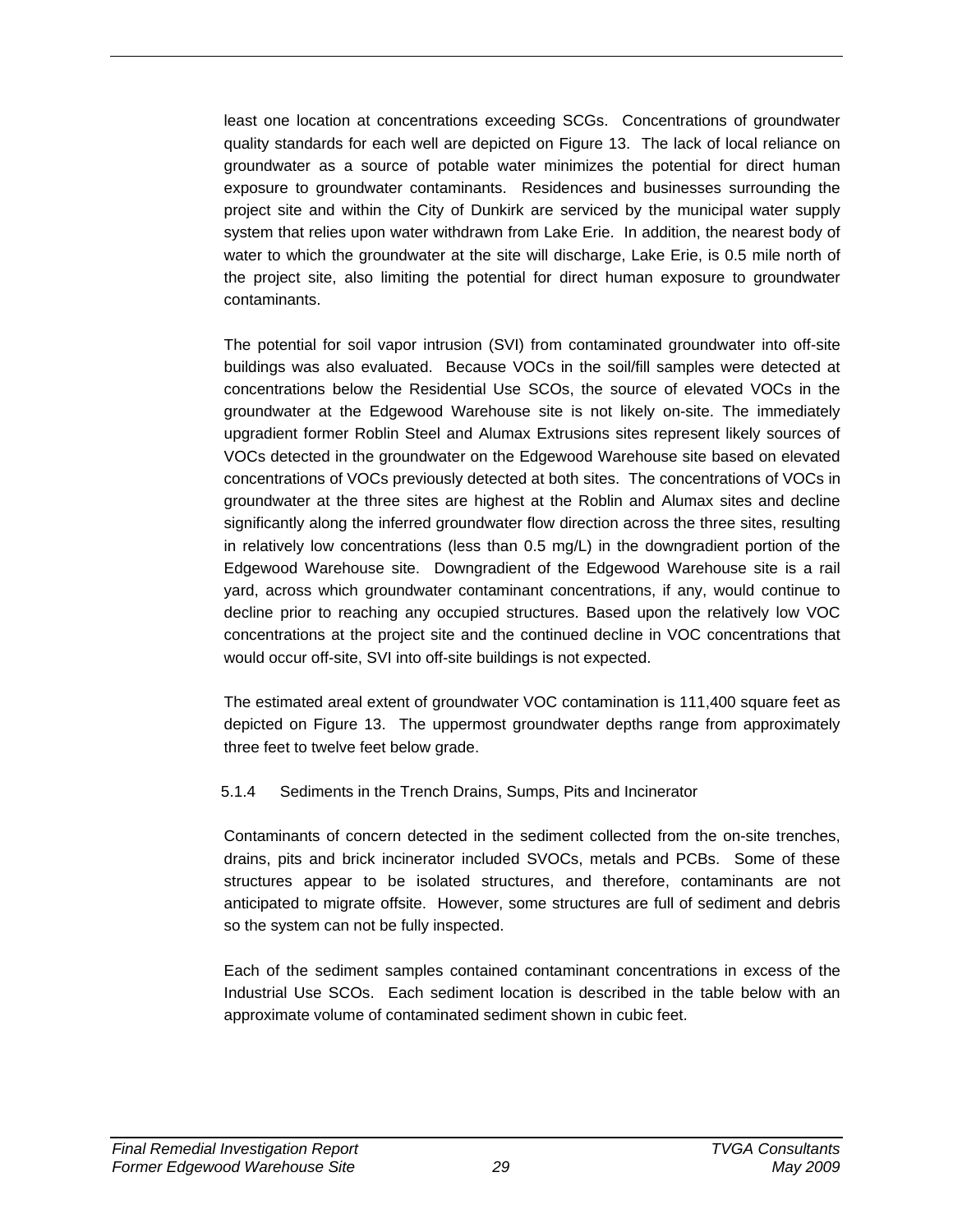|       | <b>Locations</b> | <b>Description</b>                         | Length<br>(feet) | Width<br>(feet) | Approximate<br><b>Sediment</b><br>Depth (feet) | Volume<br>(cubic<br>feet) |
|-------|------------------|--------------------------------------------|------------------|-----------------|------------------------------------------------|---------------------------|
|       | SED-1            | <b>Brick Incinerator</b>                   | 5.8              | 6.2             | 2                                              | 72                        |
|       | SED-2            | Loading Dock Area                          | 27.2             | 1.4             | 2                                              | 76                        |
|       | SED-3            | Trench Drain along<br>Concrete             | 28.2             | 1.6             | 2.5                                            | 113                       |
|       | SED-4            | Trench Drain In<br>Concrete Pad            | 48.1             | 1.2             | 1                                              | 58                        |
|       | SED-5            | 8-Inch Round Drain                         | 1                | $\overline{2}$  | 1                                              | $\overline{2}$            |
|       | SED-6            | 5x7 Steel Sheet to east<br>of Building     | 5                | $\overline{7}$  | 5                                              | 175                       |
|       | SED-7            | Sump in West Portion of<br><b>Building</b> | 1                | 1               | 1                                              | 1                         |
|       | SED-8            | Sump in West Portion of<br><b>Building</b> | 3                | 3               | 1                                              | 9                         |
|       | SED-9            | Scale House Sump                           | 4.5              | 4.25            | 0.2                                            | 4                         |
| PH II | $-$ SED $-1$     | Sump in Paint Booth                        | $\mathbf{1}$     | 1.4             | 1                                              | 1                         |
| PH II | $-$ SED $-2$     | Sump in Paint Booth                        | 2.5              | 2.5             | 3                                              | 19                        |
| PH II | $-$ SED $-3$     | <b>Roof Drains</b>                         | 4                | 4               | 4                                              | 64                        |

| Locations             | <b>Description</b>     | Length<br>(feet) | <b>Width</b><br>(feet) | Approximate<br><b>Sediment</b><br>Depth (feet) | Volume<br>(cubic<br>feet) |
|-----------------------|------------------------|------------------|------------------------|------------------------------------------------|---------------------------|
|                       | Trench along east side |                  |                        |                                                |                           |
| $-$ SED $-4$<br>PH II | of Building            | 86.3             | 1.5                    | 2.5                                            | 324                       |
|                       |                        |                  |                        |                                                |                           |
| -SED-5<br>PH II       | <b>Behind Building</b> | 6                | 7                      | 3                                              | 126                       |
|                       | Possible Oil water     |                  |                        |                                                |                           |
|                       | Separator to North of  |                  |                        |                                                |                           |
| -SED-6<br>PH II       | <b>Building</b>        | 4                | Δ                      | 6                                              | 96                        |

The total approximate volume of the impacted sediments is 45 cubic yards. Assuming that one cubic yard weighs 1.6 tons, the weight of the contaminated sediments are approximately 70 tons. Based on the analytical results and field observations, with the exception of SED-7 and SED-8, this material would likely be disposed off-site as nonhazardous material. Sediment samples from SED-7 and SED-8 contained significantly elevated SVOC concentrations; therefore, sediment disposal profiling might indicate that this material should be disposed off-site as hazardous material.

### 5.1.5 Interior Wood Flooring

Contaminants of concern detected in the wood flooring primarily include SVOCs and lead. Additionally, some of the wood flooring is hazardous for lead. The wood flooring is located between asphalt and concrete flooring and, therefore, contaminant migration is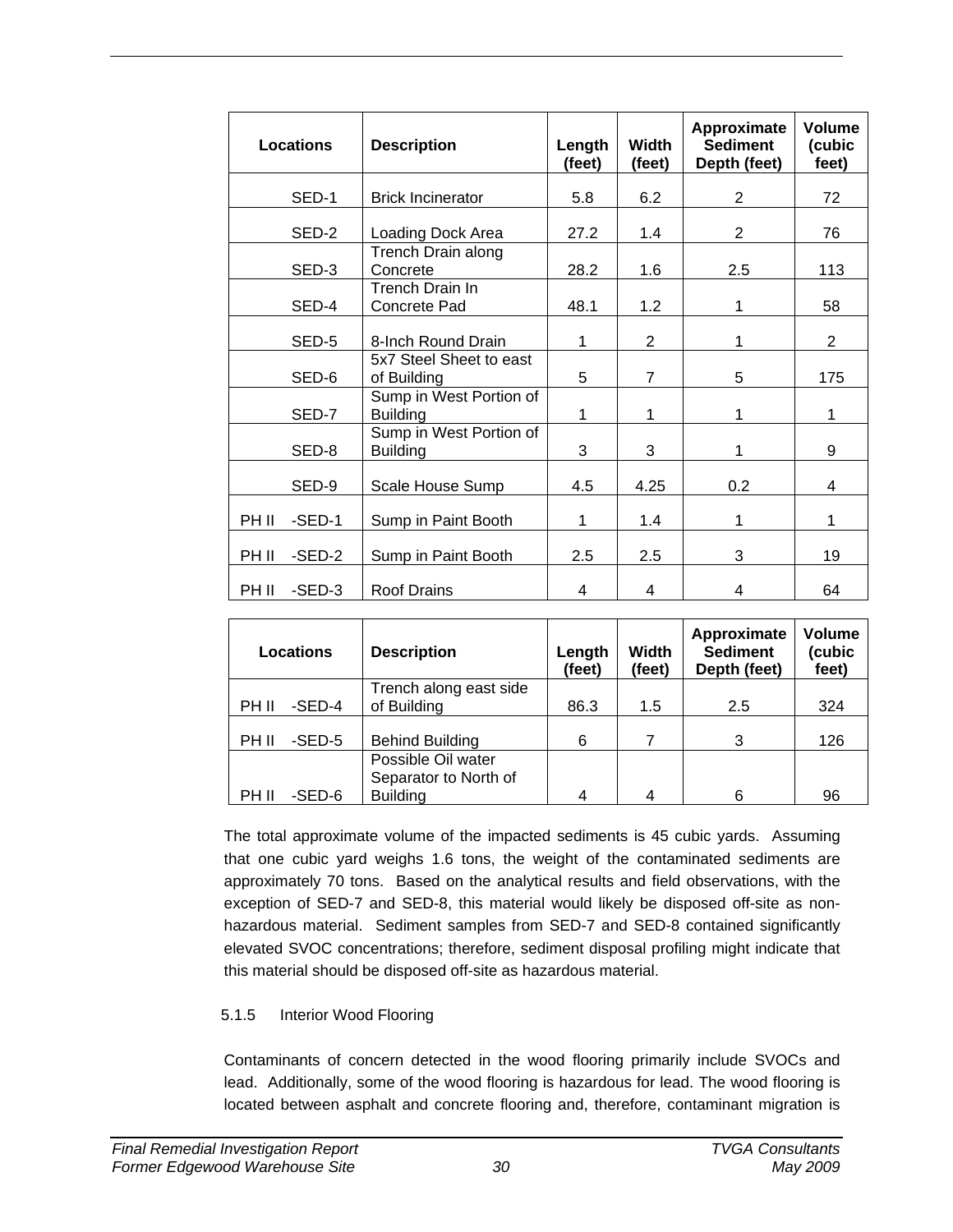limited. However, due to the condition of the warehouse, the flooring is often exposed to precipitation and as a result the asphalt and wood flooring have buckled in a few locations. The high TCLP lead results and exposure to precipitation indicates the possibility for lead to leach from the wood flooring to other media.

Two areas of wood block flooring were identified in the warehouse. Disposal profiling of the two areas indicated that one area contains wood flooring that would be considered non-hazardous material, while the other area contains lead at characteristic hazardous waste concentrations. Therefore, each area is discussed separately below. The approximate extents of each area are depicted on Figure 7.

### 5.1.5.1 Non-Hazardous Wood Block Flooring

The larger of the two areas, which is primarily located in the center portion of the warehouse, contains wood block flooring that has elevated concentrations of SVOCs. Disposal profiling completed from the wood block flooring in this area indicated the wood block flooring would likely be disposed off-site as nonhazardous material. This area occupies an estimated 38,875 square feet. Assuming that the material weighs 60 pounds per cubic foot and the depth of the wood flooring is 4 inches, the weight of the contaminated non-hazardous wood block flooring is 410 tons.

## 5.1.5.2 Hazardous Wood Block Flooring

Disposal profiling completed from several flooring in several locations within the northeast portion of the building indicated the wood block flooring is considered to be hazardous for lead. This area occupies an estimated 4,060 square feet. Assuming that the material weighs 60 pounds per cubic foot and the depth of the wood flooring is 4 inches, the weight of the hazardous wood block flooring is 43 tons.

## 5.1.6 Asbestos

Non-friable ACM are relatively resistant to weathering and are not expected to migrate from the project site. However, asbestos fibers released as a result of the degradation of friable ACM are susceptible to dispersion via wind currents and/or transport via stormwater. Based upon the condition of the warehouse building, some of the friable ACM are exposed directly to the environment and could be subject to wind and water erosion.

The asbestos survey report identified approximately 32,045 square feet and 90 linear feet of non-friable ACM and approximately 820 linear feet of friable ACM throughout the onsite structures.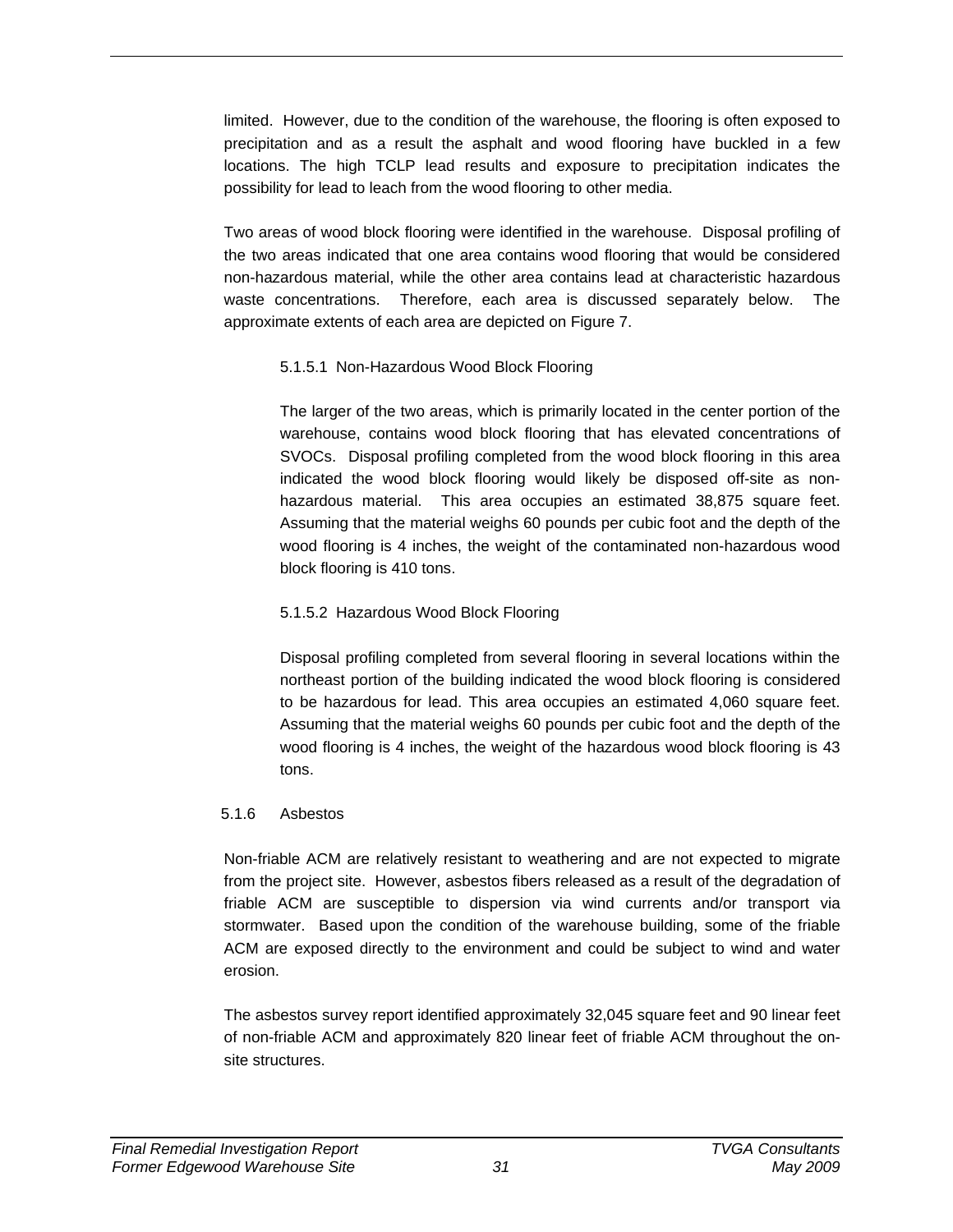## 5.1.7 Containers

The container inventory identified 91 total containers, 16 of which contained a suspect liquid that would require analytical testing prior to disposal. The containers were not noted to be leaking at time of inspection and therefore, the potential for the migration contaminants is limited. The total estimated quantity of suspect liquid is 540 gallons.

### 5.2 Evaluation of Potential Receptors

The project site is located in an area that is characterized by residential, commercial, and industrial properties. A railroad bounds the property to the north, unutilized industrial properties are located to the east, active commercial properties are located to the south and northwest, and residences are located beyond South Roberts Road to the west of the project site. The surrounding area is serviced by the municipal water supply system of the City of Dunkirk that relies on water withdrawn from Lake Erie.

The project site is currently an unutilized industrial property and was utilized for industrial purposes for over 90 years. Access to the site is partially restricted by perimeter fencing. However, access to trespassers is possible due to the deteriorating condition of the warehouse and former scale house buildings and unrestricted entry to the buildings.

Under current conditions, potential human receptors include persons working or trespassing on the project site; persons living and working in the area surrounding the project site; and persons involved in utility work on and adjacent to the project site. In addition, potential environmental receptors include wildlife living on and migrating through the project site (e.g., rodents, birds, etc.).

The planned future use of the project site following remedial activities is for commercial and/or industrial purposes. The redevelopment of the site will be controlled through the implementation of engineering and institutional controls. These controls may include the following:

- Implementation of a Soil/Fill Management Plan
- Treatment and/or disposal of contaminated soil/fill that exceeds SCOs
- Implementation of a long-term groundwater monitoring plan
- Placement of a final surface coverage over the entire site that includes a minimum of twelve inches of vegetative cover over all exposed soil areas, asphalt pavement, buildings, and/or concrete to limit exposure as a pre-condition of occupancy
- Implementation of erosion and dust control measures
- Implementing a Community Air Monitoring Plan
- Maintenance of fencing around the project site or areas undergoing redevelopment
- Limiting property use through deed and zoning restrictions
- Adhering to NYSDEC/NYSDOH notification and reporting requirements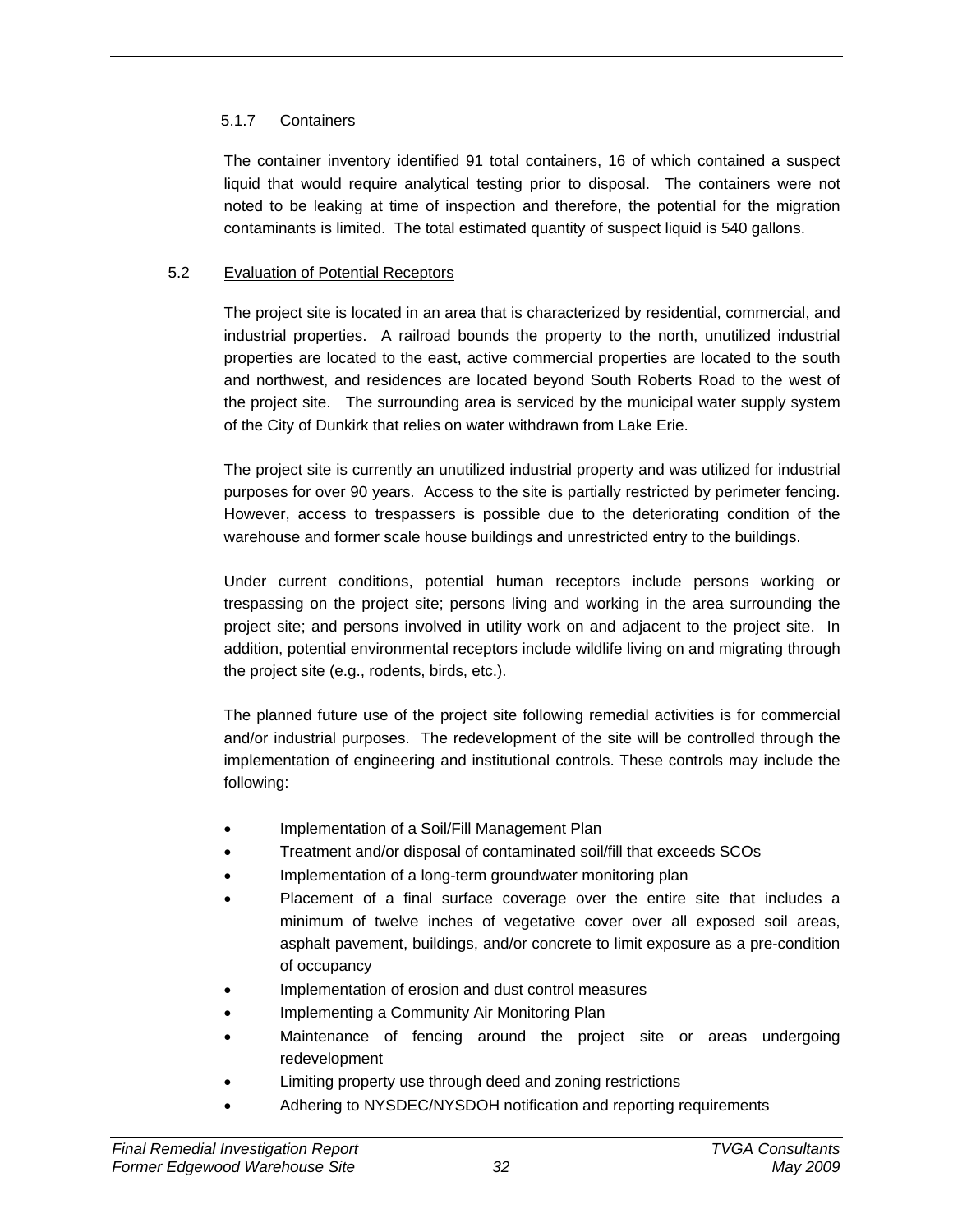• Instituting health and safety procedures for construction activities and protection of the surrounding community

Under the intended future use scenario for the project site, the primary consideration in the determination of acceptable clean-up levels is the potential risk to human health posed by residual chemical constituents in the soil/fill.

No human and/or environmental receptors have been identified in connection with the post-redevelopment period, assuming that the contaminated media has been removed or controlled through the implementation of engineering and institutional controls.

### 5.3 Potential Exposure Pathways

### 5.3.1 Surface Soil/Fill

Under the current use scenario, persons living and working in the vicinity of the project site and/or persons trespassing on the site could be exposed to SVOCs and metals in the surface soil/fill via inhalation of airborne particles, incidental ingestion of, or dermal contact with the contaminated media.

Construction workers, site visitors and persons living, working and traveling through the area near the project site could be exposed to these contaminants in the surface soil/fill during excavation of the contaminated soil/fill in connection with remediation and/or site redevelopment. Potential exposure routes for these receptors include inhalation of contaminated dust and incidental ingestion of, and/or dermal contact with the contaminated soil/fill. However, the use of appropriate personal protective equipment, dust suppression techniques, and the development and implementation of a Soil/Fill Management Plan would minimize the risk of exposure during remediation and/or construction activities.

No complete exposure pathways to the contaminated surface soil/fill have been identified in connection with the post-redevelopment period, assuming that the contaminated surface soil/fill has been removed or covered.

## 5.3.2 Subsurface Soil/Fill

The presence of elevated concentrations of SVOCs and metals in subsurface soil/fill is not interpreted to represent a human or environmental exposure risk because no complete exposure pathways were identified under the current use scenario for the project site. This is a function of the subsurface disposition of the contamination and the low solubility of contaminants in water, which effectively minimizes the potential for the incidental ingestion of, or dermal contact with the contaminated media. These factors also reduce the potential for the emission of vapors and particulates that could pose an exposure risk via inhalation. This applies to persons living, working and traveling through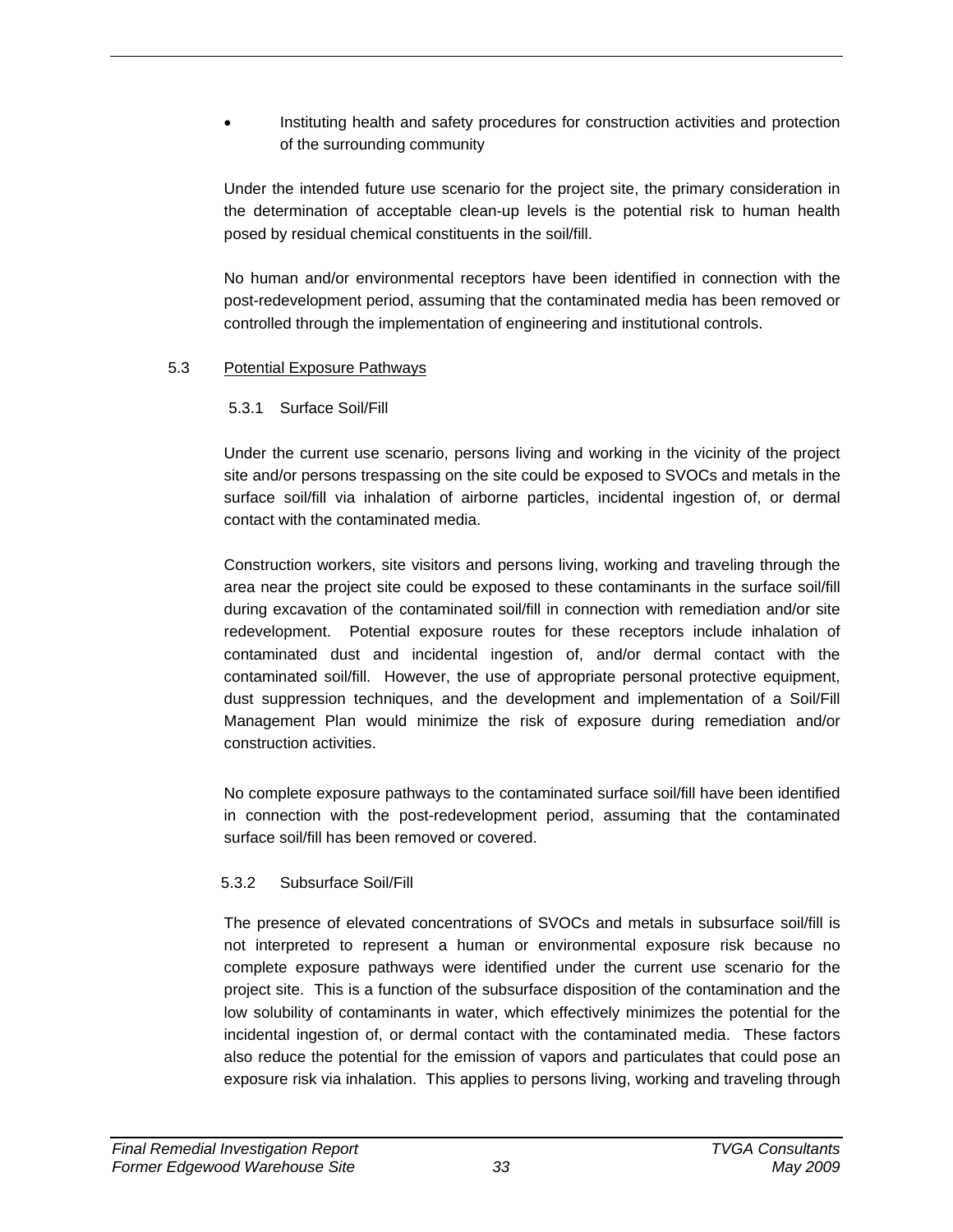the area surrounding the project site, as well as persons visiting, working or trespassing on the project site.

Environmental receptors, construction workers, site visitors and persons living, working and traveling through the project site could be exposed to the contaminants in the subsurface soil/fill during excavation of the contaminated soil/fill in connection with the remedial and/or site redevelopment activities. Potential exposure routes for these receptors include inhalation of organic vapors and/or contaminated dust and incidental ingestion of and/or dermal contact with the contaminated soil/fill. However, the use of appropriate personal protective equipment, dust suppression techniques, and the development of a Soil/Fill Management Plan would minimize the risk of exposure during the remedial and/or site redevelopment construction activities.

No complete exposure pathways have been identified in connection with the postredevelopment period, assuming that the subsurface soil/fill has been removed or covered.

### 5.3.3 Groundwater

Groundwater in the vicinity of the project site is not utilized as a source of potable water. Therefore, no exposure via ingestion of contaminated groundwater is likely. However, because little information is available regarding the abandoned drainage systems, the potential exists for VOCs and metals in the water and sediment located in the storm water systems to enter the City system. Under this scenario, there is the potential for utility workers involved with the cleaning and/or maintenance of the drainage structures to be exposed to the contaminated groundwater present in these structures. Construction workers could also be exposed to the contaminated groundwater during excavation activities performed in connection with redevelopment activities. Potential exposure routes for these receptors include inhalation or organic vapors, and/or incidental ingestion or, and/or dermal contact with, the contaminated groundwater. However, the use of appropriate personal protective equipment and groundwater management techniques would likely minimize the risk of exposure during site redevelopment.

No complete exposure pathways have been identified in connection with the postredevelopment period, assuming that all drainage systems have been properly cleaned and closed.

## 5.3.4 Sediments

Under the current use scenario, site workers, persons trespassing on the project site and utility workers involved with the cleaning and/or maintenance of the stormwater sewers could be exposed to SVOCs, metals and PCBs via inhalation of airborne particles, incidental ingestion of, or dermal contact with the contaminated sediments.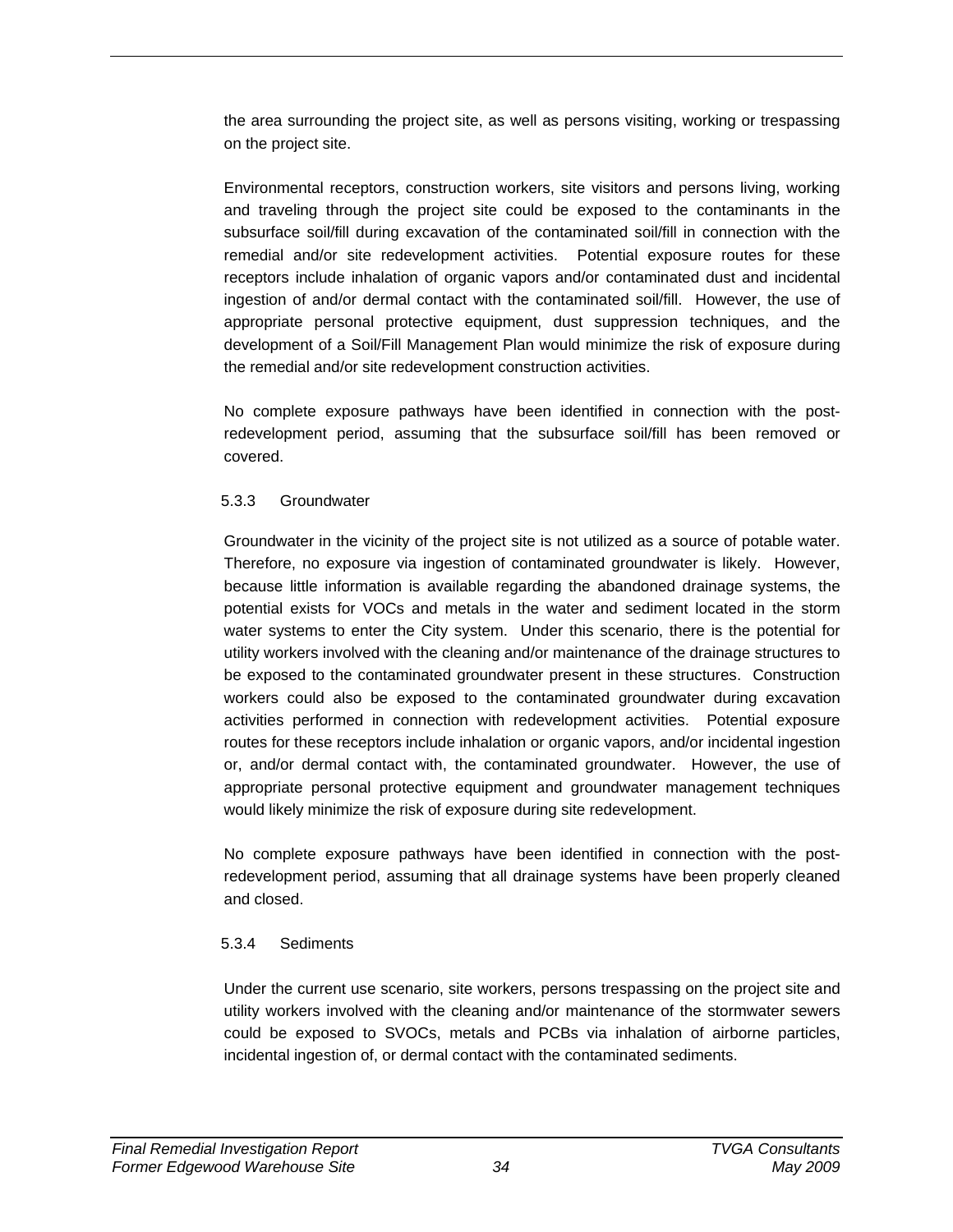Construction workers, site visitors and persons working on and traveling through the project site could be exposed to the SVOCs, metals and PCBs in the sediment during cleaning/removal activities performed in connection with remediation and/or site redevelopment. Potential exposure routes for these receptors include inhalation of contaminated dust and the incidental ingestion of, and/or dermal contact with, the contaminated sediment. However, the use of appropriate personal protective equipment and dust suppression techniques would limit the risk of exposure during site redevelopment.

No complete exposure pathways for on-site sediment contamination have been identified in connection with the post-redevelopment period, assuming that the sediment has been removed and the drainage features property closed.

#### 5.3.5 Interior Wood Block Flooring

Under the current use scenario, site workers and/or persons trespassing in the warehouse could be exposed to SVOCs and metals on wood block flooring via incidental ingestion of or dermal contact with the contaminated media.

Construction workers, site visitors and persons, working and traveling through the project site could be exposed to the SVOCs and metals in the flooring and/or within airborne particles during remedial activities performed in connection with site redevelopment. Potential exposure routes for these receptors include inhalation of contaminated dust, and the incidental ingestion of, and/or dermal contact with the wood flooring. However, the use of appropriate personal protective equipment and dust suppression techniques would limit the risk of exposure during site redevelopment.

No complete exposure pathways for the SVOC and metals in the wood block flooring have been identified in connection with the post-redevelopment period, assuming that all wood block flooring is removed from the project site.

### 5.3.6 Asbestos

Under the current use scenario, persons living and working in the area immediately surrounding the project site have the potential to be exposed to asbestos via the inhalation of asbestos fibers released from damaged, suspect friable ACMs that are exposed to wind currents. The risk of asbestos exposure during building demolition or renovation activities would be minimized through the implementation of proper abatement, control and monitoring procedures as required by applicable state and federal regulations. The future risk posed by the ACMs would be eliminated with the removal and proper disposal of the asbestos-containing demolition debris.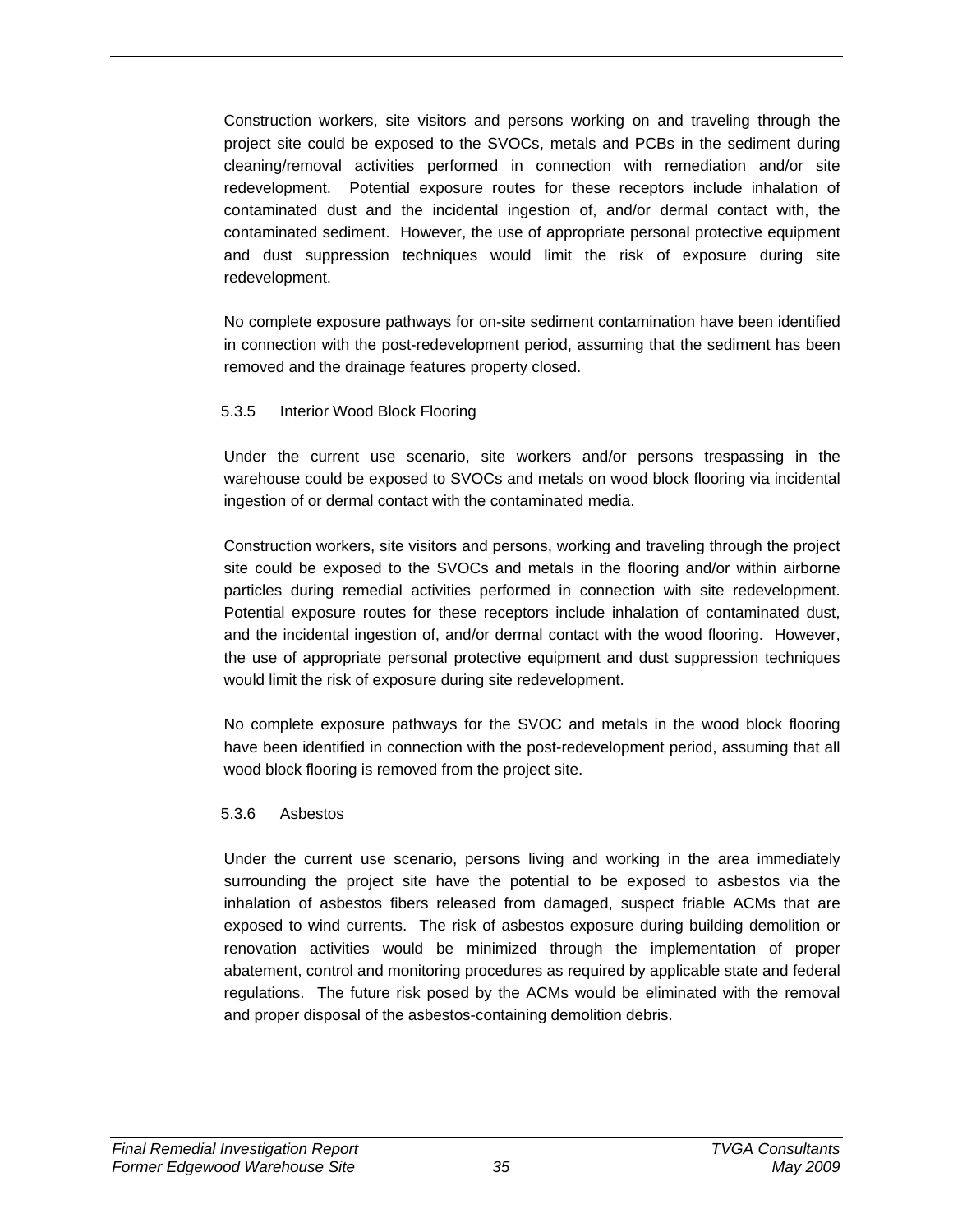### 5.3.7 Containers

Under the current use scenario, site workers and/or persons trespassing in the warehouse could be exposed to potential contaminants via incidental ingestion of or dermal contact with the contaminated media.

Construction workers, site visitors and persons working and traveling through the project site could be exposed to the potential contaminants in the containers during remedial activities performed in connection with site redevelopment. Potential exposure routes for these receptors include the incidental ingestion of and/or dermal contact with the contents of the containers. However, the use of appropriate personal protective equipment would limit the risk of exposure during site redevelopment.

No complete exposure pathways have been identified in connection with the post redevelopment period, assuming that all containers are removed from the project site.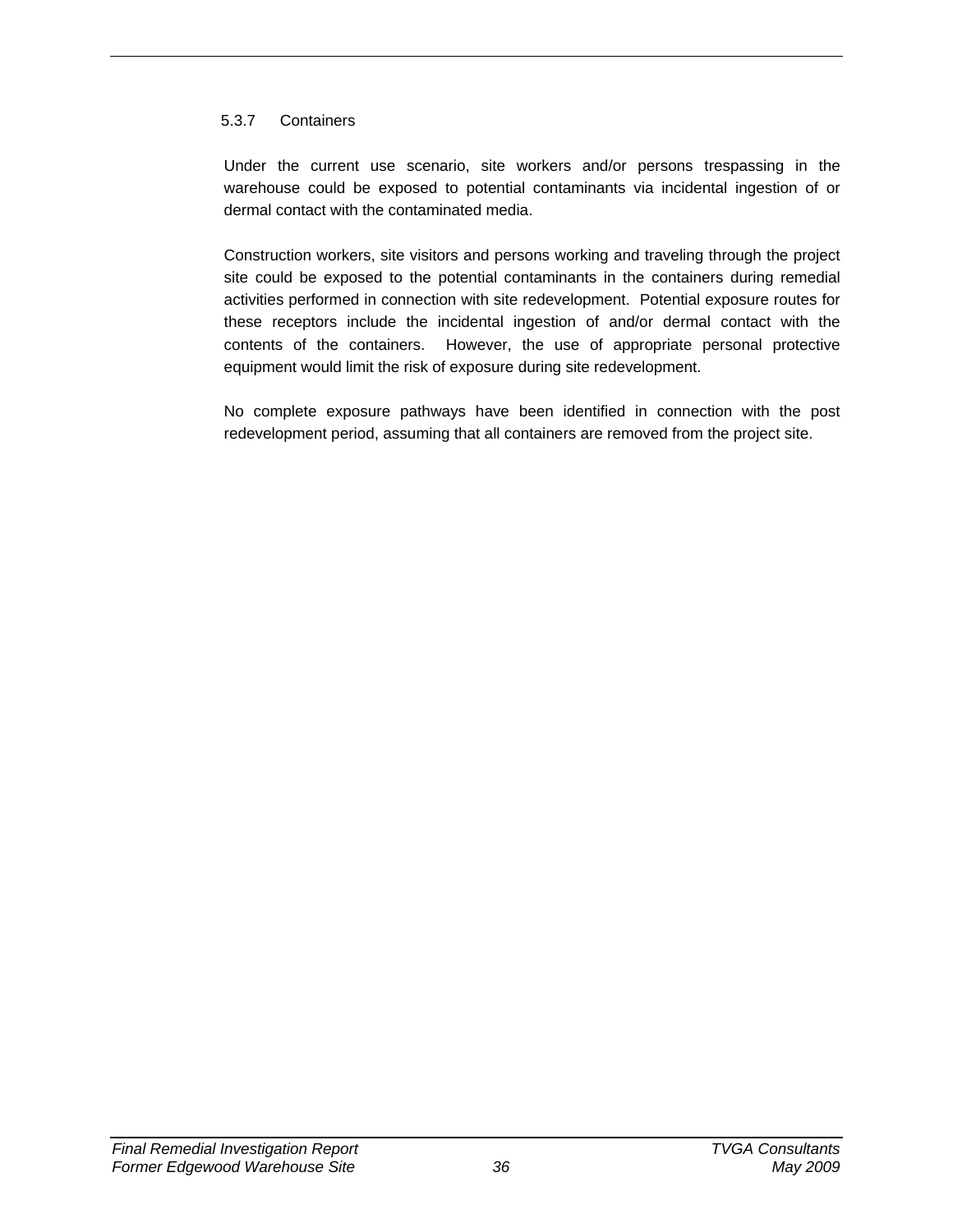### **6.0 SUMMARY AND CONCLUSIONS**

A Remedial Investigation (RI) program was implemented at the Former Edgewood Warehouse site on behalf of Chautauqua County Department of Public Facilities (County). The project site is located at 320 South Roberts Road, Dunkirk, New York. The project site is occupied by two structures and is currently vacant. The County received State financial assistance to conduct this RI program under the Environmental Restoration, or Brownfield, component of Title 5 of the Clean Water/Clean Air Bond Act of 1996. The objective of this program was to characterize the site and determine the nature and extent of contamination in the surface soil, subsurface soil/fill, groundwater, sediments and building materials. The resulting data was used to qualitatively evaluate potential risks to human health and the environment associated with current site conditions and potential future use scenarios.

### 6.1 Site Conditions

The project site consists of approximately 7.0 acres located within the City of Dunkirk limits. The project site was first developed in 1910 and was utilized for various industrial purposes including the production of locomotives, nuclear reactor components, steel tubing, and pallets among other purposes. This site has been vacant following cessation of manufacturing and warehousing activities.

The project site is occupied by two structures which include a large warehouse occupying approximately 167,400 square feet, and a single-story building was likely a former scale house approximately 830 square feet in size. Additionally, the property also contained another building that housed the facility power plant, which was demolished in 1989.

Based on the historical use of the project site, Phase I and II Environmental Site Assesments (ESA) were completed in 1997 and 1999, respectively. These studies identified the following environmental concerns in connection with the project site:

- Asbestos containing materials (ACMs) were present in the warehouse building and asbestos waste from previous building renovation and demolition activities may be buried on the site. The condition, location and quantity of ACM were unknown.
- Contaminated soil/fill and groundwater has been documented on the property.
- Electrical lighting equipment containing polychlorinated biphenyls (PCBs) is likely to be present within the on-site buildings.
- Because radiological sources were historically utilized on-site, the potential for the presence of radioactive materials exists.
- Contaminated sediments and sludges were documented in on-site pits, drains, and vaults.
- The project site is hydrogeologically downgradient from the adjacent former Roblin Steel and Alumax sites, where historic soil and groundwater contamination has been documented.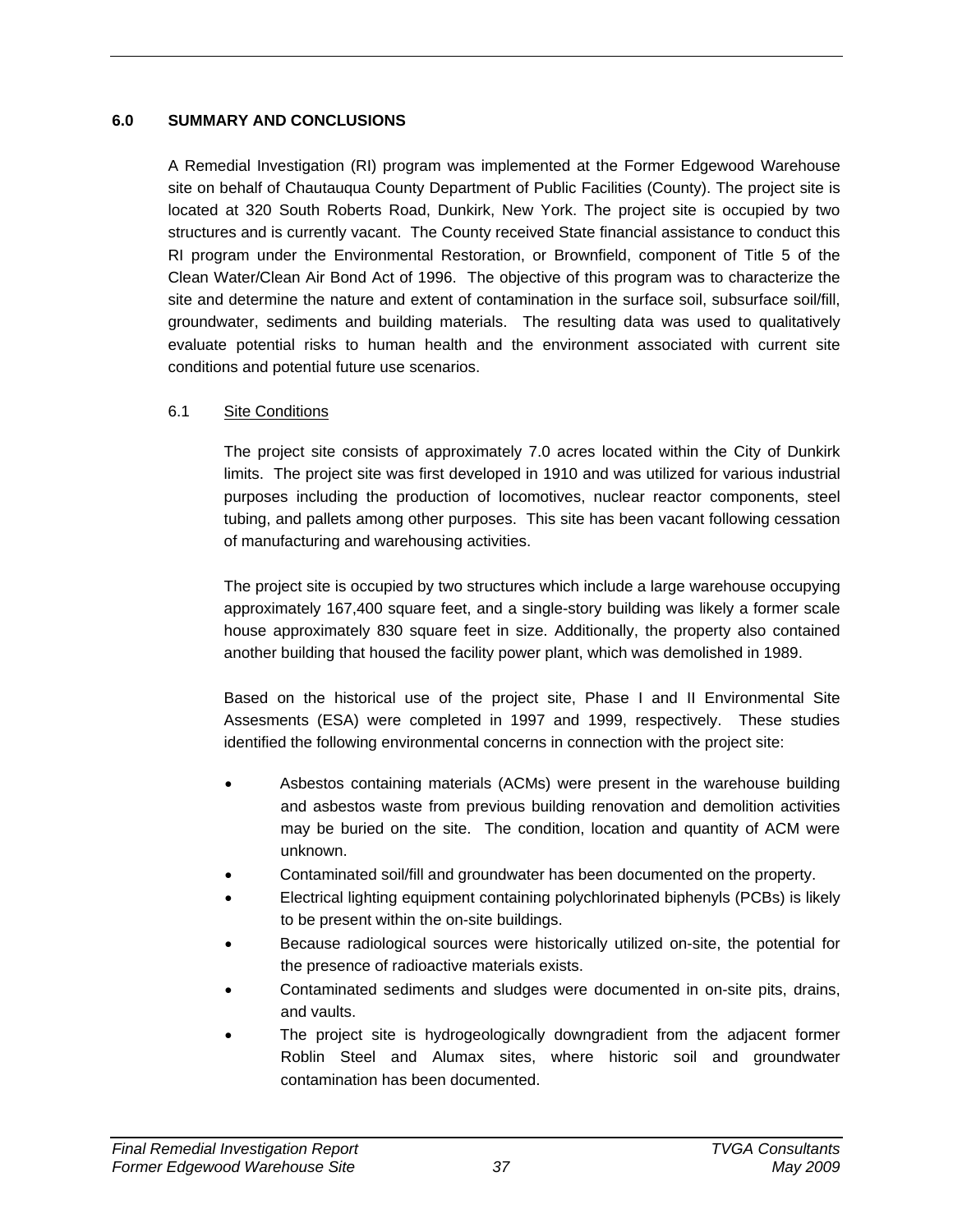### 6.2 Investigation Approach

The Remedial Investigation was conducted in accordance with the NYSDEC-approved January 2008 Remedial Investigation/Alternatives Analysis Work Plan (Work Plan). This investigative work included the following activities:

- Site Topographic Survey
- Surface Soil Sampling
- Test Pit Excavations
- Soil Probe Advancement
- Subsurface Soil/Fill Sampling
- **Test Boring Advancement**
- Monitoring Well Installation
- Groundwater Elevation Monitoring
- Groundwater Sampling
- Sediment Sampling
- Interior Wood Block Flooring Sampling
- Asbestos Survey
- Container Inventory
- Data Validation
- Data Evaluation

## 6.3 Site Structures

The project site includes two separate structures, a large warehouse and a former scale house, which both contain ACM. All other former site structures have been demolished.

### 6.4 Physical Setting

The topography of the project site, as shown on Figure 1, is generally flat-lying and has an average elevation of approximately 610 feet above mean sea level. This site is located in an inactive industrial complex and is bounded to the north by an active railroad. The site is bounded to the west by South Roberts Road beyond which are residential properties.

The results of the remedial investigation indicate that soil/fill overlies native material and shale bedrock across the site. The overburden stratigraphy can be divided into four significant units, which are listed in descending order.

- Soil/Fill Material
- Reworked Native Material
- **Lacustrine Native Material**
- Shale bedrock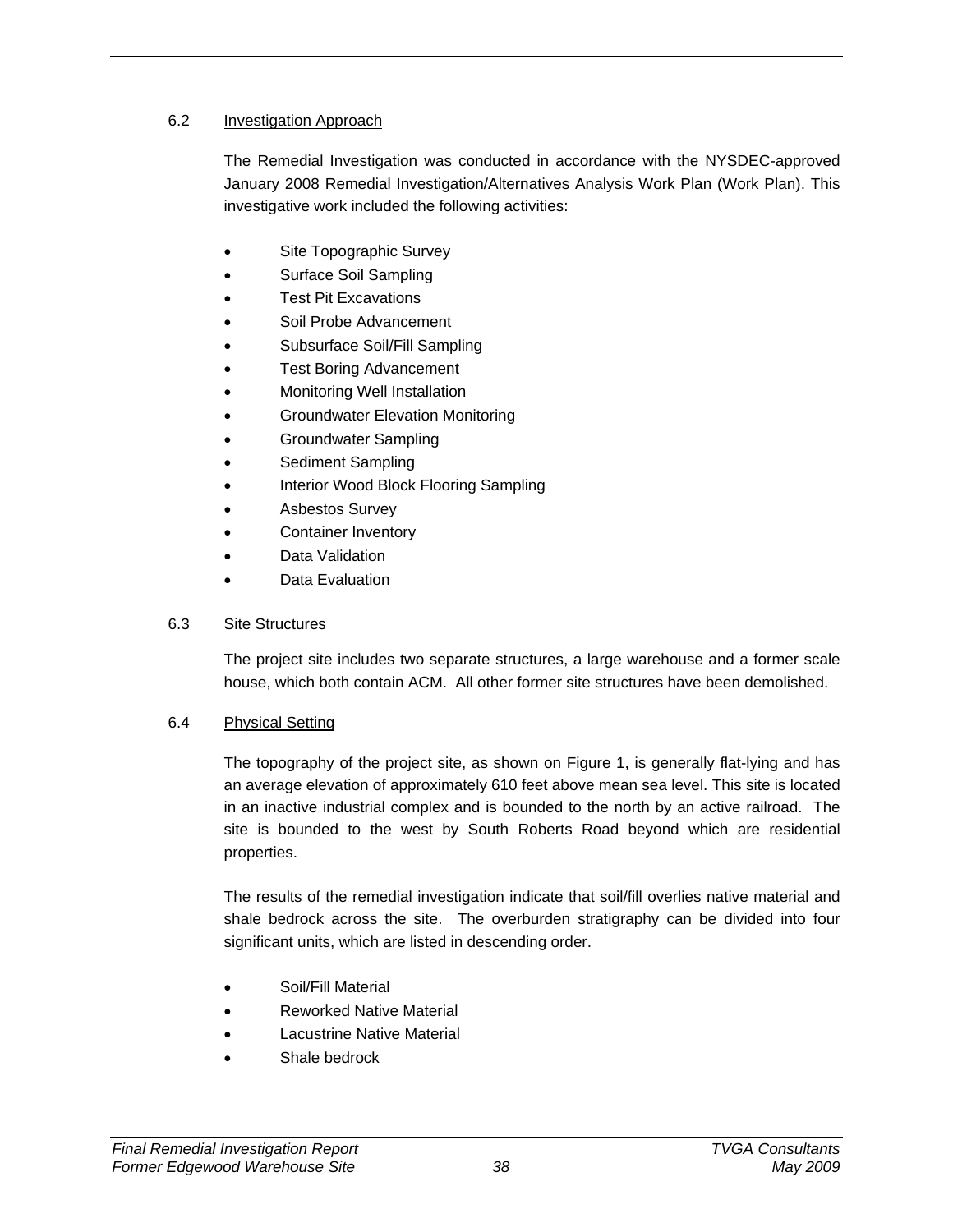Groundwater was present in both the soil/fill material as well as the native material. The depths to groundwater generally ranged from approximately 3 to 12 feet below the existing ground surface, and groundwater flows generally to the west and northwest.

### 6.5 Nature and Extent of Contamination

## 6.5.1 Surface Soil/Fill

Surface soil/fill throughout the site contains elevated concentrations of SVOCs and metals. Based on the contaminant concentrations and field observations, approximately 6,300 cubic yards (10,100 tons) of surface soil/fill contain contaminants of concern exceeding the Industrial Use SCOs.

## 6.5.2 Subsurface Soil/Fill Material

Contaminants of concern in the subsurface soil/fill include SVOCs and metals. Estimated extents of contamination are depicted in Figures 10 through 12. Based on the contaminant concentrations and field observations, an estimated 18,945 cubic yards (30,325 tons) of subsurface soil/fill contain contaminants of concern at concentrations exceeding the Industrial Use SCOs, 23,600 cubic yards (37,760 tons) exceeding the Commercial Use SCOs and 25,200 cubic yards (56,320 tons) exceeding the Residential Use SCOs.

## 6.5.3 Groundwater

Groundwater at the project site was encountered at relatively shallow depths, within the soil/fill material as well as native material. Concentrations of VOCs and/or metals exceeding the regulatory values were detected in eight of the fourteen monitoring wells. The direction of the groundwater flow is generally to the west and northwest. In addition to historical operations onsite, the presence of VOCs in the groundwater may potentially be related to the flow of groundwater from adjoining sites. The estimated extent of contamination is depicted in Figure 13.

### 6.5.4 Sediments

Contaminants of concern in the sediments consist of SVOCs and metals.

## 6.5.5 Interior Wood Block Flooring

SVOCs were found at elevated concentrations in the wood block flooring in the warehouse. Additionally, the wood block flooring in the northeast portion of the building contained hazardous levels of lead. The estimated extent of wood block flooring and hazardous wood block flooring is depicted in Figure 7.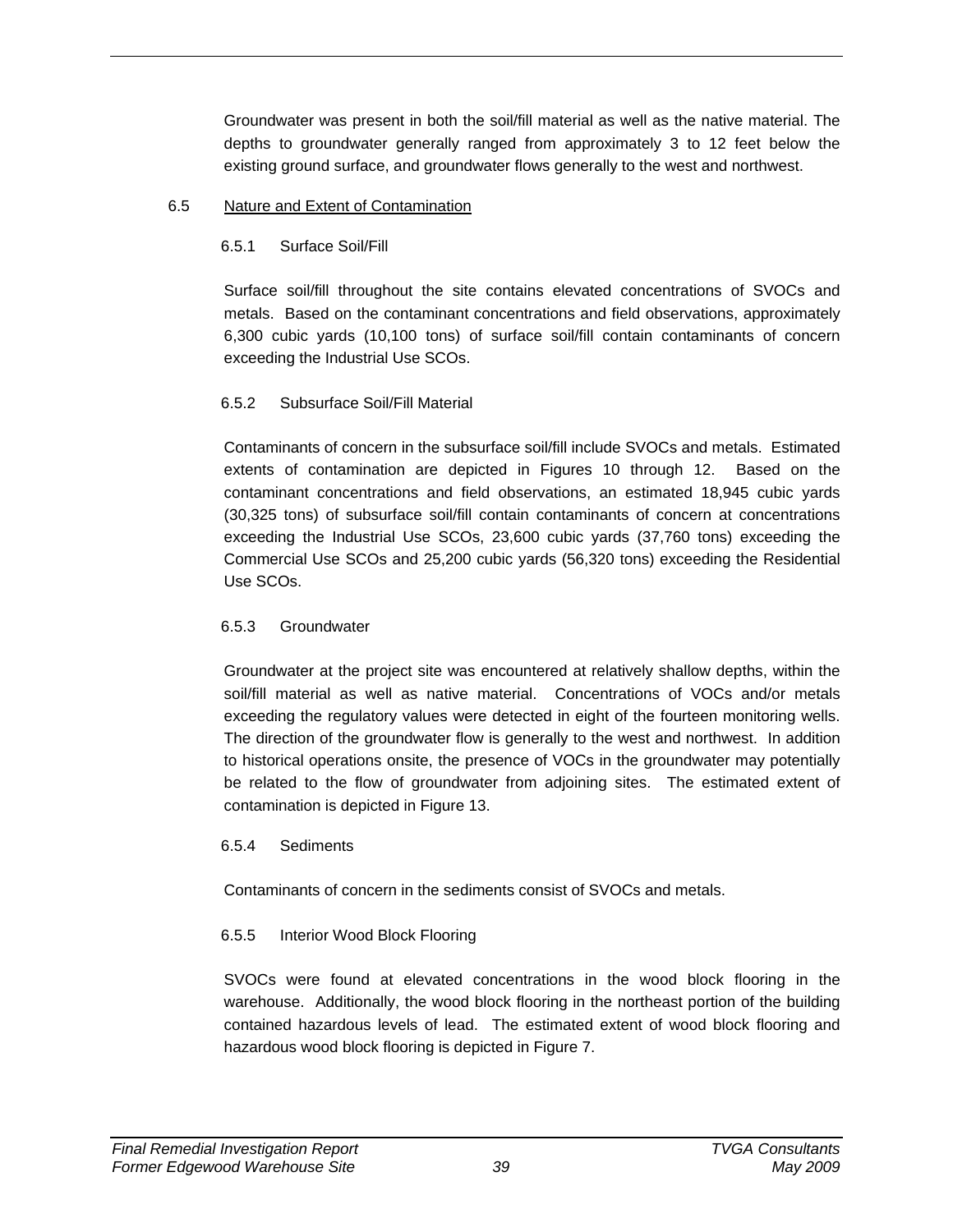### 6.5.6 Asbestos

Friable and non-friable asbestos was found in both of the on-site buildings.

### 6.5.7 Containers

The container inventory identified 91 total containers, 16 of which contained a suspect liquid that would require analytical testing prior to disposal.

### 6.6 Contamination Assessment

### 6.6.1 Potential Receptors

Under current (vacant) and planned future use (commercial or light industrial uses) conditions, potential human receptors for onsite contaminants include:

- Persons living and working in the area surrounding the project site
- Persons trespassing on the site and entering onsite structures
- Remediation and construction contractors working on the project site
- Persons working on the project site (future use)
- Persons involved in utility work on and adjacent to the project site

Potential environmental receptors include wildlife utilizing the project site (e.g., rodents, birds, etc.).

If remedial activities were implemented at the project site, potential human receptors during construction would include site workers involved in excavation activities and persons living in and traveling through the area surrounding the project site.

### 6.6.2 Exposure Pathways

Under current conditions, human and environmental receptors could be exposed to onsite contaminants via inhalation of airborne fibers, particles or vapors, or the incidental ingestion of, or dermal contact, with the contaminated media.

During remediation activities, receptors at and near the project site could be exposed to the on-site contaminants via the inhalation of asbestos fibers and/or contaminated dust and vapors, and incidental ingestion of and/or dermal contact with the contaminated media. However, the use of appropriate personal protective equipment, dust suppression techniques, and the development and implementation of a Soil/Fill Management Plan would minimize the risk of exposure during the remedial activities.

No complete exposure pathways to the contaminants at the project site have been identified in connection with the post-remediation period, assuming that the on-site